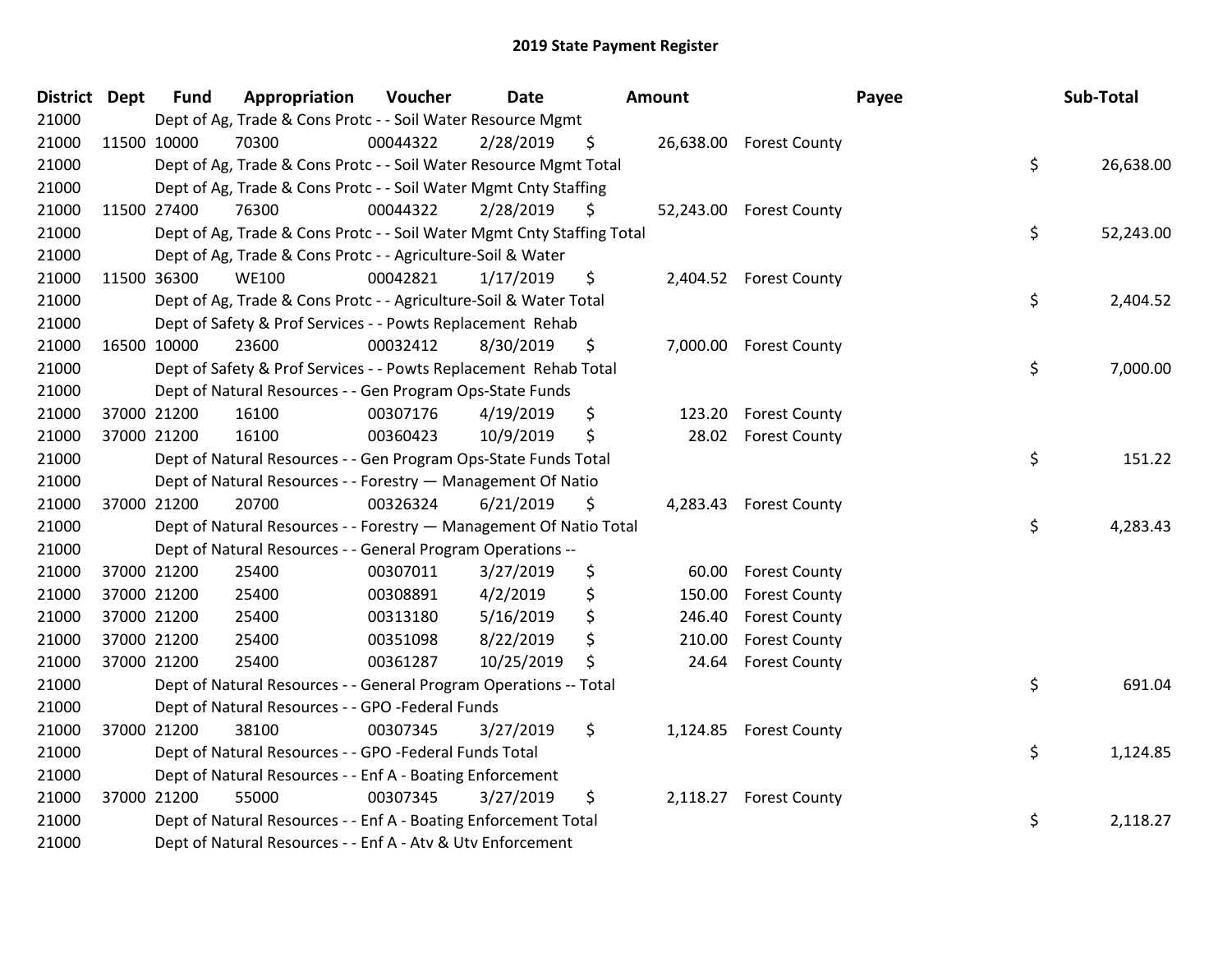| District Dept |             | <b>Fund</b> | Appropriation                                                      | Voucher  | <b>Date</b>   | <b>Amount</b> |                          | Payee | Sub-Total  |
|---------------|-------------|-------------|--------------------------------------------------------------------|----------|---------------|---------------|--------------------------|-------|------------|
| 21000         | 37000 21200 |             | 55100                                                              | 00359094 | 9/18/2019     | \$            | 43,288.85 Forest County  |       |            |
| 21000         |             |             | Dept of Natural Resources - - Enf A - Atv & Utv Enforcement Total  |          |               |               |                          | \$    | 43,288.85  |
| 21000         |             |             | Dept of Natural Resources - - Enf A - Snow Enforcement             |          |               |               |                          |       |            |
| 21000         |             | 37000 21200 | 55200                                                              | 00359302 | 9/18/2019     | \$            | 17,013.80 Forest County  |       |            |
| 21000         |             |             | Dept of Natural Resources - - Enf A - Snow Enforcement Total       |          |               |               |                          | \$    | 17,013.80  |
| 21000         |             |             | Dept of Natural Resources - - Wildlife Damage Claims & Abat        |          |               |               |                          |       |            |
| 21000         | 37000 21200 |             | 55300                                                              | 00317882 | 5/24/2019     | \$            | 11,156.99 Forest County  |       |            |
| 21000         |             |             | Dept of Natural Resources - - Wildlife Damage Claims & Abat Total  |          |               |               |                          | \$    | 11,156.99  |
| 21000         |             |             | Dept of Natural Resources - - Resaids - County Cons Aids           |          |               |               |                          |       |            |
| 21000         | 37000 21200 |             | 56300                                                              | 00367297 | 10/25/2019 \$ |               | 3,132.00 Forest County   |       |            |
| 21000         |             |             | Dept of Natural Resources - - Resaids - County Cons Aids Total     |          |               |               |                          | \$    | 3,132.00   |
| 21000         |             |             | Dept of Natural Resources - - Ra- Fish, WI & Forestry              |          |               |               |                          |       |            |
| 21000         |             | 37000 21200 | 56400                                                              | 00301412 | 2/27/2019     | \$            | 694.48 Forest County     |       |            |
| 21000         |             |             | Dept of Natural Resources - - Ra- Fish, WI & Forestry Total        |          |               |               |                          | \$    | 694.48     |
| 21000         |             |             | Dept of Natural Resources - - Resaids - Forest Croplnd & Mfl       |          |               |               |                          |       |            |
| 21000         |             | 37000 21200 | 56600                                                              | 00359786 | 9/23/2019     | \$            | 50,949.76 Forest County  |       |            |
| 21000         |             |             | Dept of Natural Resources - - Resaids - Forest Croplnd & Mfl Total |          |               |               |                          | \$    | 50,949.76  |
| 21000         |             |             | Dept of Natural Resources - - Resaids - County Forest Loans        |          |               |               |                          |       |            |
| 21000         |             | 37000 21200 | 56700                                                              | 00289637 | 1/9/2019      | \$            | 7,413.34 Forest County   |       |            |
| 21000         |             |             | Dept of Natural Resources - - Resaids - County Forest Loans Total  |          |               |               |                          | \$    | 7,413.34   |
| 21000         |             |             | Dept of Natural Resources - - Resaids - Cnty Forest Prj Loan       |          |               |               |                          |       |            |
| 21000         | 37000 21200 |             | 56800                                                              | 00312601 | 5/15/2019     | \$            | 41,147.76 Forest County  |       |            |
| 21000         |             |             | Dept of Natural Resources - - Resaids - Cnty Forest Prj Loan Total |          |               |               |                          | \$    | 41,147.76  |
| 21000         |             |             | Dept of Natural Resources - - Ra- Suppl Snow Trail Aids            |          |               |               |                          |       |            |
| 21000         |             | 37000 21200 | 56900                                                              | 00293477 | 1/30/2019     | \$            | 121,286.20 Forest County |       |            |
| 21000         |             |             | Dept of Natural Resources - - Ra- Suppl Snow Trail Aids Total      |          |               |               |                          | \$    | 121,286.20 |
| 21000         |             |             | Dept of Natural Resources - - Resaids - Cnty Forst & Admin         |          |               |               |                          |       |            |
| 21000         |             | 37000 21200 | 57200                                                              | 00301288 | 3/1/2019      | \$            | 33,009.05 Forest County  |       |            |
| 21000         | 37000 21200 |             | 57200                                                              | 00371597 | 11/25/2019    | \$            | 3,246.94 Forest County   |       |            |
| 21000         |             |             | Dept of Natural Resources - - Resaids - Cnty Forst & Admin Total   |          |               |               |                          | \$    | 36,255.99  |
| 21000         |             |             | Dept of Natural Resources - - Ra- Cnty Snow Trail & Area Aid       |          |               |               |                          |       |            |
| 21000         | 37000 21200 |             | 57400                                                              | 00375688 | 12/11/2019    | \$            | 43,545.00 Forest County  |       |            |
| 21000         |             |             | Dept of Natural Resources - - Ra- Cnty Snow Trail & Area Aid Total |          |               |               |                          | \$    | 43,545.00  |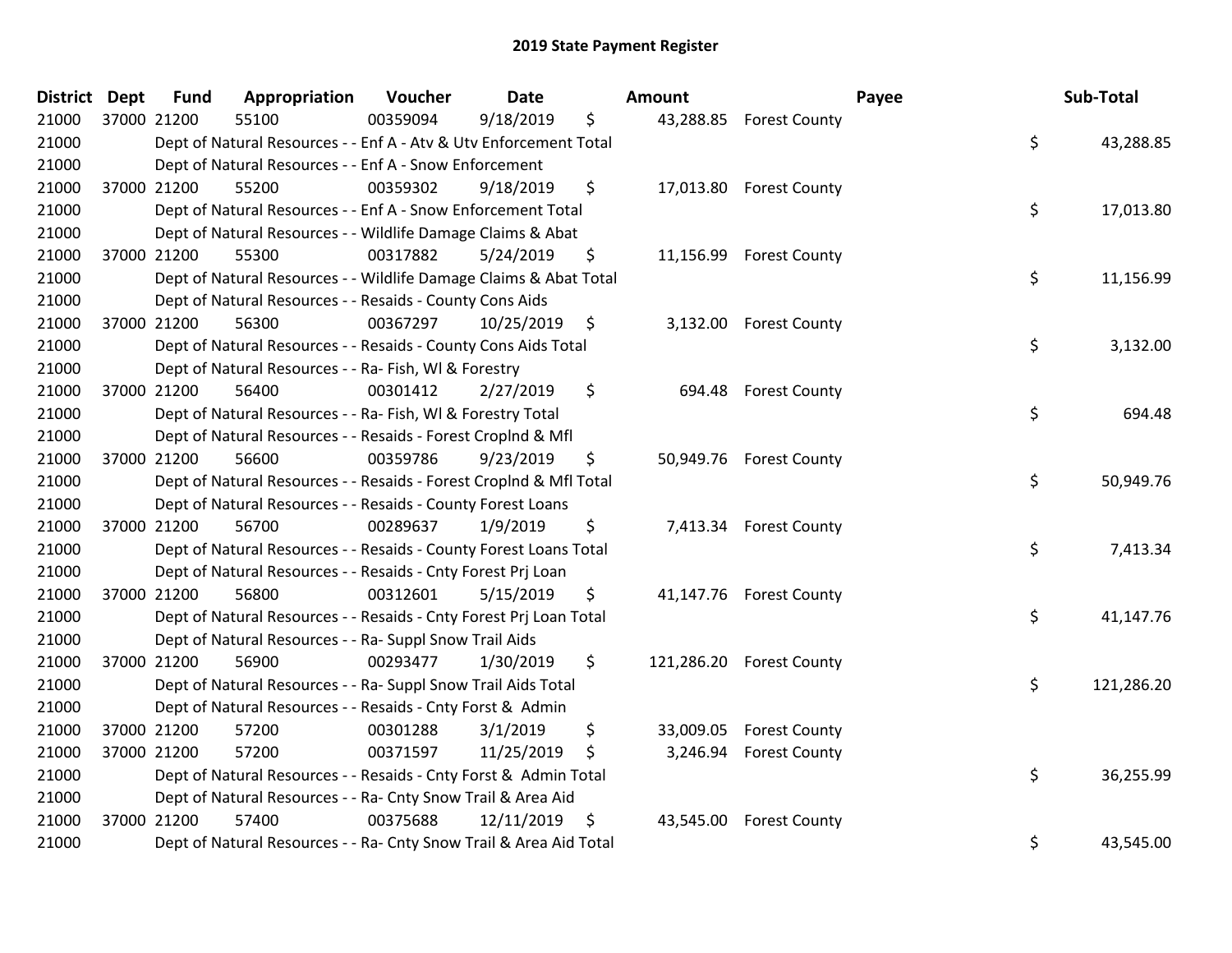| <b>District</b> | <b>Dept</b> | <b>Fund</b> | Appropriation                                                      | Voucher  | Date       | Amount           |                          | Payee | Sub-Total  |
|-----------------|-------------|-------------|--------------------------------------------------------------------|----------|------------|------------------|--------------------------|-------|------------|
| 21000           |             |             | Dept of Natural Resources - - Ra- Snowmobile Trail Areas           |          |            |                  |                          |       |            |
| 21000           | 37000 21200 |             | 57500                                                              | 00360001 | 9/26/2019  | \$               | 58,680.00 Forest County  |       |            |
| 21000           | 37000 21200 |             | 57500                                                              | 00360418 | 10/7/2019  | \$<br>121,737.00 | <b>Forest County</b>     |       |            |
| 21000           | 37000 21200 |             | 57500                                                              | 00363621 | 10/8/2019  | \$<br>60,868.50  | <b>Forest County</b>     |       |            |
| 21000           |             |             | Dept of Natural Resources - - Ra- Snowmobile Trail Areas Total     |          |            |                  |                          | \$    | 241,285.50 |
| 21000           |             |             | Dept of Natural Resources - - Ra- Atv Prj Aids, Gas Tax Pymt       |          |            |                  |                          |       |            |
| 21000           | 37000 21200 |             | 57600                                                              | 00326560 | 6/3/2019   | \$<br>2,659.00   | <b>Forest County</b>     |       |            |
| 21000           | 37000 21200 |             | 57600                                                              | 00359855 | 9/25/2019  | \$<br>21,735.00  | <b>Forest County</b>     |       |            |
| 21000           | 37000 21200 |             | 57600                                                              | 00359866 | 9/25/2019  | \$<br>3,105.00   | <b>Forest County</b>     |       |            |
| 21000           | 37000 21200 |             | 57600                                                              | 00362887 | 10/7/2019  | \$<br>16,274.66  | <b>Forest County</b>     |       |            |
| 21000           |             |             | Dept of Natural Resources - - Ra- Atv Prj Aids, Gas Tax Pymt Total |          |            |                  |                          | \$    | 43,773.66  |
| 21000           |             |             | Dept of Natural Resources - - Ra- Atv Project Aids                 |          |            |                  |                          |       |            |
| 21000           | 37000 21200 |             | 57700                                                              | 00363833 | 10/10/2019 | \$               | 129,074.66 Forest County |       |            |
| 21000           |             |             | Dept of Natural Resources - - Ra- Atv Project Aids Total           |          |            |                  |                          | \$    | 129,074.66 |
| 21000           |             |             | Dept of Natural Resources - - Resaids - Nat Forest Income          |          |            |                  |                          |       |            |
| 21000           | 37000 21200 |             | 58200                                                              | 00315838 | 5/3/2019   | \$               | 28,353.07 Forest County  |       |            |
| 21000           |             |             | Dept of Natural Resources - - Resaids - Nat Forest Income Total    |          |            |                  |                          | \$    | 28,353.07  |
| 21000           |             |             | Dept of Natural Resources - - Fin Asst For Responsible Units       |          |            |                  |                          |       |            |
| 21000           | 37000 27400 |             | 67000                                                              | 00322859 | 5/22/2019  | \$               | 79,247.21 Forest County  |       |            |
| 21000           |             |             | Dept of Natural Resources - - Fin Asst For Responsible Units Total |          |            |                  |                          | \$    | 79,247.21  |
| 21000           |             |             | Dept of Natural Resources - - Recycling Consolidation Grants       |          |            |                  |                          |       |            |
| 21000           | 37000 27400 |             | 67300                                                              | 00322859 | 5/22/2019  | \$               | 2,347.55 Forest County   |       |            |
| 21000           |             |             | Dept of Natural Resources - - Recycling Consolidation Grants Total |          |            |                  |                          | \$    | 2,347.55   |
| 21000           |             |             | Dept of Natural Resources - - Land Acquisition                     |          |            |                  |                          |       |            |
| 21000           | 37000 36300 |             | <b>TA100</b>                                                       | 00372201 | 11/14/2019 | \$               | 322,035.00 Forest County |       |            |
| 21000           |             |             | Dept of Natural Resources - - Land Acquisition Total               |          |            |                  |                          | \$    | 322,035.00 |
| 21000           |             |             | WI Dept of Transportation - - Eldly&Disa Co/Aid Sf                 |          |            |                  |                          |       |            |
| 21000           | 39500 21100 |             | 16800                                                              | 00353136 | 2/20/2019  | \$               | 72,389.00 Forest County  |       |            |
| 21000           |             |             | WI Dept of Transportation - - Eldly&Disa Co/Aid Sf Total           |          |            |                  |                          | \$    | 72,389.00  |
| 21000           |             |             | WI Dept of Transportation - - Trans Aids To Co.-Sf                 |          |            |                  |                          |       |            |
| 21000           | 39500 21100 |             | 19000                                                              | 00335793 | 1/7/2019   | \$<br>64,592.84  | <b>Forest County</b>     |       |            |
| 21000           | 39500 21100 |             | 19000                                                              | 00401118 | 7/1/2019   | \$<br>129,185.68 | <b>Forest County</b>     |       |            |
| 21000           | 39500 21100 |             | 19000                                                              | 00443936 | 10/7/2019  | \$               | 64,592.84 Forest County  |       |            |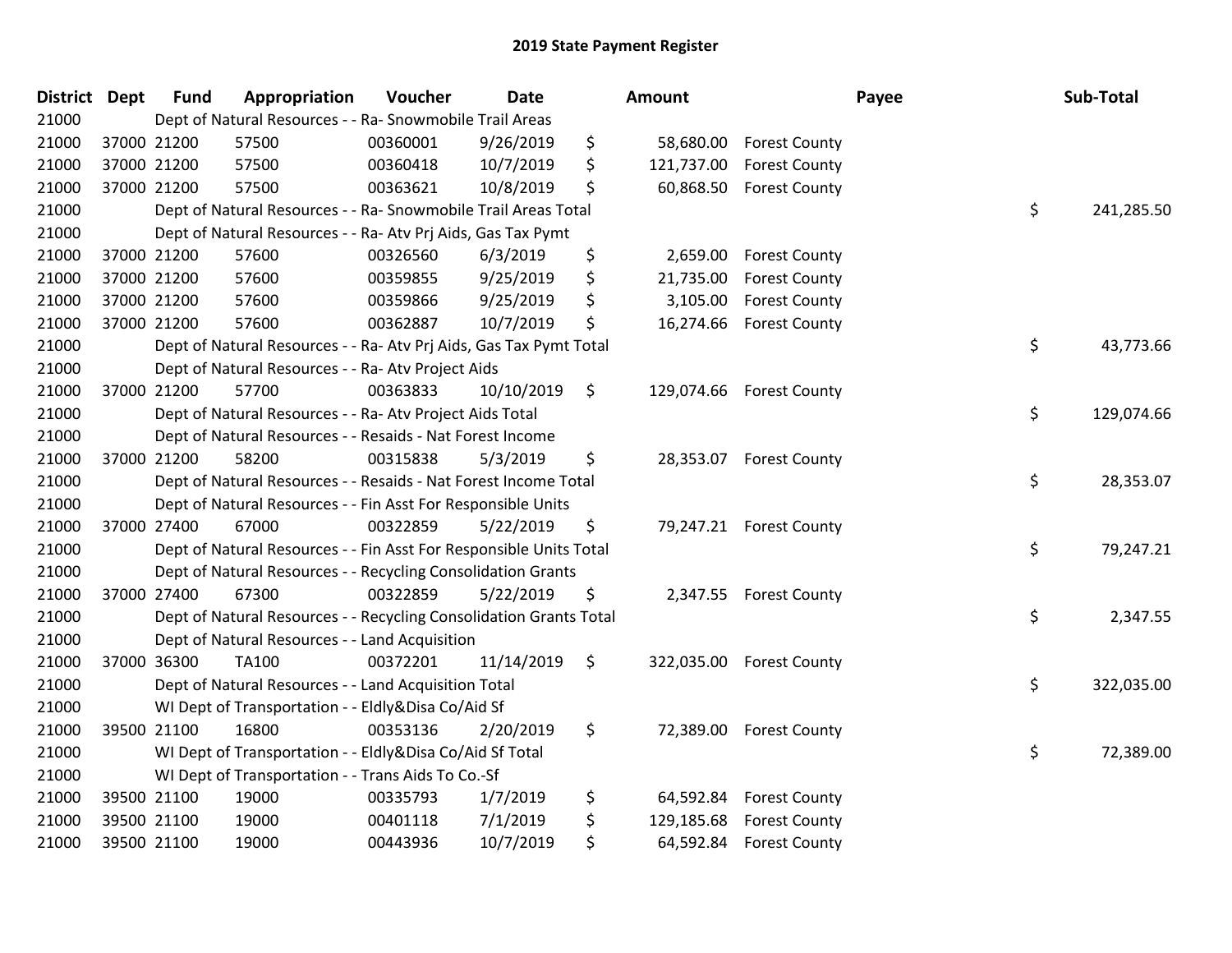| <b>District Dept</b> | <b>Fund</b> | Appropriation                                            | Voucher  | <b>Date</b> | <b>Amount</b>    |                      | Payee | Sub-Total        |
|----------------------|-------------|----------------------------------------------------------|----------|-------------|------------------|----------------------|-------|------------------|
| 21000                |             | WI Dept of Transportation - - Trans Aids To Co.-Sf Total |          |             |                  |                      |       | \$<br>258,371.36 |
| 21000                |             | WI Dept of Transportation - - Loc Rd Imp Prg St Fd       |          |             |                  |                      |       |                  |
| 21000                | 39500 21100 | 27800                                                    | 00465098 | 11/29/2019  | \$<br>3,256.81   | <b>Forest County</b> |       |                  |
| 21000                |             | WI Dept of Transportation - - Loc Rd Imp Prg St Fd Total |          |             |                  |                      |       | \$<br>3,256.81   |
| 21000                |             | WI Dept of Transportation - - Hwy Mgmt & Opers Sf        |          |             |                  |                      |       |                  |
| 21000                | 39500 21100 | 36500                                                    | 00341809 | 1/14/2019   | \$<br>189.00     | <b>Forest County</b> |       |                  |
| 21000                | 39500 21100 | 36500                                                    | 00352478 | 2/15/2019   | \$<br>378.00     | <b>Forest County</b> |       |                  |
| 21000                | 39500 21100 | 36500                                                    | 00369409 | 4/12/2019   | \$<br>189.00     | <b>Forest County</b> |       |                  |
| 21000                | 39500 21100 | 36500                                                    | 00375830 | 5/10/2019   | \$<br>189.00     | <b>Forest County</b> |       |                  |
| 21000                | 39500 21100 | 36500                                                    | 00387054 | 5/28/2019   | \$<br>189.00     | <b>Forest County</b> |       |                  |
| 21000                | 39500 21100 | 36500                                                    | 00403147 | 6/28/2019   | \$<br>189.00     | <b>Forest County</b> |       |                  |
| 21000                | 39500 21100 | 36500                                                    | 00419554 | 8/5/2019    | \$<br>189.00     | <b>Forest County</b> |       |                  |
| 21000                | 39500 21100 | 36500                                                    | 00429744 | 8/30/2019   | \$<br>189.00     | <b>Forest County</b> |       |                  |
| 21000                | 39500 21100 | 36500                                                    | 00445957 | 10/4/2019   | \$<br>189.00     | <b>Forest County</b> |       |                  |
| 21000                | 39500 21100 | 36500                                                    | 00456986 | 11/4/2019   | \$<br>189.00     | <b>Forest County</b> |       |                  |
| 21000                | 39500 21100 | 36500                                                    | 00468287 | 12/6/2019   | \$<br>189.00     | <b>Forest County</b> |       |                  |
| 21000                |             | WI Dept of Transportation - - Hwy Mgmt & Opers Sf Total  |          |             |                  |                      |       | \$<br>2,268.00   |
| 21000                |             | WI Dept of Transportation - - Routine Maint Sf           |          |             |                  |                      |       |                  |
| 21000                | 39500 21100 | 36800                                                    | 00340378 | 2/1/2019    | \$<br>232.00     | <b>Forest County</b> |       |                  |
| 21000                | 39500 21100 | 36800                                                    | 00341809 | 1/14/2019   | \$<br>170,135.08 | <b>Forest County</b> |       |                  |
| 21000                | 39500 21100 | 36800                                                    | 00352478 | 2/15/2019   | \$<br>120,796.99 | <b>Forest County</b> |       |                  |
| 21000                | 39500 21100 | 36800                                                    | 00356633 | 3/14/2019   | \$<br>232.00     | <b>Forest County</b> |       |                  |
| 21000                | 39500 21100 | 36800                                                    | 00361875 | 4/4/2019    | \$<br>232.00     | <b>Forest County</b> |       |                  |
| 21000                | 39500 21100 | 36800                                                    | 00361965 | 3/19/2019   | \$<br>116,356.20 | <b>Forest County</b> |       |                  |
| 21000                | 39500 21100 | 36800                                                    | 00369407 | 4/12/2019   | \$<br>123,919.34 | <b>Forest County</b> |       |                  |
| 21000                | 39500 21100 | 36800                                                    | 00369409 | 4/12/2019   | \$<br>212,021.43 | <b>Forest County</b> |       |                  |
| 21000                | 39500 21100 | 36800                                                    | 00375228 | 5/3/2019    | \$<br>232.00     | <b>Forest County</b> |       |                  |
| 21000                | 39500 21100 | 36800                                                    | 00375830 | 5/10/2019   | \$<br>152,627.66 | <b>Forest County</b> |       |                  |
| 21000                | 39500 21100 | 36800                                                    | 00383850 | 6/7/2019    | \$<br>232.00     | <b>Forest County</b> |       |                  |
| 21000                | 39500 21100 | 36800                                                    | 00387054 | 5/28/2019   | \$<br>91,877.22  | <b>Forest County</b> |       |                  |
| 21000                | 39500 21100 | 36800                                                    | 00393082 | 7/5/2019    | \$<br>232.00     | <b>Forest County</b> |       |                  |
| 21000                | 39500 21100 | 36800                                                    | 00403147 | 6/28/2019   | \$<br>65,090.18  | <b>Forest County</b> |       |                  |
| 21000                | 39500 21100 | 36800                                                    | 00409119 | 7/31/2019   | \$<br>232.00     | <b>Forest County</b> |       |                  |
|                      |             |                                                          |          |             |                  |                      |       |                  |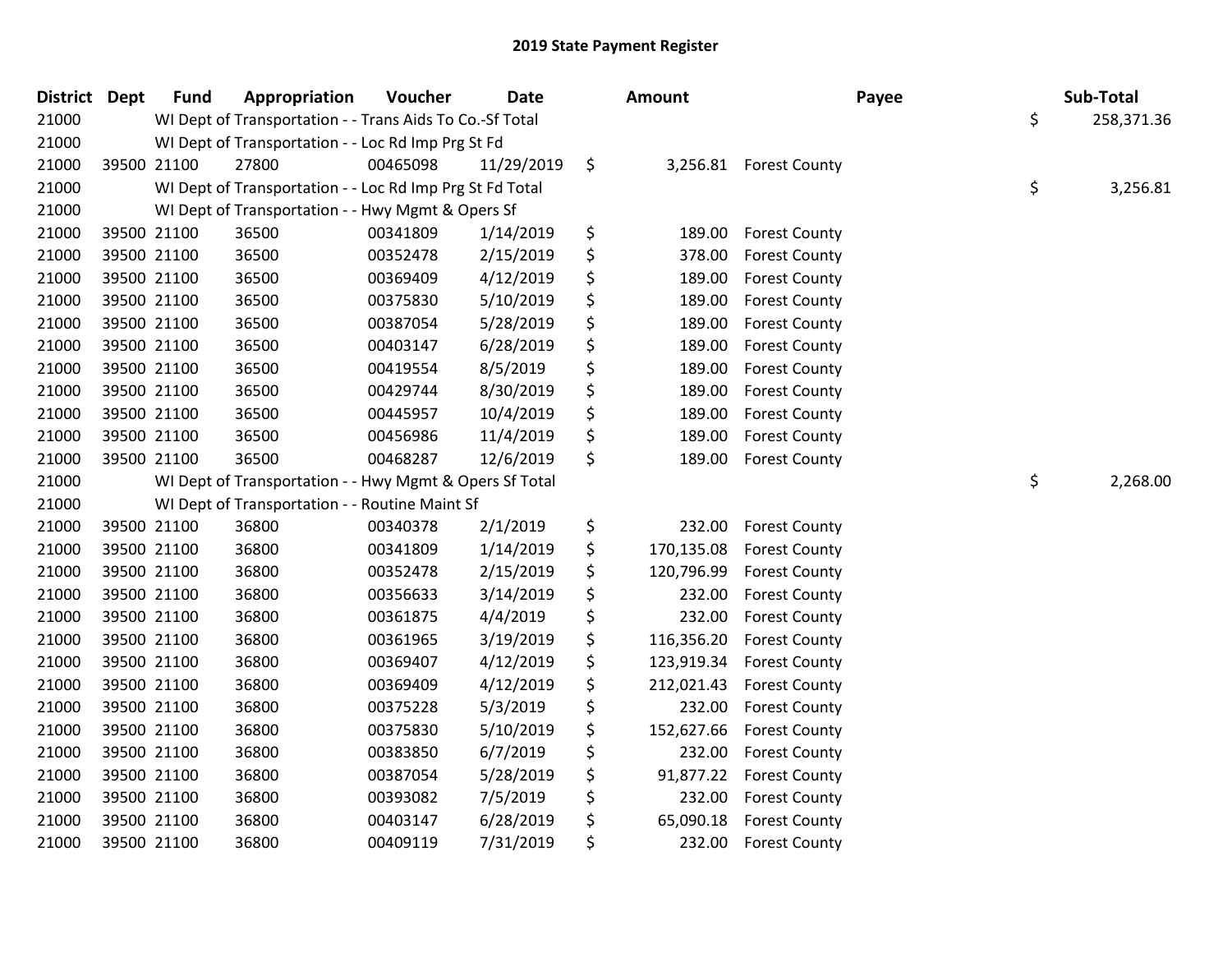| District Dept |             | <b>Fund</b> | Appropriation                                                      | Voucher  | Date       | <b>Amount</b>   |                        | Payee | Sub-Total    |
|---------------|-------------|-------------|--------------------------------------------------------------------|----------|------------|-----------------|------------------------|-------|--------------|
| 21000         | 39500 21100 |             | 36800                                                              | 00419554 | 8/5/2019   | \$<br>79,276.54 | <b>Forest County</b>   |       |              |
| 21000         | 39500 21100 |             | 36800                                                              | 00424390 | 9/5/2019   | \$<br>232.00    | <b>Forest County</b>   |       |              |
| 21000         | 39500 21100 |             | 36800                                                              | 00429744 | 8/30/2019  | \$<br>67,827.65 | <b>Forest County</b>   |       |              |
| 21000         | 39500 21100 |             | 36800                                                              | 00433068 | 10/3/2019  | \$<br>232.00    | <b>Forest County</b>   |       |              |
| 21000         | 39500 21100 |             | 36800                                                              | 00435536 | 9/18/2019  | \$<br>11,356.07 | <b>Forest County</b>   |       |              |
| 21000         | 39500 21100 |             | 36800                                                              | 00445957 | 10/4/2019  | \$<br>60,664.03 | <b>Forest County</b>   |       |              |
| 21000         | 39500 21100 |             | 36800                                                              | 00450734 | 11/1/2019  | \$<br>232.00    | <b>Forest County</b>   |       |              |
| 21000         | 39500 21100 |             | 36800                                                              | 00456986 | 11/4/2019  | \$<br>11,019.29 | <b>Forest County</b>   |       |              |
| 21000         | 39500 21100 |             | 36800                                                              | 00463087 | 12/11/2019 | \$<br>232.00    | <b>Forest County</b>   |       |              |
| 21000         | 39500 21100 |             | 36800                                                              | 00468287 | 12/6/2019  | \$<br>38,916.28 | <b>Forest County</b>   |       |              |
| 21000         |             |             | WI Dept of Transportation - - Routine Maint Sf Total               |          |            |                 |                        | \$    | 1,324,435.96 |
| 21000         |             |             | WI Dept of Transportation - - Hwy Mgmt & Opers Lf                  |          |            |                 |                        |       |              |
| 21000         |             | 39500 21100 | 37500                                                              | 00419554 | 8/5/2019   | \$<br>803.17    | <b>Forest County</b>   |       |              |
| 21000         |             |             | WI Dept of Transportation - - Hwy Mgmt & Opers Lf Total            |          |            |                 |                        | \$    | 803.17       |
| 21000         |             |             | WI Dept of Transportation - - Dept Mgt & Oper St Fd                |          |            |                 |                        |       |              |
| 21000         | 39500 21100 |             | 46100                                                              | 00413305 | 7/18/2019  | \$<br>300.00    | <b>Forest County</b>   |       |              |
| 21000         |             |             | WI Dept of Transportation - - Dept Mgt & Oper St Fd Total          |          |            |                 |                        | \$    | 300.00       |
| 21000         |             |             | Department of Corrections - - Corrections Contracts And Agre       |          |            |                 |                        |       |              |
| 21000         | 41000 10000 |             | 11400                                                              | 00264698 | 2/5/2019   | \$              | 2,470.08 Forest County |       |              |
| 21000         | 41000 10000 |             | 11400                                                              | 00269260 | 2/27/2019  | \$<br>1,852.56  | <b>Forest County</b>   |       |              |
| 21000         | 41000 10000 |             | 11400                                                              | 00275582 | 3/29/2019  | \$<br>2,521.54  | <b>Forest County</b>   |       |              |
| 21000         | 41000 10000 |             | 11400                                                              | 00281090 | 4/23/2019  | \$<br>3,602.20  | <b>Forest County</b>   |       |              |
| 21000         | 41000 10000 |             | 11400                                                              | 00289485 | 6/3/2019   | \$<br>2,315.70  | <b>Forest County</b>   |       |              |
| 21000         | 41000 10000 |             | 11400                                                              | 00289507 | 6/4/2019   | \$<br>51.46     | <b>Forest County</b>   |       |              |
| 21000         | 41000 10000 |             | 11400                                                              | 00295727 | 7/2/2019   | \$<br>2,830.30  | <b>Forest County</b>   |       |              |
| 21000         | 41000 10000 |             | 11400                                                              | 00298725 | 7/17/2019  | \$<br>1,749.64  | <b>Forest County</b>   |       |              |
| 21000         | 41000 10000 |             | 11400                                                              | 00307253 | 8/30/2019  | \$<br>2,315.70  | <b>Forest County</b>   |       |              |
| 21000         | 41000 10000 |             | 11400                                                              | 00312678 | 9/27/2019  | \$<br>3,756.58  | <b>Forest County</b>   |       |              |
| 21000         | 41000 10000 |             | 11400                                                              | 00320016 | 10/29/2019 | \$<br>1,080.66  | <b>Forest County</b>   |       |              |
| 21000         | 41000 10000 |             | 11400                                                              | 00326101 | 11/27/2019 | \$<br>823.36    | <b>Forest County</b>   |       |              |
| 21000         | 41000 10000 |             | 11400                                                              | 00332154 | 12/30/2019 | \$<br>1,440.88  | <b>Forest County</b>   |       |              |
| 21000         |             |             | Department of Corrections - - Corrections Contracts And Agre Total |          |            |                 |                        | \$    | 26,810.66    |
|               |             |             |                                                                    |          |            | - - - - -       |                        |       |              |

Department of Corrections - - Reimbursing Counties For Probation, Extended Supervision And Parole Holds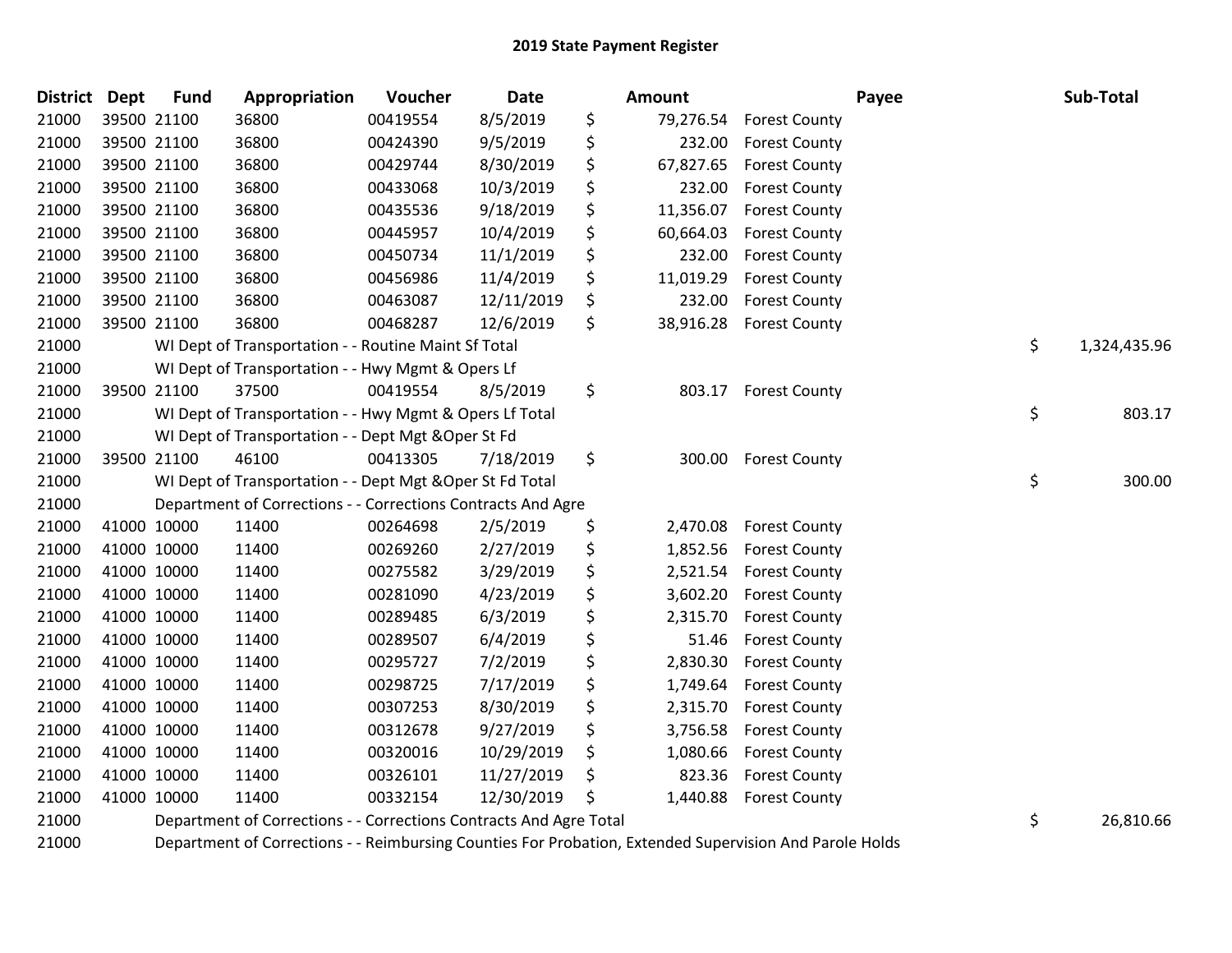| District Dept |             | <b>Fund</b> | Appropriation                                                          | Voucher  | Date       | <b>Amount</b>   | Payee                                                                                                         | Sub-Total        |
|---------------|-------------|-------------|------------------------------------------------------------------------|----------|------------|-----------------|---------------------------------------------------------------------------------------------------------------|------------------|
| 21000         |             | 41000 10000 | 11600                                                                  | 00320829 | 11/4/2019  | \$              | 14,907.22 Forest County                                                                                       |                  |
| 21000         |             |             |                                                                        |          |            |                 | Department of Corrections - - Reimbursing Counties For Probation, Extended Supervision And Parole Holds Total | \$<br>14,907.22  |
| 21000         |             |             | Department of Corrections - - Probation, Parole And Extended           |          |            |                 |                                                                                                               |                  |
| 21000         |             | 41000 10000 | 18700                                                                  | 00320829 | 11/4/2019  | \$              | 6,252.78 Forest County                                                                                        |                  |
| 21000         |             |             | Department of Corrections - - Probation, Parole And Extended Total     |          |            |                 |                                                                                                               | \$<br>6,252.78   |
| 21000         |             |             | Department of Health Services - - State/Federal Aids                   |          |            |                 |                                                                                                               |                  |
| 21000         |             | 43500 10000 | 00000                                                                  | 90906    | 1/2/2019   | \$<br>17,719.00 | <b>Forest County</b>                                                                                          |                  |
| 21000         |             | 43500 10000 | 00000                                                                  | 90907    | 2/1/2019   | \$<br>13,066.00 | <b>Forest County</b>                                                                                          |                  |
| 21000         | 43500 10000 |             | 00000                                                                  | 90909    | 3/1/2019   | \$<br>15,307.00 | <b>Forest County</b>                                                                                          |                  |
| 21000         |             | 43500 10000 | 00000                                                                  | 90910    | 4/1/2019   | \$<br>6,803.00  | <b>Forest County</b>                                                                                          |                  |
| 21000         |             | 43500 10000 | 00000                                                                  | 90911    | 5/1/2019   | \$<br>7,317.00  | <b>Forest County</b>                                                                                          |                  |
| 21000         |             | 43500 10000 | 00000                                                                  | 90913    | 6/3/2019   | \$<br>27,986.00 | <b>Forest County</b>                                                                                          |                  |
| 21000         |             | 43500 10000 | 00000                                                                  | 92000    | 7/1/2019   | \$<br>12,653.00 | <b>Forest County</b>                                                                                          |                  |
| 21000         | 43500 10000 |             | 00000                                                                  | 92001    | 8/1/2019   | \$<br>9,282.00  | <b>Forest County</b>                                                                                          |                  |
| 21000         |             | 43500 10000 | 00000                                                                  | 92002    | 9/3/2019   | \$<br>29,860.00 | <b>Forest County</b>                                                                                          |                  |
| 21000         |             | 43500 10000 | 00000                                                                  | 92003    | 10/1/2019  | \$<br>4,947.00  | <b>Forest County</b>                                                                                          |                  |
| 21000         |             | 43500 10000 | 00000                                                                  | 92004    | 11/1/2019  | \$<br>24,788.00 | <b>Forest County</b>                                                                                          |                  |
| 21000         |             | 43500 10000 | 00000                                                                  | 92005    | 12/2/2019  | \$<br>2,940.00  | <b>Forest County</b>                                                                                          |                  |
| 21000         |             |             | Department of Health Services - - State/Federal Aids Total             |          |            |                 |                                                                                                               | \$<br>172,668.00 |
| 21000         |             |             | Department of Health Services - - Federal Block Grant Aids -- Pr       |          |            |                 |                                                                                                               |                  |
| 21000         |             | 43500 10000 | 19200                                                                  | 00298383 | 7/19/2019  | \$              | 1,996.32 Forest County                                                                                        |                  |
| 21000         |             |             | Department of Health Services - - Federal Block Grant Aids -- Pr Total |          |            |                 |                                                                                                               | \$<br>1,996.32   |
| 21000         |             |             | Department of Health Services - - General Program Operations           |          |            |                 |                                                                                                               |                  |
| 21000         |             | 43500 10000 | 40100                                                                  | 00288524 | 6/5/2019   | \$<br>1.50      | <b>Forest County</b>                                                                                          |                  |
| 21000         |             | 43500 10000 | 40100                                                                  | 00314508 | 10/2/2019  | \$<br>1.00      | <b>Forest County</b>                                                                                          |                  |
| 21000         |             | 43500 10000 | 40100                                                                  | 00314509 | 10/2/2019  | \$<br>15.00     | <b>Forest County</b>                                                                                          |                  |
| 21000         |             | 43500 10000 | 40100                                                                  | 00319212 | 10/24/2019 | \$<br>1.00      | <b>Forest County</b>                                                                                          |                  |
| 21000         |             | 43500 10000 | 40100                                                                  | 00319213 | 10/24/2019 | \$<br>15.00     | <b>Forest County</b>                                                                                          |                  |
| 21000         |             | 43500 10000 | 40100                                                                  | 00322467 | 11/6/2019  | \$<br>15.00     | <b>Forest County</b>                                                                                          |                  |
| 21000         |             |             | Department of Health Services - - General Program Operations Total     |          |            |                 |                                                                                                               | \$<br>48.50      |
| 21000         |             |             | Department of Health Services - - Medical Assistance State Admin       |          |            |                 |                                                                                                               |                  |
| 21000         |             | 43500 10000 | 44000                                                                  | 00288524 | 6/5/2019   | \$<br>1.50      | <b>Forest County</b>                                                                                          |                  |
| 21000         |             | 43500 10000 | 44000                                                                  | 00314508 | 10/2/2019  | \$<br>1.00      | <b>Forest County</b>                                                                                          |                  |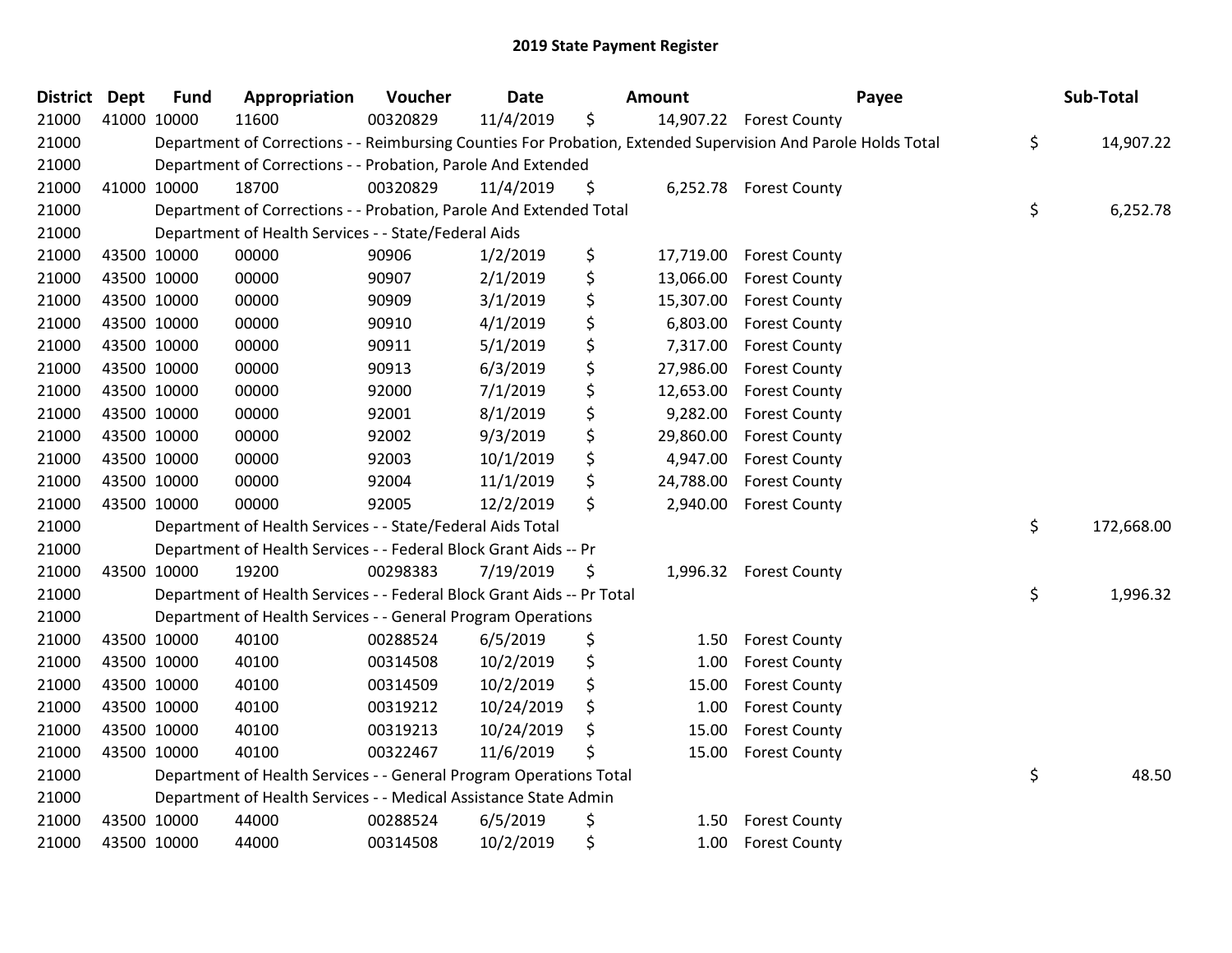| District Dept |             | <b>Fund</b> | Appropriation                                                          | Voucher  | Date       | Amount          |                      | Payee | Sub-Total   |
|---------------|-------------|-------------|------------------------------------------------------------------------|----------|------------|-----------------|----------------------|-------|-------------|
| 21000         |             | 43500 10000 | 44000                                                                  | 00314509 | 10/2/2019  | \$<br>15.00     | <b>Forest County</b> |       |             |
| 21000         |             | 43500 10000 | 44000                                                                  | 00319212 | 10/24/2019 | \$<br>1.00      | <b>Forest County</b> |       |             |
| 21000         |             | 43500 10000 | 44000                                                                  | 00319213 | 10/24/2019 | \$<br>15.00     | <b>Forest County</b> |       |             |
| 21000         |             | 43500 10000 | 44000                                                                  | 00322467 | 11/6/2019  | \$<br>15.00     | <b>Forest County</b> |       |             |
| 21000         |             |             | Department of Health Services - - Medical Assistance State Admin Total |          |            |                 |                      |       | \$<br>48.50 |
| 21000         |             |             | Dept of Children and Families - - Milw Child Welfare Svc Collect       |          |            |                 |                      |       |             |
| 21000         |             | 43700 10000 | 12200                                                                  | 00060689 | 10/18/2019 | \$<br>40.00     | <b>Forest County</b> |       |             |
| 21000         |             |             | Dept of Children and Families - - Milw Child Welfare Svc Collect Total |          |            |                 |                      |       | \$<br>40.00 |
| 21000         |             |             | Dept of Children and Families - - Fees For Administrative Servic       |          |            |                 |                      |       |             |
| 21000         |             | 43700 10000 | 23100                                                                  | 00049848 | 2/5/2019   | \$<br>5.00      | <b>Forest County</b> |       |             |
| 21000         |             | 43700 10000 | 23100                                                                  | 00054468 | 4/30/2019  | \$<br>10.00     | <b>Forest County</b> |       |             |
| 21000         |             | 43700 10000 | 23100                                                                  | 00058390 | 7/26/2019  | \$<br>20.00     | <b>Forest County</b> |       |             |
| 21000         |             | 43700 10000 | 23100                                                                  | 00062281 | 10/31/2019 | \$<br>30.00     | <b>Forest County</b> |       |             |
| 21000         |             |             | Dept of Children and Families - - Fees For Administrative Servic Total |          |            |                 |                      |       | \$<br>65.00 |
| 21000         |             |             | Dept of Children and Families - - General Aids                         |          |            |                 |                      |       |             |
| 21000         |             | 43700 10000 | 99000                                                                  | 00048518 | 1/7/2019   | \$<br>42,459.30 | <b>Forest County</b> |       |             |
| 21000         |             | 43700 10000 | 99000                                                                  | 00049405 | 2/1/2019   | \$<br>42,696.28 | <b>Forest County</b> |       |             |
| 21000         |             | 43700 10000 | 99000                                                                  | 00049483 | 2/5/2019   | \$<br>11,552.77 | <b>Forest County</b> |       |             |
| 21000         |             | 43700 10000 | 99000                                                                  | 00049644 | 2/5/2019   | \$<br>50.85     | <b>Forest County</b> |       |             |
| 21000         |             | 43700 10000 | 99000                                                                  | 00049716 | 2/5/2019   | \$<br>144.00    | <b>Forest County</b> |       |             |
| 21000         |             | 43700 10000 | 99000                                                                  | 00050921 | 3/6/2019   | \$<br>7,636.00  | <b>Forest County</b> |       |             |
| 21000         |             | 43700 10000 | 99000                                                                  | 00050922 | 3/5/2019   | \$<br>31,174.21 | <b>Forest County</b> |       |             |
| 21000         |             | 43700 10000 | 99000                                                                  | 00051307 | 3/12/2019  | \$<br>5,973.77  | <b>Forest County</b> |       |             |
| 21000         |             | 43700 10000 | 99000                                                                  | 00051803 | 3/22/2019  | \$<br>0.67      | <b>Forest County</b> |       |             |
| 21000         |             | 43700 10000 | 99000                                                                  | 00052793 | 4/4/2019   | \$<br>147.68    | <b>Forest County</b> |       |             |
| 21000         |             | 43700 10000 | 99000                                                                  | 00052861 | 4/5/2019   | \$<br>222.30    | <b>Forest County</b> |       |             |
| 21000         |             | 43700 10000 | 99000                                                                  | 00053621 | 4/23/2019  | \$<br>5,537.58  | <b>Forest County</b> |       |             |
| 21000         |             | 43700 10000 | 99000                                                                  | 00053991 | 4/30/2019  | \$<br>48,985.56 | <b>Forest County</b> |       |             |
| 21000         |             | 43700 10000 | 99000                                                                  | 00054550 | 5/1/2019   | \$<br>42,608.66 | <b>Forest County</b> |       |             |
| 21000         |             | 43700 10000 | 99000                                                                  | 00054659 | 5/6/2019   | \$<br>36,853.41 | <b>Forest County</b> |       |             |
| 21000         |             | 43700 10000 | 99000                                                                  | 00056090 | 6/5/2019   | \$<br>2,000.22  | <b>Forest County</b> |       |             |
| 21000         |             | 43700 10000 | 99000                                                                  | 00056425 | 6/11/2019  | \$<br>6,837.93  | <b>Forest County</b> |       |             |
| 21000         | 43700 10000 |             | 99000                                                                  | 00057358 | 7/5/2019   | \$<br>695.76    | <b>Forest County</b> |       |             |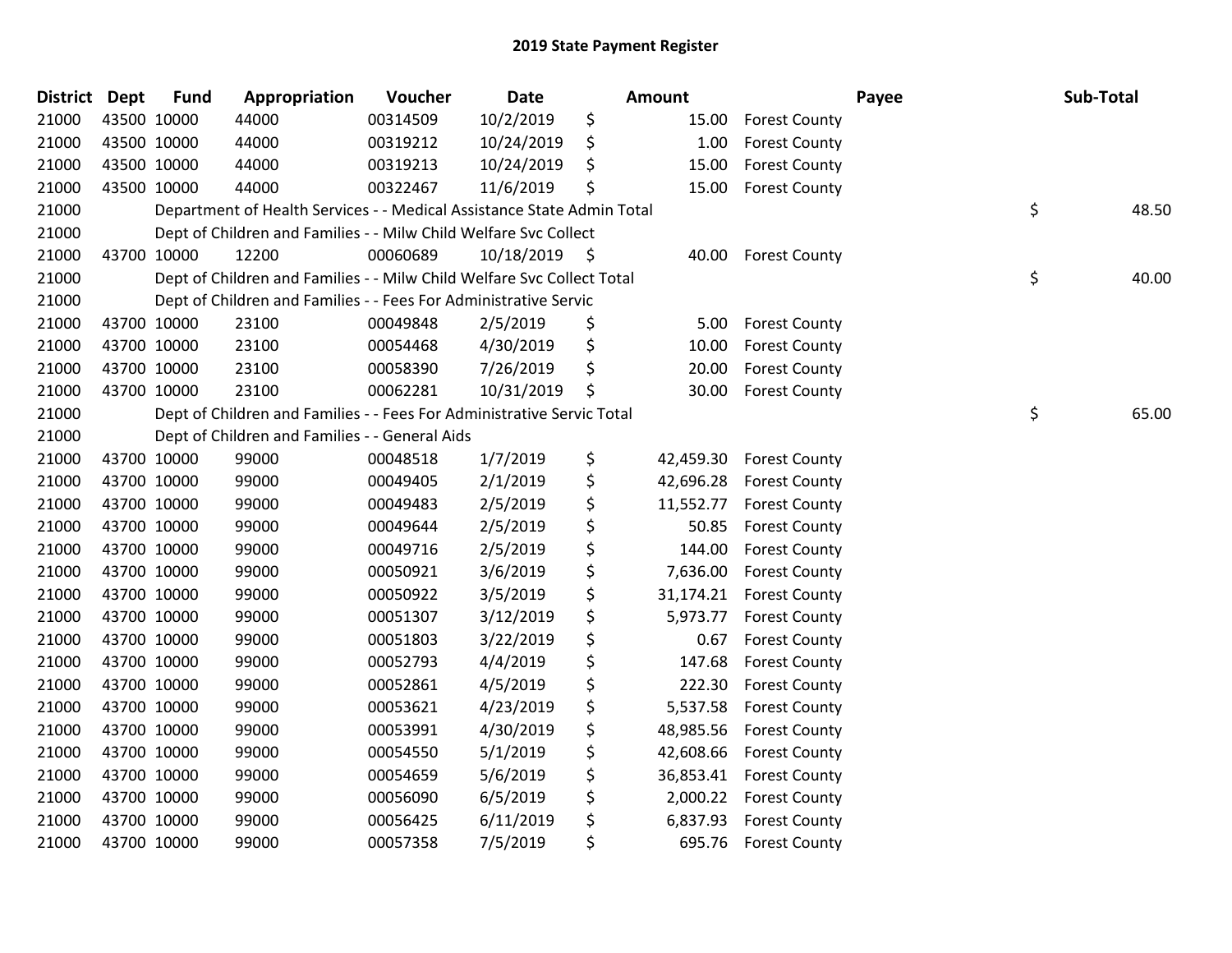| <b>District</b> | <b>Dept</b> | <b>Fund</b> | Appropriation                                                         | Voucher  | <b>Date</b> | Amount           |                      | Payee | Sub-Total        |
|-----------------|-------------|-------------|-----------------------------------------------------------------------|----------|-------------|------------------|----------------------|-------|------------------|
| 21000           |             | 43700 10000 | 99000                                                                 | 00058465 | 7/30/2019   | \$<br>33,596.73  | <b>Forest County</b> |       |                  |
| 21000           | 43700 10000 |             | 99000                                                                 | 00058521 | 7/30/2019   | \$<br>1,746.20   | <b>Forest County</b> |       |                  |
| 21000           | 43700 10000 |             | 99000                                                                 | 00058680 | 8/6/2019    | \$<br>7,896.00   | <b>Forest County</b> |       |                  |
| 21000           | 43700 10000 |             | 99000                                                                 | 00059619 | 8/29/2019   | \$<br>8,704.00   | <b>Forest County</b> |       |                  |
| 21000           | 43700 10000 |             | 99000                                                                 | 00059887 | 9/5/2019    | \$<br>77.85      | <b>Forest County</b> |       |                  |
| 21000           | 43700 10000 |             | 99000                                                                 | 00060348 | 9/18/2019   | \$<br>49,640.82  | <b>Forest County</b> |       |                  |
| 21000           | 43700 10000 |             | 99000                                                                 | 00060742 | 9/27/2019   | \$<br>436.00     | <b>Forest County</b> |       |                  |
| 21000           |             | 43700 10000 | 99000                                                                 | 00060743 | 9/27/2019   | \$<br>243.78     | <b>Forest County</b> |       |                  |
| 21000           | 43700 10000 |             | 99000                                                                 | 00061155 | 10/7/2019   | \$<br>112.35     | <b>Forest County</b> |       |                  |
| 21000           |             | 43700 10000 | 99000                                                                 | 00061964 | 10/30/2019  | \$<br>44,001.84  | <b>Forest County</b> |       |                  |
| 21000           | 43700 10000 |             | 99000                                                                 | 00062376 | 11/5/2019   | \$<br>65.85      | <b>Forest County</b> |       |                  |
| 21000           | 43700 10000 |             | 99000                                                                 | 00062538 | 11/8/2019   | \$<br>8,228.68   | <b>Forest County</b> |       |                  |
| 21000           | 43700 10000 |             | 99000                                                                 | 00063370 | 11/27/2019  | \$<br>134,651.04 | <b>Forest County</b> |       |                  |
| 21000           | 43700 10000 |             | 99000                                                                 | 00063625 | 12/5/2019   | \$<br>66.59      | <b>Forest County</b> |       |                  |
| 21000           |             |             | Dept of Children and Families - - General Aids Total                  |          |             |                  |                      |       | \$<br>575,044.68 |
| 21000           |             |             | Dept of Workforce Development - - Ui Admin Fed                        |          |             |                  |                      |       |                  |
| 21000           |             | 44500 10000 | 15100                                                                 | 00204029 | 1/3/2019    | \$<br>20.00      | <b>Forest County</b> |       |                  |
| 21000           |             | 44500 10000 | 15100                                                                 | 00208769 | 2/4/2019    | \$<br>15.00      | <b>Forest County</b> |       |                  |
| 21000           | 44500 10000 |             | 15100                                                                 | 00213469 | 3/4/2019    | \$<br>15.00      | <b>Forest County</b> |       |                  |
| 21000           |             | 44500 10000 | 15100                                                                 | 00218401 | 4/2/2019    | \$<br>25.00      | <b>Forest County</b> |       |                  |
| 21000           | 44500 10000 |             | 15100                                                                 | 00228645 | 6/4/2019    | \$<br>15.00      | <b>Forest County</b> |       |                  |
| 21000           | 44500 10000 |             | 15100                                                                 | 00233331 | 7/2/2019    | \$<br>5.00       | <b>Forest County</b> |       |                  |
| 21000           | 44500 10000 |             | 15100                                                                 | 00238701 | 8/2/2019    | \$<br>10.00      | <b>Forest County</b> |       |                  |
| 21000           | 44500 10000 |             | 15100                                                                 | 00244406 | 9/4/2019    | \$<br>30.00      | <b>Forest County</b> |       |                  |
| 21000           |             | 44500 10000 | 15100                                                                 | 00249243 | 10/2/2019   | \$<br>40.00      | <b>Forest County</b> |       |                  |
| 21000           |             | 44500 10000 | 15100                                                                 | 00255630 | 11/4/2019   | \$<br>15.00      | <b>Forest County</b> |       |                  |
| 21000           |             | 44500 10000 | 15100                                                                 | 00261191 | 12/3/2019   | \$<br>5.00       | <b>Forest County</b> |       |                  |
| 21000           |             |             | Dept of Workforce Development - - Ui Admin Fed Total                  |          |             |                  |                      |       | \$<br>195.00     |
| 21000           |             |             | Dept of Workforce Development - - Wc Ops Uninsured Emplyr Admin       |          |             |                  |                      |       |                  |
| 21000           |             | 44500 22700 | 17700                                                                 | 00215972 | 3/18/2019   | \$<br>20.00      | <b>Forest County</b> |       |                  |
| 21000           |             |             | Dept of Workforce Development - - Wc Ops Uninsured Emplyr Admin Total |          |             |                  |                      |       | \$<br>20.00      |
| 21000           |             |             | Department of Justice - - Crime Laboratories, Dna                     |          |             |                  |                      |       |                  |
| 21000           |             | 45500 10000 | 22100                                                                 | 00068537 | 7/19/2019   | \$<br>610.00     | <b>Forest County</b> |       |                  |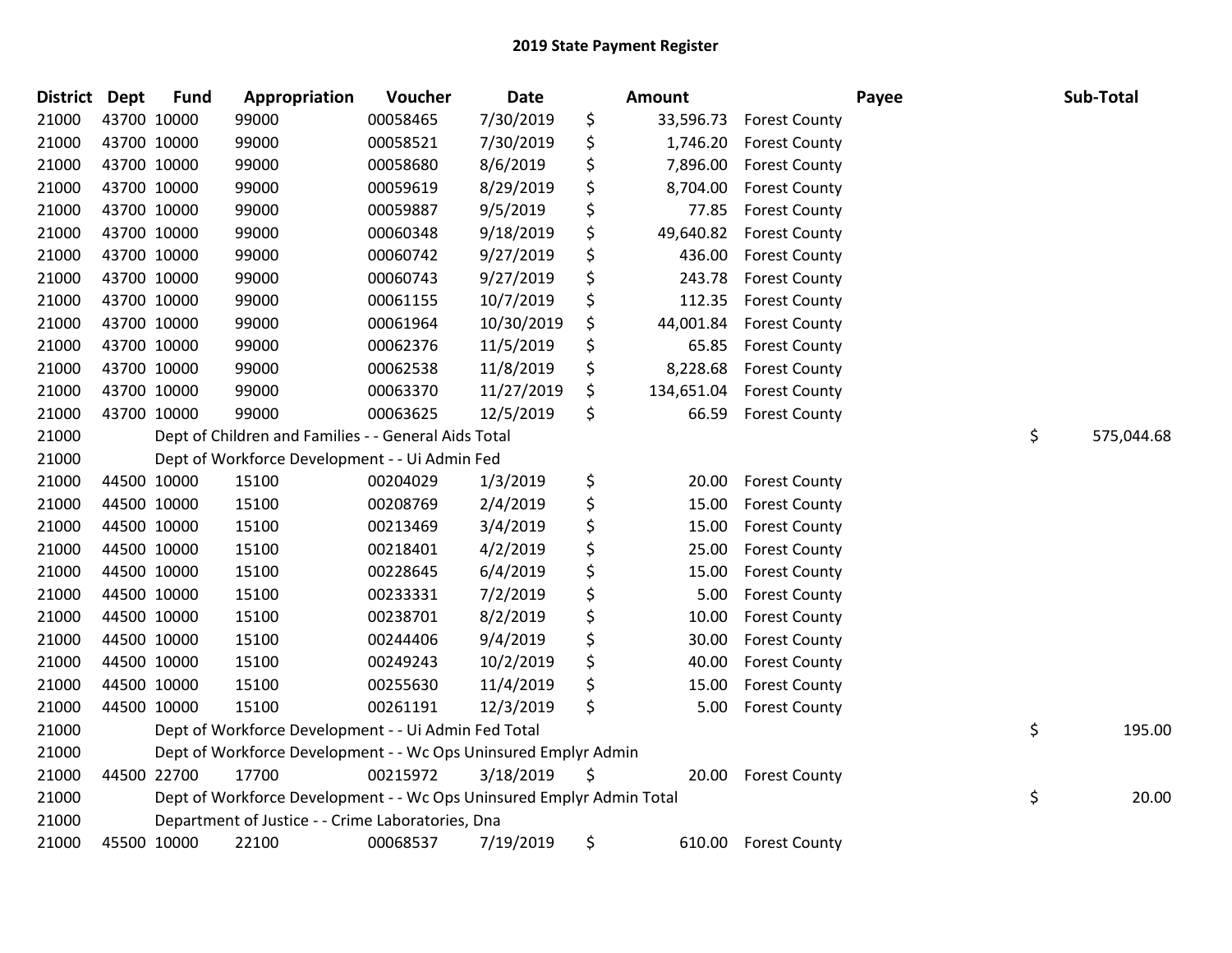| <b>District</b> | <b>Dept</b> | <b>Fund</b> | Appropriation                                                          | Voucher  | Date       | Amount |                          | Payee | Sub-Total  |
|-----------------|-------------|-------------|------------------------------------------------------------------------|----------|------------|--------|--------------------------|-------|------------|
| 21000           |             |             | Department of Justice - - Crime Laboratories, Dna Total                |          |            |        |                          | \$    | 610.00     |
| 21000           |             |             | Department of Justice - - County Law Enforcement Service               |          |            |        |                          |       |            |
| 21000           | 45500 10000 |             | 22600                                                                  | 00058235 | 1/15/2019  | \$     | 300,000.00 Forest County |       |            |
| 21000           |             |             | Department of Justice - - County Law Enforcement Service Total         |          |            |        |                          | \$    | 300,000.00 |
| 21000           |             |             | Department of Justice - - Law Enforcement Train, Local                 |          |            |        |                          |       |            |
| 21000           | 45500 10000 |             | 23100                                                                  | 00073111 | 10/18/2019 | \$     | 5,760.00 Forest County   |       |            |
| 21000           |             |             | Department of Justice - - Law Enforcement Train, Local Total           |          |            |        |                          | \$    | 5,760.00   |
| 21000           |             |             | Department of Justice - - Federal Aid, State Operations                |          |            |        |                          |       |            |
| 21000           | 45500 10000 |             | 24100                                                                  | 00073126 | 10/22/2019 | \$     | 2,000.57 Forest County   |       |            |
| 21000           |             |             | Department of Justice - - Federal Aid, State Operations Total          |          |            |        |                          | \$    | 2,000.57   |
| 21000           |             |             | Department of Justice - - Federal Aid, Local Assistance                |          |            |        |                          |       |            |
| 21000           | 45500 10000 |             | 25100                                                                  | 00070959 | 9/4/2019   | \$     | 17,223.00 Forest County  |       |            |
| 21000           |             |             | Department of Justice - - Federal Aid, Local Assistance Total          |          |            |        |                          | \$    | 17,223.00  |
| 21000           |             |             | Department of Justice - - County-Tribal Programs, Local                |          |            |        |                          |       |            |
| 21000           | 45500 10000 |             | 26300                                                                  | 00058236 | 1/15/2019  | \$     | 34,126.00 Forest County  |       |            |
| 21000           |             |             | Department of Justice - - County-Tribal Programs, Local Total          |          |            |        |                          | \$    | 34,126.00  |
| 21000           |             |             | Department of Justice - - Crime Victim Witness Assist                  |          |            |        |                          |       |            |
| 21000           | 45500 10000 |             | 53200                                                                  | 00060560 | 2/27/2019  | \$     | 8,925.59 Forest County   |       |            |
| 21000           | 45500 10000 |             | 53200                                                                  | 00068320 | 7/17/2019  | \$     | 6,583.77 Forest County   |       |            |
| 21000           |             |             | Department of Justice - - Crime Victim Witness Assist Total            |          |            |        |                          | \$    | 15,509.36  |
| 21000           |             |             | Department of Military Affairs - - Emergency Response Equipment        |          |            |        |                          |       |            |
| 21000           | 46500 10000 |             | 30800                                                                  | 00054382 | 1/10/2019  | \$     | 5,431.27 Forest County   |       |            |
| 21000           |             |             | Department of Military Affairs - - Emergency Response Equipment Total  |          |            |        |                          | \$    | 5,431.27   |
| 21000           |             |             | Department of Military Affairs - - Local Emer Planning Grants          |          |            |        |                          |       |            |
| 21000           | 46500 10000 |             | 33700                                                                  | 00055875 | 2/4/2019   | \$     | 1,903.66 Forest County   |       |            |
| 21000           |             |             | Department of Military Affairs - - Local Emer Planning Grants Total    |          |            |        |                          | \$    | 1,903.66   |
| 21000           |             |             | Department of Military Affairs - - Federal Aid, Local Assistance       |          |            |        |                          |       |            |
| 21000           | 46500 10000 |             | 34200                                                                  | 00055870 | 2/4/2019   | \$     | 8,494.68 Forest County   |       |            |
| 21000           |             |             | Department of Military Affairs - - Federal Aid, Local Assistance Total |          |            |        |                          | \$    | 8,494.68   |
| 21000           |             |             | Department of Veterans Affairs - - Grants To Counties                  |          |            |        |                          |       |            |
| 21000           | 48500 15200 |             | 12700                                                                  | 00060683 | 2/22/2019  | \$     | 850.00 Forest County     |       |            |
| 21000           |             |             | Department of Veterans Affairs - - Grants To Counties Total            |          |            |        |                          | \$    | 850.00     |
| 21000           |             |             | Department of Veterans Affairs - - County Grants                       |          |            |        |                          |       |            |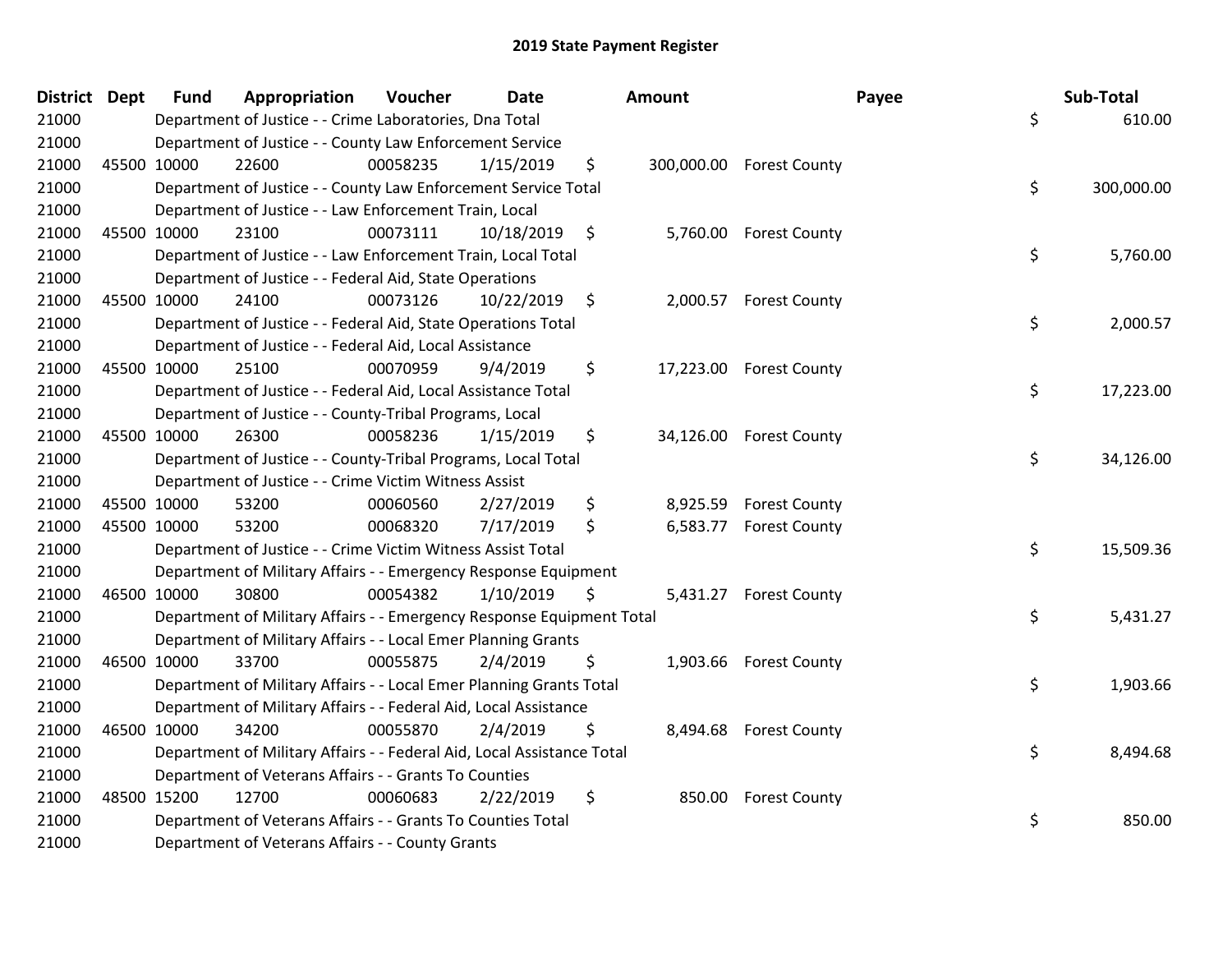| <b>District</b> | <b>Dept</b> | <b>Fund</b> | Appropriation                                                         | Voucher  | <b>Date</b> | Amount          |                      | Payee | Sub-Total  |
|-----------------|-------------|-------------|-----------------------------------------------------------------------|----------|-------------|-----------------|----------------------|-------|------------|
| 21000           |             | 48500 58200 | 26700                                                                 | 00060683 | 2/22/2019   | \$<br>3,825.00  | <b>Forest County</b> |       |            |
| 21000           |             |             | Department of Veterans Affairs - - County Grants Total                |          |             |                 |                      | \$    | 3,825.00   |
| 21000           |             |             | Department of Veterans Affairs - - County Grants                      |          |             |                 |                      |       |            |
| 21000           |             | 48500 58300 | 37000                                                                 | 00060683 | 2/22/2019   | \$<br>3,825.00  | <b>Forest County</b> |       |            |
| 21000           |             |             | Department of Veterans Affairs - - County Grants Total                |          |             |                 |                      | \$    | 3,825.00   |
| 21000           |             |             | Department of Administration - - Federal Aid, Local Assistance        |          |             |                 |                      |       |            |
| 21000           |             | 50500 10000 | 15500                                                                 | 00099650 | 3/28/2019   | \$<br>8,432.84  | <b>Forest County</b> |       |            |
| 21000           |             | 50500 10000 | 15500                                                                 | 00102328 | 5/14/2019   | \$<br>2,255.24  | <b>Forest County</b> |       |            |
| 21000           |             | 50500 10000 | 15500                                                                 | 00105856 | 7/16/2019   | \$<br>4,227.19  | <b>Forest County</b> |       |            |
| 21000           |             |             | Department of Administration - - Federal Aid, Local Assistance Total  |          |             |                 |                      | \$    | 14,915.27  |
| 21000           |             |             | Department of Administration - - Low-Income Assistance Grants         |          |             |                 |                      |       |            |
| 21000           |             | 50500 23500 | 37100                                                                 | 00099650 | 3/28/2019   | \$<br>6,053.48  | <b>Forest County</b> |       |            |
| 21000           |             | 50500 23500 | 37100                                                                 | 00102328 | 5/14/2019   | \$<br>4,221.67  | <b>Forest County</b> |       |            |
| 21000           |             | 50500 23500 | 37100                                                                 | 00105856 | 7/16/2019   | \$<br>2,042.98  | <b>Forest County</b> |       |            |
| 21000           |             | 50500 23500 | 37100                                                                 | 00109301 | 9/20/2019   | \$<br>200.08    | <b>Forest County</b> |       |            |
| 21000           |             | 50500 23500 | 37100                                                                 | 00115144 | 12/31/2019  | \$<br>4,515.22  | <b>Forest County</b> |       |            |
| 21000           |             |             | Department of Administration - - Low-Income Assistance Grants Total   |          |             |                 |                      | \$    | 17,033.43  |
| 21000           |             |             | Department of Administration - - Land Information Program; Loca       |          |             |                 |                      |       |            |
| 21000           |             | 50500 26900 | 17300                                                                 | 00095061 | 1/17/2019   | \$<br>1,000.00  | <b>Forest County</b> |       |            |
| 21000           |             | 50500 26900 | 17300                                                                 | 00097034 | 2/26/2019   | \$<br>78,392.00 | <b>Forest County</b> |       |            |
| 21000           |             | 50500 26900 | 17300                                                                 | 00099325 | 3/21/2019   | \$<br>25,000.00 | <b>Forest County</b> |       |            |
| 21000           |             |             | Department of Administration - - Land Information Program; Loca Total |          |             |                 |                      | \$    | 104,392.00 |
| 21000           |             |             | Public Defender Board - - Trial Representation                        |          |             |                 |                      |       |            |
| 21000           |             | 55000 10000 | 10300                                                                 | 00187457 | 3/28/2019   | \$<br>80.90     | <b>Forest County</b> |       |            |
| 21000           |             |             | Public Defender Board - - Trial Representation Total                  |          |             |                 |                      | \$    | 80.90      |
| 21000           |             |             | Public Defender Board - - Transcript, Discovery And Int               |          |             |                 |                      |       |            |
| 21000           |             | 55000 10000 | 10600                                                                 | 00180346 | 2/8/2019    | \$<br>629.39    | <b>Forest County</b> |       |            |
| 21000           |             | 55000 10000 | 10600                                                                 | 00206111 | 7/19/2019   | \$<br>2,314.16  | <b>Forest County</b> |       |            |
| 21000           |             | 55000 10000 | 10600                                                                 | 00223617 | 11/25/2019  | \$<br>680.69    | <b>Forest County</b> |       |            |
| 21000           |             | 55000 10000 | 10600                                                                 | 00227622 | 12/23/2019  | \$<br>5.00      | <b>Forest County</b> |       |            |
| 21000           |             |             | Public Defender Board - - Transcript, Discovery And Int Total         |          |             |                 |                      | \$    | 3,629.24   |
| 21000           |             |             | Circuit Courts - - Circuit Court Costs                                |          |             |                 |                      |       |            |
| 21000           |             | 62500 10000 | 10500                                                                 | 00001224 | 1/17/2019   | \$<br>21,364.15 | <b>Forest County</b> |       |            |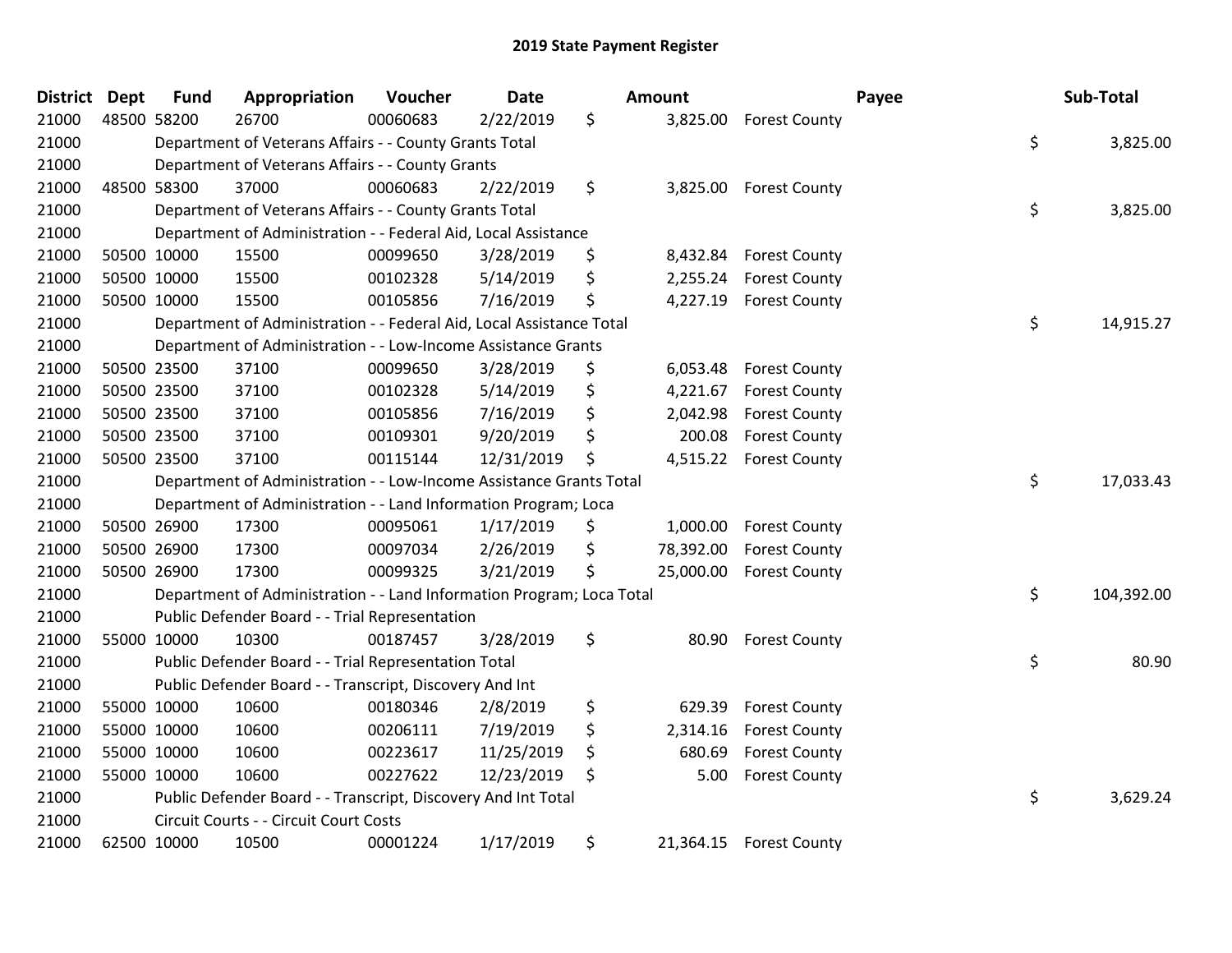| <b>District</b> | <b>Dept</b> | <b>Fund</b> | Appropriation                                                         | Voucher  | <b>Date</b> | Amount             |                          | Payee | Sub-Total    |
|-----------------|-------------|-------------|-----------------------------------------------------------------------|----------|-------------|--------------------|--------------------------|-------|--------------|
| 21000           | 62500 10000 |             | 10500                                                                 | 00001433 | 7/5/2019    | \$<br>1,656.00     | <b>Forest County</b>     |       |              |
| 21000           | 62500 10000 |             | 10500                                                                 | 00001534 | 8/1/2019    | \$<br>36,960.00    | <b>Forest County</b>     |       |              |
| 21000           |             |             | Circuit Courts - - Circuit Court Costs Total                          |          |             |                    |                          | \$    | 59,980.15    |
| 21000           |             |             | Shared Revenue and Tax Relief - - County And Municipal Aid            |          |             |                    |                          |       |              |
| 21000           | 83500 10000 |             | 10500                                                                 | 00048821 | 7/22/2019   | \$<br>18,106.43    | <b>Forest County</b>     |       |              |
| 21000           | 83500 10000 |             | 10500                                                                 | 00053117 | 11/18/2019  | \$                 | 102,603.11 Forest County |       |              |
| 21000           |             |             | Shared Revenue and Tax Relief - - County And Municipal Aid Total      |          |             |                    |                          | \$    | 120,709.54   |
| 21000           |             |             | Shared Revenue and Tax Relief - - Exempt Computer Aid                 |          |             |                    |                          |       |              |
| 21000           | 83500 10000 |             | 10900                                                                 | 00045390 | 7/22/2019   | \$<br>3,434.74     | <b>Forest County</b>     |       |              |
| 21000           |             |             | Shared Revenue and Tax Relief - - Exempt Computer Aid Total           |          |             |                    |                          | \$    | 3,434.74     |
| 21000           |             |             | Shared Revenue and Tax Relief - - Utility Aid                         |          |             |                    |                          |       |              |
| 21000           | 83500 10000 |             | 11000                                                                 | 00048821 | 7/22/2019   | \$<br>1,616.43     | <b>Forest County</b>     |       |              |
| 21000           | 83500 10000 |             | 11000                                                                 | 00053117 | 11/18/2019  | \$<br>9,025.80     | <b>Forest County</b>     |       |              |
| 21000           |             |             | Shared Revenue and Tax Relief - - Utility Aid Total                   |          |             |                    |                          | \$    | 10,642.23    |
| 21000           |             |             | Shared Revenue and Tax Relief - - Personal Property Aid               |          |             |                    |                          |       |              |
| 21000           | 83500 10000 |             | 11100                                                                 | 00039913 | 5/6/2019    | \$                 | 4,861.73 Forest County   |       |              |
| 21000           |             |             | Shared Revenue and Tax Relief - - Personal Property Aid Total         |          |             |                    |                          | \$    | 4,861.73     |
| 21000           |             |             | Shared Revenue and Tax Relief - - School Lvy Tx/First Dollar Cr       |          |             |                    |                          |       |              |
| 21000           | 83500 10000 |             | 30200                                                                 | 00045248 | 7/22/2019   | \$<br>2,061,370.04 | <b>Forest County</b>     |       |              |
| 21000           | 83500 10000 |             | 30200                                                                 | 00048132 | 7/22/2019   | \$<br>603,084.52   | <b>Forest County</b>     |       |              |
| 21000           |             |             | Shared Revenue and Tax Relief - - School Lvy Tx/First Dollar Cr Total |          |             |                    |                          | \$    | 2,664,454.56 |
| 21000           |             |             | Shared Revenue and Tax Relief - - Lottery & Gaming Credit             |          |             |                    |                          |       |              |
| 21000           | 83500 52100 |             | 36300                                                                 | 00038618 | 3/25/2019   | \$<br>428,278.15   | <b>Forest County</b>     |       |              |
| 21000           |             |             | Shared Revenue and Tax Relief - - Lottery & Gaming Credit Total       |          |             |                    |                          | \$    | 428,278.15   |
| 21000 Total     |             |             |                                                                       |          |             |                    |                          | \$    | 7,610,546.59 |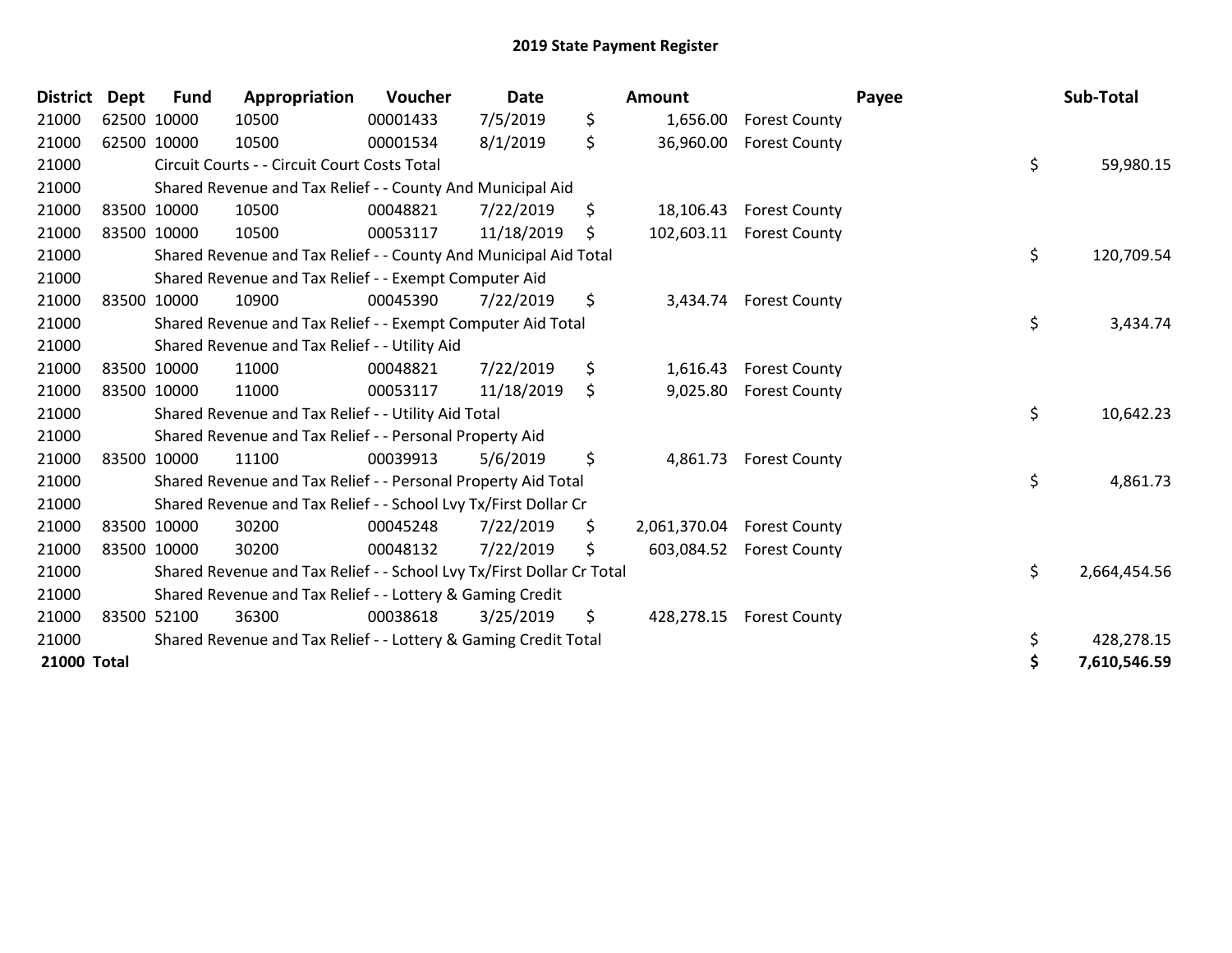| <b>District</b> | Dept | Fund        | Appropriation                                                      | Voucher  | Date       |     | <b>Amount</b> |                         | Payee | Sub-Total  |
|-----------------|------|-------------|--------------------------------------------------------------------|----------|------------|-----|---------------|-------------------------|-------|------------|
| 21002           |      |             | Dept of Safety & Prof Services - - Fire Dues Distribution          |          |            |     |               |                         |       |            |
| 21002           |      | 16500 10000 | 22500                                                              | 00031293 | 7/18/2019  | \$  |               | 1,468.28 Town Of Alvin  |       |            |
| 21002           |      |             | Dept of Safety & Prof Services - - Fire Dues Distribution Total    |          |            |     |               |                         | \$    | 1,468.28   |
| 21002           |      |             | Dept of Natural Resources - - Resaids - Cnty Forst, CI & Mfl       |          |            |     |               |                         |       |            |
| 21002           |      | 37000 21200 | 57100                                                              | 00332549 | 6/21/2019  | \$  | 514.43        | Town Of Alvin           |       |            |
| 21002           |      |             | Dept of Natural Resources - - Resaids - Cnty Forst, Cl & Mfl Total |          |            |     |               |                         | \$    | 514.43     |
| 21002           |      |             | Dept of Natural Resources - - Resaids - Pymt In Lieu Tax Fed       |          |            |     |               |                         |       |            |
| 21002           |      | 37000 21200 | 58400                                                              | 00364709 | 10/15/2019 | -\$ | 140,907.26    | Town Of Alvin           |       |            |
| 21002           |      |             | Dept of Natural Resources - - Resaids - Pymt In Lieu Tax Fed Total |          |            |     |               |                         | \$    | 140,907.26 |
| 21002           |      |             | WI Dept of Transportation - - Trns Aids To Mnc.-Sf                 |          |            |     |               |                         |       |            |
| 21002           |      | 39500 21100 | 19100                                                              | 00336390 | 1/7/2019   | \$  | 36,953.53     | Town Of Alvin           |       |            |
| 21002           |      | 39500 21100 | 19100                                                              | 00363705 | 4/1/2019   | \$  | 36,953.53     | Town Of Alvin           |       |            |
| 21002           |      | 39500 21100 | 19100                                                              | 00401714 | 7/1/2019   | \$  | 36,953.53     | Town Of Alvin           |       |            |
| 21002           |      | 39500 21100 | 19100                                                              | 00444532 | 10/7/2019  | \$  |               | 36,953.56 Town Of Alvin |       |            |
| 21002           |      |             | WI Dept of Transportation - - Trns Aids To Mnc.-Sf Total           |          |            |     |               |                         | \$    | 147,814.15 |
| 21002           |      |             | Shared Revenue and Tax Relief - - County And Municipal Aid         |          |            |     |               |                         |       |            |
| 21002           |      | 83500 10000 | 10500                                                              | 00048806 | 7/22/2019  | \$  | 365.58        | Town Of Alvin           |       |            |
| 21002           |      | 83500 10000 | 10500                                                              | 00053102 | 11/18/2019 | \$  | 2,071.61      | Town Of Alvin           |       |            |
| 21002           |      |             | Shared Revenue and Tax Relief - - County And Municipal Aid Total   |          |            |     |               |                         |       | 2,437.19   |
| 21002 Total     |      |             |                                                                    |          |            |     |               |                         |       | 293,141.31 |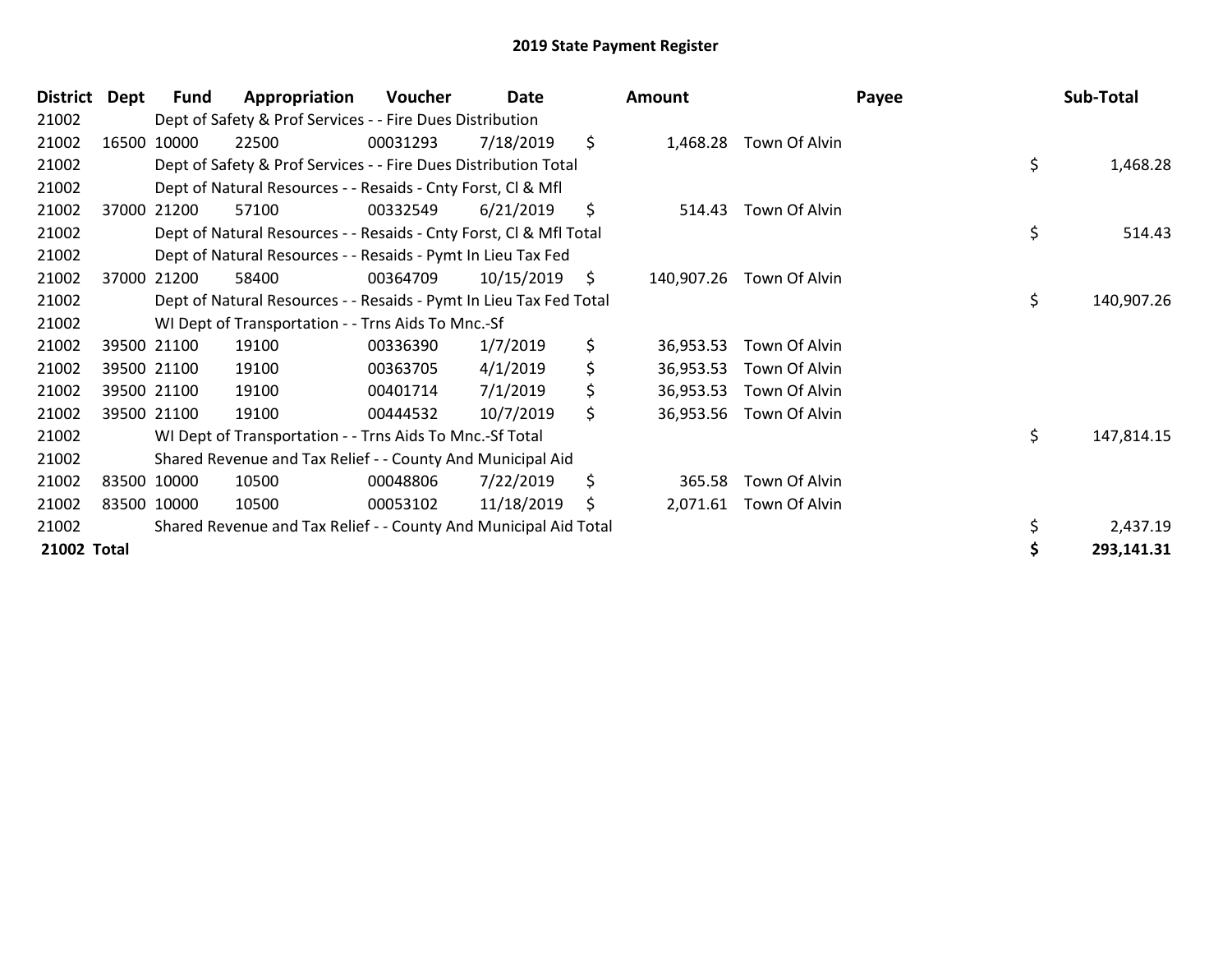| <b>District Dept</b> | <b>Fund</b> | Appropriation                                                      | Voucher  | <b>Date</b> | <b>Amount</b>   | Payee                     | Sub-Total        |
|----------------------|-------------|--------------------------------------------------------------------|----------|-------------|-----------------|---------------------------|------------------|
| 21004                |             | Dept of Safety & Prof Services - - Fire Dues Distribution          |          |             |                 |                           |                  |
| 21004                | 16500 10000 | 22500                                                              | 00031258 | 7/18/2019   | \$              | 1,564.02 Town Of Argonne  |                  |
| 21004                |             | Dept of Safety & Prof Services - - Fire Dues Distribution Total    |          |             |                 |                           | \$<br>1,564.02   |
| 21004                |             | Dept of Natural Resources - - Aids In Lieu Of Taxes - Gener        |          |             |                 |                           |                  |
| 21004                | 37000 10000 | 50300                                                              | 00296446 | 2/6/2019    | \$              | 1,017.96 Town Of Argonne  |                  |
| 21004                |             | Dept of Natural Resources - - Aids In Lieu Of Taxes - Gener Total  |          |             |                 |                           | \$<br>1,017.96   |
| 21004                |             | Dept of Natural Resources - - Resaids - Cnty Forst, Cl & Mfl       |          |             |                 |                           |                  |
| 21004                | 37000 21200 | 57100                                                              | 00332550 | 6/21/2019   | \$              | 971.65 Town Of Argonne    |                  |
| 21004                |             | Dept of Natural Resources - - Resaids - Cnty Forst, Cl & Mfl Total |          |             |                 |                           | \$<br>971.65     |
| 21004                |             | Dept of Natural Resources - - Resaids - Pymt In Lieu Tax Fed       |          |             |                 |                           |                  |
| 21004                | 37000 21200 | 58400                                                              | 00364710 | 10/15/2019  | \$              | 93,670.65 Town Of Argonne |                  |
| 21004                |             | Dept of Natural Resources - - Resaids - Pymt In Lieu Tax Fed Total |          |             |                 |                           | \$<br>93,670.65  |
| 21004                |             | WI Dept of Transportation - - Trns Aids To Mnc.-Sf                 |          |             |                 |                           |                  |
| 21004                | 39500 21100 | 19100                                                              | 00336391 | 1/7/2019    | \$<br>30,310.43 | Town Of Argonne           |                  |
| 21004                | 39500 21100 | 19100                                                              | 00363706 | 4/1/2019    | \$<br>30,310.43 | Town Of Argonne           |                  |
| 21004                | 39500 21100 | 19100                                                              | 00401715 | 7/1/2019    | \$<br>30,310.43 | Town Of Argonne           |                  |
| 21004                | 39500 21100 | 19100                                                              | 00444533 | 10/7/2019   | \$              | 30,310.46 Town Of Argonne |                  |
| 21004                |             | WI Dept of Transportation - - Trns Aids To Mnc.-Sf Total           |          |             |                 |                           | \$<br>121,241.75 |
| 21004                |             | WI Dept of Transportation - - Loc Rd Imp Prg St Fd                 |          |             |                 |                           |                  |
| 21004                | 39500 21100 | 27800                                                              | 00468838 | 12/10/2019  | \$              | 25,104.00 Town Of Argonne |                  |
| 21004                |             | WI Dept of Transportation - - Loc Rd Imp Prg St Fd Total           |          |             |                 |                           | \$<br>25,104.00  |
| 21004                |             | Elections Commission - - 2018 Hava Election Security               |          |             |                 |                           |                  |
| 21004                | 51000 22000 | 18200                                                              | 00002395 | 11/13/2019  | \$              | 1,200.00 Town Of Argonne  |                  |
| 21004                |             | Elections Commission - - 2018 Hava Election Security Total         |          |             |                 |                           | \$<br>1,200.00   |
| 21004                |             | Shared Revenue and Tax Relief - - County And Municipal Aid         |          |             |                 |                           |                  |
| 21004                | 83500 10000 | 10500                                                              | 00048807 | 7/22/2019   | \$<br>4,790.45  | Town Of Argonne           |                  |
| 21004                | 83500 10000 | 10500                                                              | 00053103 | 11/18/2019  | \$              | 27,145.88 Town Of Argonne |                  |
| 21004                |             | Shared Revenue and Tax Relief - - County And Municipal Aid Total   |          |             |                 |                           | \$<br>31,936.33  |
| 21004                |             | Shared Revenue and Tax Relief - - Personal Property Aid            |          |             |                 |                           |                  |
| 21004                | 83500 10000 | 11100                                                              | 00040499 | 5/6/2019    | \$<br>30.46     | Town Of Argonne           |                  |
| 21004                |             | Shared Revenue and Tax Relief - - Personal Property Aid Total      |          |             |                 |                           | \$<br>30.46      |
| 21004 Total          |             |                                                                    |          |             |                 |                           | \$<br>276,736.82 |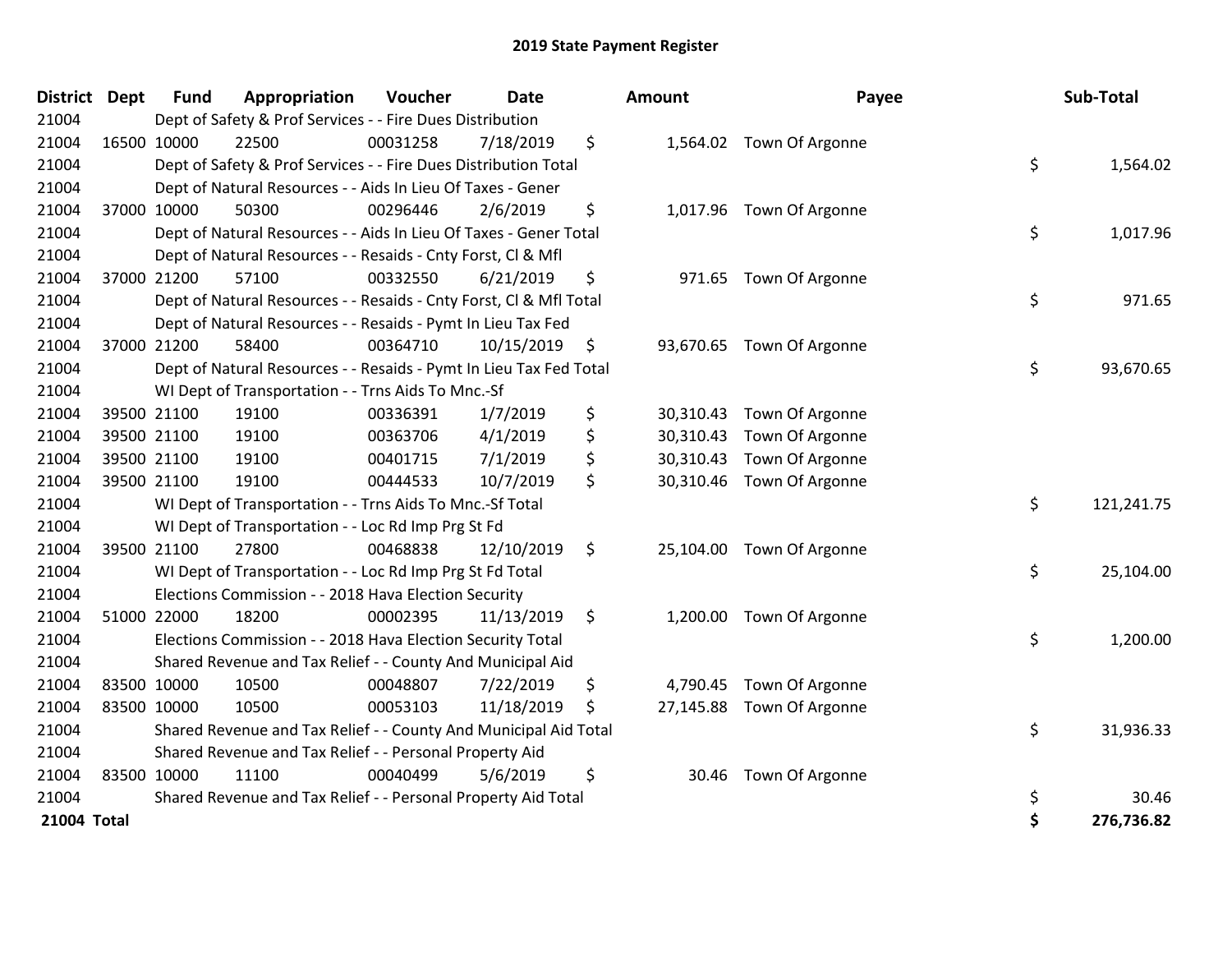| <b>District</b> | Dept        | <b>Fund</b> | Appropriation                                                      | Voucher  | <b>Date</b> | <b>Amount</b>   | Payee                            | Sub-Total        |
|-----------------|-------------|-------------|--------------------------------------------------------------------|----------|-------------|-----------------|----------------------------------|------------------|
| 21006           |             |             | Dept of Safety & Prof Services - - Fire Dues Distribution          |          |             |                 |                                  |                  |
| 21006           |             | 16500 10000 | 22500                                                              | 00031294 | 7/18/2019   | \$              | 1,467.01 Town Of Armstrong Creek |                  |
| 21006           |             |             | Dept of Safety & Prof Services - - Fire Dues Distribution Total    |          |             |                 |                                  | \$<br>1,467.01   |
| 21006           |             |             | Dept of Natural Resources - - Resaids - Cnty Forst, Cl & Mfl       |          |             |                 |                                  |                  |
| 21006           |             | 37000 21200 | 57100                                                              | 00332551 | 6/21/2019   | \$              | 1,583.32 Town Of Armstrong Creek |                  |
| 21006           |             |             | Dept of Natural Resources - - Resaids - Cnty Forst, Cl & Mfl Total |          |             |                 |                                  | \$<br>1,583.32   |
| 21006           |             |             | Dept of Natural Resources - - Resaids - Pymt In Lieu Tax Fed       |          |             |                 |                                  |                  |
| 21006           |             | 37000 21200 | 58400                                                              | 00270484 | 10/10/2019  | \$<br>22,775.05 | Town Of Armstrong Creek          |                  |
| 21006           |             | 37000 21200 | 58400                                                              | 00364711 | 10/15/2019  | \$<br>22,608.89 | Town Of Armstrong Creek          |                  |
| 21006           |             |             | Dept of Natural Resources - - Resaids - Pymt In Lieu Tax Fed Total |          |             |                 |                                  | \$<br>45,383.94  |
| 21006           |             |             | WI Dept of Transportation - - Trns Aids To Mnc.-Sf                 |          |             |                 |                                  |                  |
| 21006           |             | 39500 21100 | 19100                                                              | 00336392 | 1/7/2019    | \$<br>31,181.61 | Town Of Armstrong Creek          |                  |
| 21006           |             | 39500 21100 | 19100                                                              | 00363707 | 4/1/2019    | \$<br>31,181.61 | Town Of Armstrong Creek          |                  |
| 21006           |             | 39500 21100 | 19100                                                              | 00401716 | 7/1/2019    | \$<br>31,181.61 | Town Of Armstrong Creek          |                  |
| 21006           |             | 39500 21100 | 19100                                                              | 00444534 | 10/7/2019   | \$<br>31,181.62 | Town Of Armstrong Creek          |                  |
| 21006           |             |             | WI Dept of Transportation - - Trns Aids To Mnc.-Sf Total           |          |             |                 |                                  | \$<br>124,726.45 |
| 21006           |             |             | Elections Commission - - 2018 Hava Election Security               |          |             |                 |                                  |                  |
| 21006           |             | 51000 22000 | 18200                                                              | 00002668 | 11/21/2019  | \$<br>1,200.00  | Town Of Armstrong Creek          |                  |
| 21006           |             |             | Elections Commission - - 2018 Hava Election Security Total         |          |             |                 |                                  | \$<br>1,200.00   |
| 21006           |             |             | Shared Revenue and Tax Relief - - County And Municipal Aid         |          |             |                 |                                  |                  |
| 21006           |             | 83500 10000 | 10500                                                              | 00048808 | 7/22/2019   | \$<br>3,110.48  | Town Of Armstrong Creek          |                  |
| 21006           | 83500 10000 |             | 10500                                                              | 00053104 | 11/18/2019  | \$<br>17,626.05 | Town Of Armstrong Creek          |                  |
| 21006           |             |             | Shared Revenue and Tax Relief - - County And Municipal Aid Total   |          |             |                 |                                  | \$<br>20,736.53  |
| 21006           |             |             | Shared Revenue and Tax Relief - - Exempt Computer Aid              |          |             |                 |                                  |                  |
| 21006           |             | 83500 10000 | 10900                                                              | 00045963 | 7/22/2019   | \$<br>20.78     | Town Of Armstrong Creek          |                  |
| 21006           |             |             | Shared Revenue and Tax Relief - - Exempt Computer Aid Total        |          |             |                 |                                  | \$<br>20.78      |
| 21006           |             |             | Shared Revenue and Tax Relief - - Personal Property Aid            |          |             |                 |                                  |                  |
| 21006           | 83500 10000 |             | 11100                                                              | 00040500 | 5/6/2019    | \$<br>59.19     | Town Of Armstrong Creek          |                  |
| 21006           |             |             | Shared Revenue and Tax Relief - - Personal Property Aid Total      |          |             |                 |                                  | \$<br>59.19      |
| 21006 Total     |             |             |                                                                    |          |             |                 |                                  | \$<br>195,177.22 |

| ıount     | Payee                            | Sub-Total        |
|-----------|----------------------------------|------------------|
| 1,467.01  | Town Of Armstrong Creek          |                  |
|           |                                  | \$<br>1,467.01   |
| 1,583.32  | Town Of Armstrong Creek          | \$<br>1,583.32   |
| 22,775.05 | Town Of Armstrong Creek          |                  |
| 22,608.89 | Town Of Armstrong Creek          |                  |
|           |                                  | \$<br>45,383.94  |
| 31,181.61 | Town Of Armstrong Creek          |                  |
| 31,181.61 | Town Of Armstrong Creek          |                  |
| 31,181.61 | Town Of Armstrong Creek          |                  |
| 31,181.62 | Town Of Armstrong Creek          |                  |
|           |                                  | \$<br>124,726.45 |
| 1,200.00  | Town Of Armstrong Creek          |                  |
|           |                                  | \$<br>1,200.00   |
|           | 3,110.48 Town Of Armstrong Creek |                  |
| 17,626.05 | Town Of Armstrong Creek          |                  |
|           |                                  | \$<br>20,736.53  |
| 20.78     | Town Of Armstrong Creek          |                  |
|           |                                  | \$<br>20.78      |
| 59.19     | Town Of Armstrong Creek          |                  |
|           |                                  | \$<br>59.19      |
|           |                                  | \$<br>195,177.22 |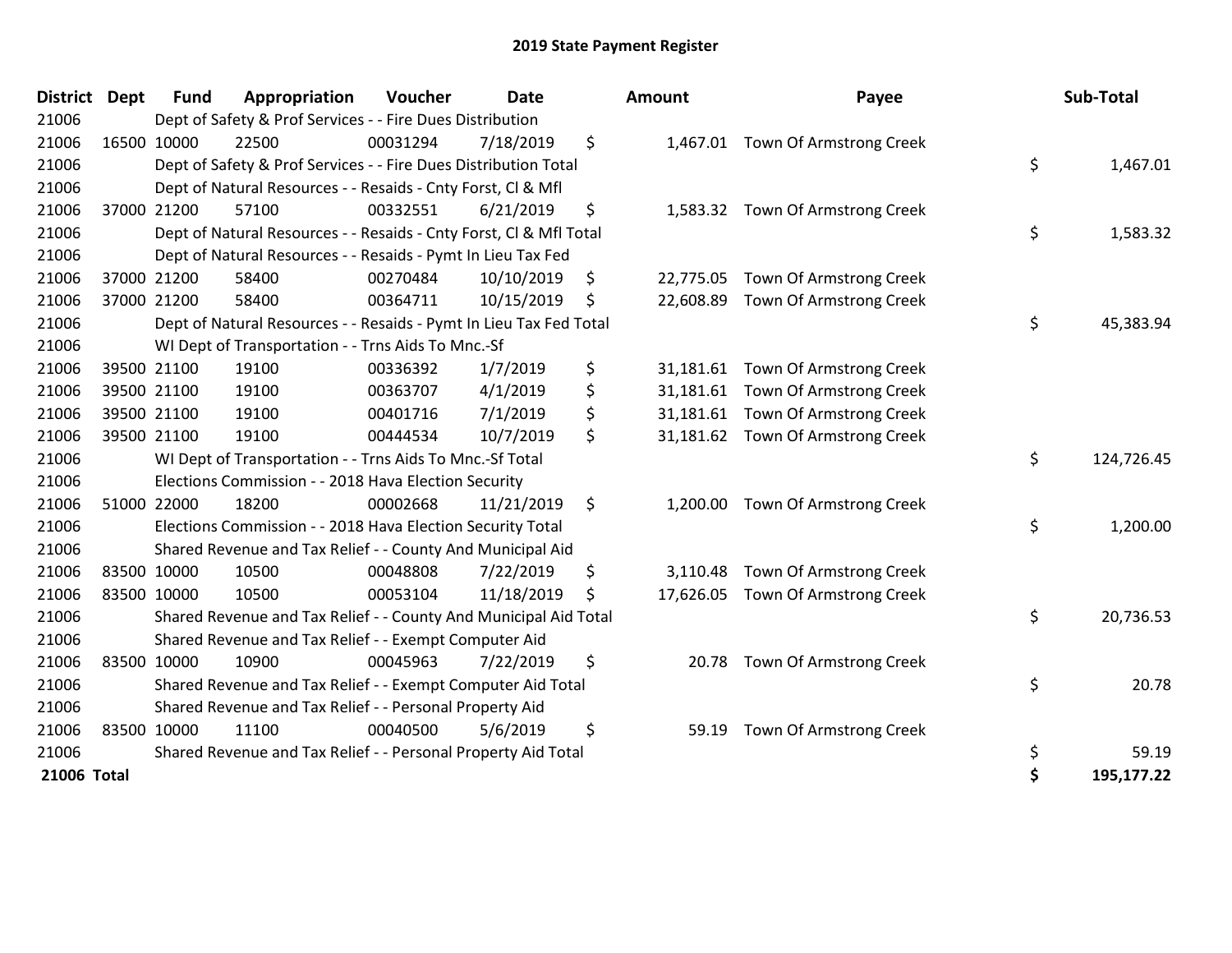| <b>District</b>    | <b>Dept</b> | <b>Fund</b> | Appropriation                                                      | Voucher  | <b>Date</b> | <b>Amount</b>   | Payee                       |    | Sub-Total  |
|--------------------|-------------|-------------|--------------------------------------------------------------------|----------|-------------|-----------------|-----------------------------|----|------------|
| 21008              |             |             | Dept of Safety & Prof Services - - Fire Dues Distribution          |          |             |                 |                             |    |            |
| 21008              |             | 16500 10000 | 22500                                                              | 00031558 | 7/18/2019   | \$              | 631.26 Town Of Blackwell    |    |            |
| 21008              |             |             | Dept of Safety & Prof Services - - Fire Dues Distribution Total    |          |             |                 |                             | \$ | 631.26     |
| 21008              |             |             | Dept of Natural Resources - - Aids In Lieu Of Taxes - Gener        |          |             |                 |                             |    |            |
| 21008              |             | 37000 10000 | 50300                                                              | 00296432 | 2/6/2019    | \$<br>486.24    | <b>Town Of Blackwell</b>    |    |            |
| 21008              |             |             | Dept of Natural Resources - - Aids In Lieu Of Taxes - Gener Total  |          |             |                 |                             | \$ | 486.24     |
| 21008              |             |             | Dept of Natural Resources - - Resaids - Cnty Forst, CI & Mfl       |          |             |                 |                             |    |            |
| 21008              |             | 37000 21200 | 57100                                                              | 00332552 | 6/21/2019   | \$<br>1,274.57  | <b>Town Of Blackwell</b>    |    |            |
| 21008              |             |             | Dept of Natural Resources - - Resaids - Cnty Forst, CI & Mfl Total |          |             |                 |                             | \$ | 1,274.57   |
| 21008              |             |             | Dept of Natural Resources - - Resaids - Pymt In Lieu Tax Fed       |          |             |                 |                             |    |            |
| 21008              |             | 37000 21200 | 58400                                                              | 00364712 | 10/15/2019  | \$              | 78,724.36 Town Of Blackwell |    |            |
| 21008              |             |             | Dept of Natural Resources - - Resaids - Pymt In Lieu Tax Fed Total |          |             |                 |                             | \$ | 78,724.36  |
| 21008              |             |             | WI Dept of Transportation - - Trns Aids To Mnc.-Sf                 |          |             |                 |                             |    |            |
| 21008              |             | 39500 21100 | 19100                                                              | 00336393 | 1/7/2019    | \$<br>30,621.00 | Town Of Blackwell           |    |            |
| 21008              |             | 39500 21100 | 19100                                                              | 00363708 | 4/1/2019    | \$              | 30,621.00 Town Of Blackwell |    |            |
| 21008              |             | 39500 21100 | 19100                                                              | 00401717 | 7/1/2019    | \$<br>30,621.00 | Town Of Blackwell           |    |            |
| 21008              |             | 39500 21100 | 19100                                                              | 00444535 | 10/7/2019   | \$<br>30,621.03 | Town Of Blackwell           |    |            |
| 21008              |             |             | WI Dept of Transportation - - Trns Aids To Mnc.-Sf Total           |          |             |                 |                             | \$ | 122,484.03 |
| 21008              |             |             | Shared Revenue and Tax Relief - - County And Municipal Aid         |          |             |                 |                             |    |            |
| 21008              |             | 83500 10000 | 10500                                                              | 00048809 | 7/22/2019   | \$<br>5,091.05  | Town Of Blackwell           |    |            |
| 21008              |             | 83500 10000 | 10500                                                              | 00053105 | 11/18/2019  | \$              | 28,849.28 Town Of Blackwell |    |            |
| 21008              |             |             | Shared Revenue and Tax Relief - - County And Municipal Aid Total   |          |             |                 |                             | \$ | 33,940.33  |
| 21008              |             |             | Shared Revenue and Tax Relief - - Personal Property Aid            |          |             |                 |                             |    |            |
| 21008              |             | 83500 10000 | 11100                                                              | 00040501 | 5/6/2019    | \$<br>0.63      | Town Of Blackwell           |    |            |
| 21008              |             |             | Shared Revenue and Tax Relief - - Personal Property Aid Total      |          |             |                 |                             | \$ | 0.63       |
| <b>21008 Total</b> |             |             |                                                                    |          |             |                 |                             | Ś  | 237,541.42 |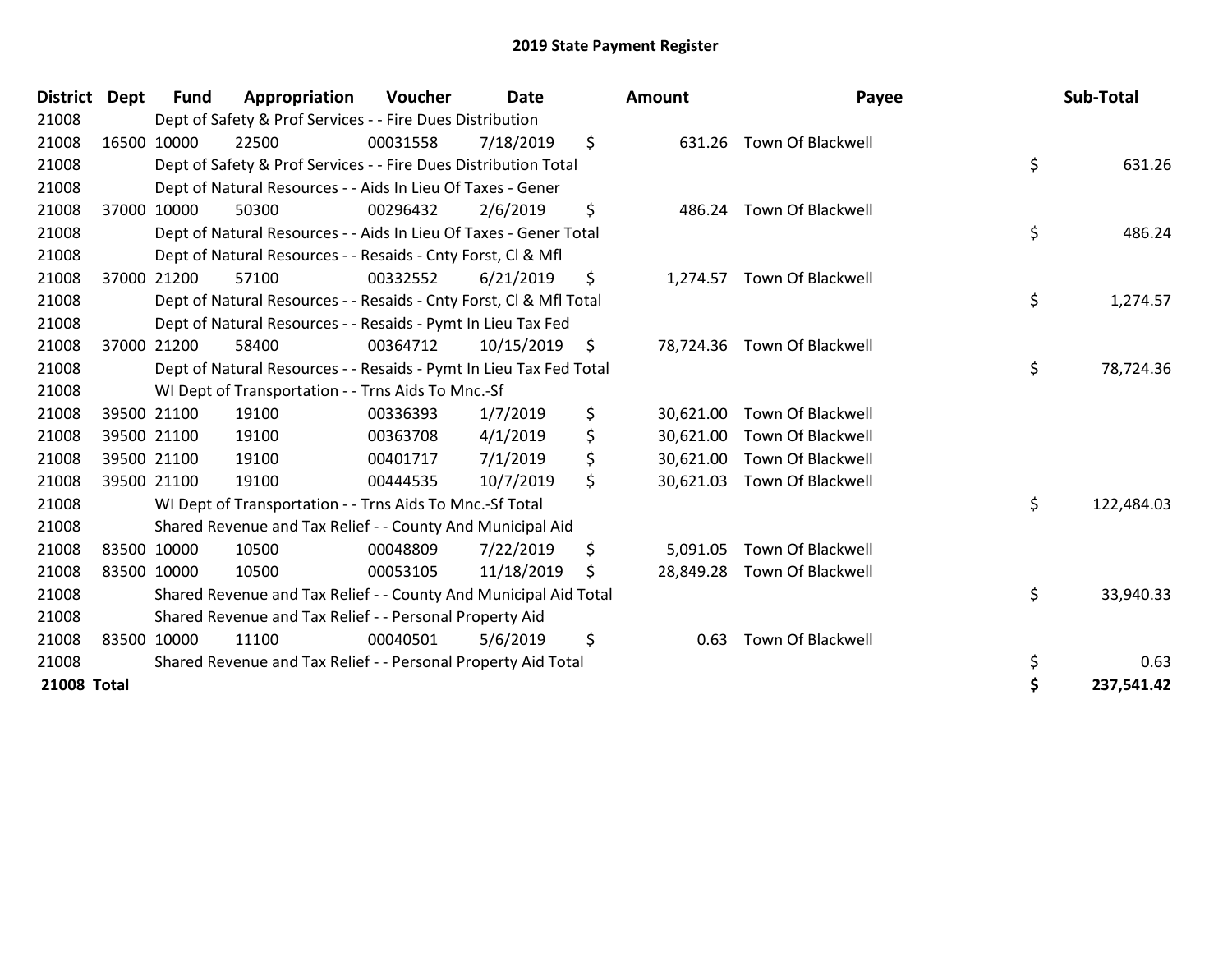| <b>District</b> | <b>Dept</b> | <b>Fund</b> | Appropriation                                                      | <b>Voucher</b> | Date       | Amount          | Payee                     | Sub-Total       |
|-----------------|-------------|-------------|--------------------------------------------------------------------|----------------|------------|-----------------|---------------------------|-----------------|
| 21010           |             |             | Dept of Safety & Prof Services - - Fire Dues Distribution          |                |            |                 |                           |                 |
| 21010           |             | 16500 10000 | 22500                                                              | 00031600       | 7/18/2019  | \$<br>434.73    | <b>Town Of Caswell</b>    |                 |
| 21010           |             |             | Dept of Safety & Prof Services - - Fire Dues Distribution Total    |                |            |                 |                           | \$<br>434.73    |
| 21010           |             |             | Dept of Natural Resources - - Aids In Lieu Of Taxes - Gener        |                |            |                 |                           |                 |
| 21010           |             | 37000 10000 | 50300                                                              | 00296454       | 2/5/2019   | \$<br>555.40    | Town Of Caswell           |                 |
| 21010           |             |             | Dept of Natural Resources - - Aids In Lieu Of Taxes - Gener Total  |                |            |                 |                           | \$<br>555.40    |
| 21010           |             |             | Dept of Natural Resources - - Resaids - Cnty Forst, CI & Mfl       |                |            |                 |                           |                 |
| 21010           |             | 37000 21200 | 57100                                                              | 00332553       | 6/21/2019  | \$<br>3,713.83  | Town Of Caswell           |                 |
| 21010           |             |             | Dept of Natural Resources - - Resaids - Cnty Forst, CI & Mfl Total |                |            |                 |                           | \$<br>3,713.83  |
| 21010           |             |             | Dept of Natural Resources - - Resaids - Pymt In Lieu Tax Fed       |                |            |                 |                           |                 |
| 21010           |             | 37000 21200 | 58400                                                              | 00364713       | 10/15/2019 | \$<br>22,168.84 | <b>Town Of Caswell</b>    |                 |
| 21010           |             |             | Dept of Natural Resources - - Resaids - Pymt In Lieu Tax Fed Total |                |            |                 |                           | \$<br>22,168.84 |
| 21010           |             |             | WI Dept of Transportation - - Trns Aids To Mnc.-Sf                 |                |            |                 |                           |                 |
| 21010           |             | 39500 21100 | 19100                                                              | 00336394       | 1/7/2019   | \$<br>8,086.76  | <b>Town Of Caswell</b>    |                 |
| 21010           |             | 39500 21100 | 19100                                                              | 00363709       | 4/1/2019   | \$<br>8,086.76  | Town Of Caswell           |                 |
| 21010           |             | 39500 21100 | 19100                                                              | 00401718       | 7/1/2019   | \$<br>8,086.76  | Town Of Caswell           |                 |
| 21010           |             | 39500 21100 | 19100                                                              | 00444536       | 10/7/2019  | \$<br>8,086.78  | Town Of Caswell           |                 |
| 21010           |             |             | WI Dept of Transportation - - Trns Aids To Mnc.-Sf Total           |                |            |                 |                           | \$<br>32,347.06 |
| 21010           |             |             | Shared Revenue and Tax Relief - - County And Municipal Aid         |                |            |                 |                           |                 |
| 21010           | 83500 10000 |             | 10500                                                              | 00048810       | 7/22/2019  | \$<br>2,835.63  | <b>Town Of Caswell</b>    |                 |
| 21010           | 83500 10000 |             | 10500                                                              | 00053106       | 11/18/2019 | \$              | 16,068.60 Town Of Caswell |                 |
| 21010           |             |             | Shared Revenue and Tax Relief - - County And Municipal Aid Total   |                |            |                 |                           | 18,904.23       |
| 21010 Total     |             |             |                                                                    |                |            |                 |                           | 78,124.09       |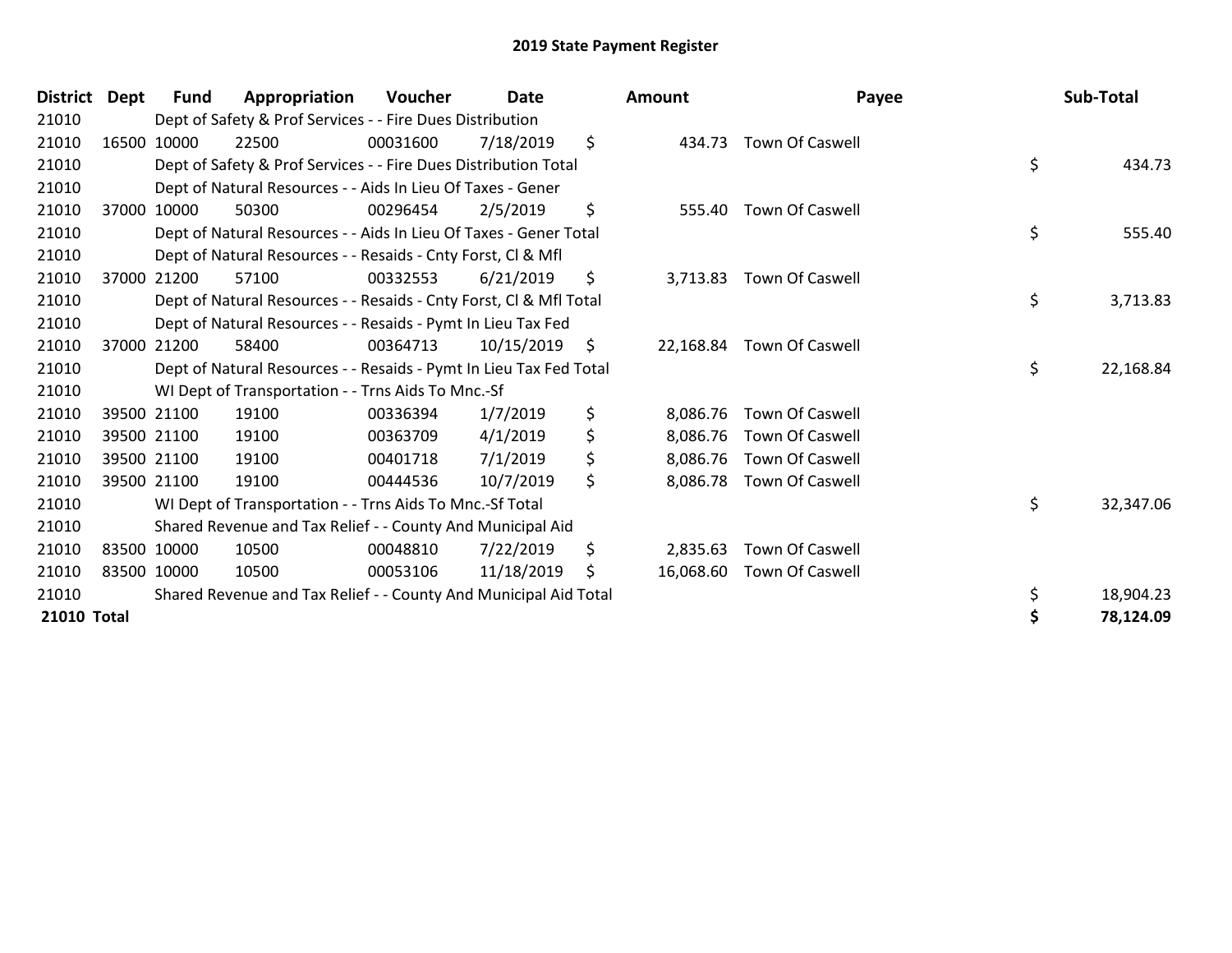| District Dept | <b>Fund</b> | Appropriation                                                      | Voucher  | Date       | <b>Amount</b>  | Payee                     | Sub-Total       |
|---------------|-------------|--------------------------------------------------------------------|----------|------------|----------------|---------------------------|-----------------|
| 21012         |             | Dept of Safety & Prof Services - - Fire Dues Distribution          |          |            |                |                           |                 |
| 21012         | 16500 10000 | 22500                                                              | 00031102 | 7/17/2019  | \$             | 2,077.44 Town of Crandon  |                 |
| 21012         |             | Dept of Safety & Prof Services - - Fire Dues Distribution Total    |          |            |                |                           | \$<br>2,077.44  |
| 21012         |             | Dept of Natural Resources - - Aids In Lieu Of Taxes - Gener        |          |            |                |                           |                 |
| 21012         | 37000 10000 | 50300                                                              | 00296447 | 2/6/2019   | \$<br>5,074.60 | Town of Crandon           |                 |
| 21012         | 37000 10000 | 50300                                                              | 00313680 | 4/19/2019  | \$<br>64.00    | Town of Crandon           |                 |
| 21012         |             | Dept of Natural Resources - - Aids In Lieu Of Taxes - Gener Total  |          |            |                |                           | \$<br>5,138.60  |
| 21012         |             | Dept of Natural Resources - - Taxes & Assessmts-Conserv Fund       |          |            |                |                           |                 |
| 21012         | 37000 21200 | 16900                                                              | 00293589 | 1/25/2019  | \$             | 397.01 Town of Crandon    |                 |
| 21012         |             | Dept of Natural Resources - - Taxes & Assessmts-Conserv Fund Total |          |            |                |                           | \$<br>397.01    |
| 21012         |             | Dept of Natural Resources - - Resaids - Cnty Forst, Cl & Mfl       |          |            |                |                           |                 |
| 21012         | 37000 21200 | 57100                                                              | 00332554 | 6/21/2019  | \$             | 1,527.05 Town of Crandon  |                 |
| 21012         |             | Dept of Natural Resources - - Resaids - Cnty Forst, CI & Mfl Total |          |            |                |                           | \$<br>1,527.05  |
| 21012         |             | Dept of Natural Resources - - Aids In Lieu Of Taxes - Sum S        |          |            |                |                           |                 |
| 21012         | 37000 21200 | 57900                                                              | 00313679 | 4/19/2019  | \$             | 1,868.58 Town of Crandon  |                 |
| 21012         |             | Dept of Natural Resources - - Aids In Lieu Of Taxes - Sum S Total  |          |            |                |                           | \$<br>1,868.58  |
| 21012         |             | WI Dept of Transportation - - Trns Aids To Mnc.-Sf                 |          |            |                |                           |                 |
| 21012         | 39500 21100 | 19100                                                              | 00336395 | 1/7/2019   | \$             | 18,759.62 Town of Crandon |                 |
| 21012         | 39500 21100 | 19100                                                              | 00363710 | 4/1/2019   | \$             | 18,759.62 Town of Crandon |                 |
| 21012         | 39500 21100 | 19100                                                              | 00401719 | 7/1/2019   | \$             | 18,759.62 Town of Crandon |                 |
| 21012         | 39500 21100 | 19100                                                              | 00444537 | 10/7/2019  | \$             | 18,759.63 Town of Crandon |                 |
| 21012         |             | WI Dept of Transportation - - Trns Aids To Mnc.-Sf Total           |          |            |                |                           | \$<br>75,038.49 |
| 21012         |             | Shared Revenue and Tax Relief - - County And Municipal Aid         |          |            |                |                           |                 |
| 21012         | 83500 10000 | 10500                                                              | 00048811 | 7/22/2019  | \$             | 4,908.92 Town of Crandon  |                 |
| 21012         | 83500 10000 | 10500                                                              | 00053107 | 11/18/2019 | \$             | 27,817.19 Town of Crandon |                 |
| 21012         |             | Shared Revenue and Tax Relief - - County And Municipal Aid Total   |          |            |                |                           | \$<br>32,726.11 |
| 21012         |             | Shared Revenue and Tax Relief - - Exempt Computer Aid              |          |            |                |                           |                 |
| 21012         | 83500 10000 | 10900                                                              | 00045964 | 7/22/2019  | \$             | 301.38 Town of Crandon    |                 |
| 21012         |             | Shared Revenue and Tax Relief - - Exempt Computer Aid Total        |          |            |                |                           | \$<br>301.38    |
| 21012         |             | Shared Revenue and Tax Relief - - Personal Property Aid            |          |            |                |                           |                 |
| 21012         | 83500 10000 | 11100                                                              | 00040502 | 5/6/2019   | \$             | 21.24 Town of Crandon     |                 |
| 21012         |             | Shared Revenue and Tax Relief - - Personal Property Aid Total      |          |            |                |                           | \$<br>21.24     |
| 21012         |             | Shared Revenue and Tax Relief - - Payments For Municipal Svcs      |          |            |                |                           |                 |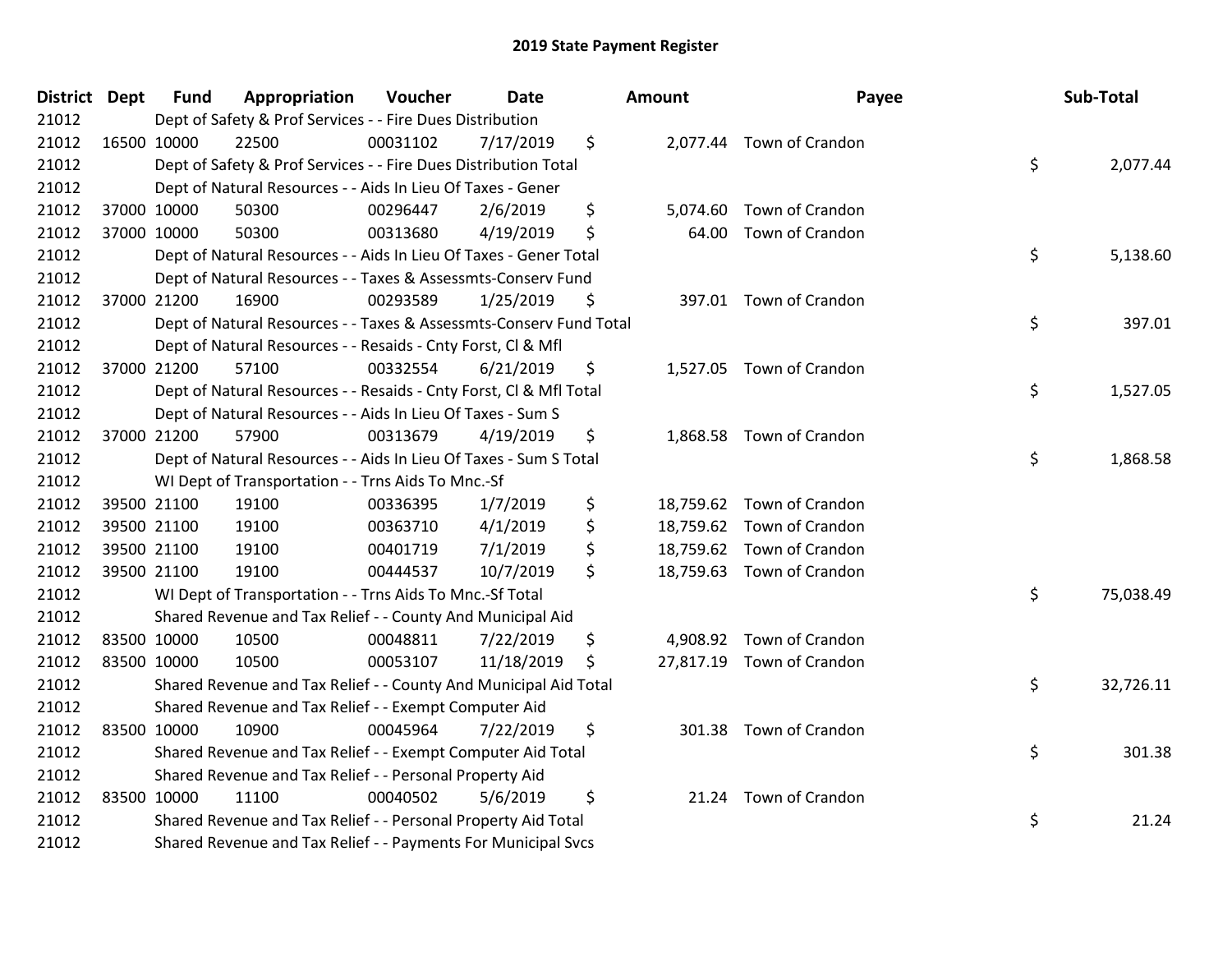| District Dept |                                                                     | Fund | Appropriation | <b>Voucher</b> | Date         |  | Amount | Payee           |  | Sub-Total  |
|---------------|---------------------------------------------------------------------|------|---------------|----------------|--------------|--|--------|-----------------|--|------------|
| 21012         | 83500 10000                                                         |      | 50100         | 00037750       | 1/31/2019 \$ |  | 68.99  | Town of Crandon |  |            |
| 21012         | Shared Revenue and Tax Relief - - Payments For Municipal Svcs Total |      |               |                |              |  |        |                 |  |            |
| 21012 Total   |                                                                     |      |               |                |              |  |        |                 |  | 119,164.89 |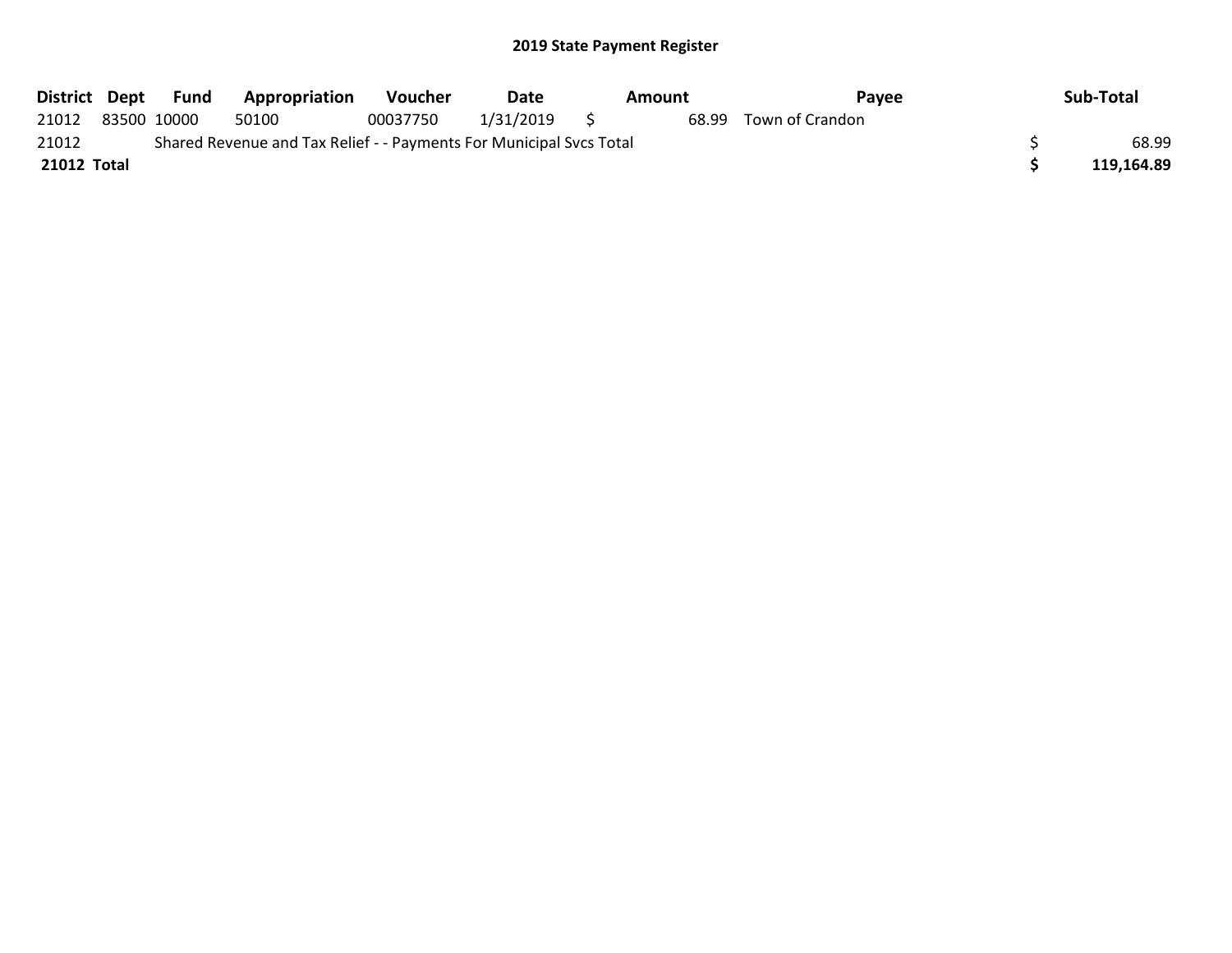| <b>District</b> | <b>Dept</b> | <b>Fund</b> | Appropriation                                                      | Voucher  | <b>Date</b> | <b>Amount</b>   | Payee                     | Sub-Total        |
|-----------------|-------------|-------------|--------------------------------------------------------------------|----------|-------------|-----------------|---------------------------|------------------|
| 21014           |             |             | Dept of Safety & Prof Services - - Fire Dues Distribution          |          |             |                 |                           |                  |
| 21014           |             | 16500 10000 | 22500                                                              | 00030976 | 7/17/2019   | \$              | 2,458.39 Town Of Freedom  |                  |
| 21014           |             |             | Dept of Safety & Prof Services - - Fire Dues Distribution Total    |          |             |                 |                           | \$<br>2,458.39   |
| 21014           |             |             | Dept of Natural Resources - - Resaids - Cnty Forst, Cl & Mfl       |          |             |                 |                           |                  |
| 21014           |             | 37000 21200 | 57100                                                              | 00332555 | 6/21/2019   | \$              | 110.21 Town Of Freedom    |                  |
| 21014           |             |             | Dept of Natural Resources - - Resaids - Cnty Forst, CI & Mfl Total |          |             |                 |                           | \$<br>110.21     |
| 21014           |             |             | Dept of Natural Resources - - Resaids - Pymt In Lieu Tax Fed       |          |             |                 |                           |                  |
| 21014           |             | 37000 21200 | 58400                                                              | 00364714 | 10/15/2019  | \$              | 34,585.01 Town Of Freedom |                  |
| 21014           |             |             | Dept of Natural Resources - - Resaids - Pymt In Lieu Tax Fed Total |          |             |                 |                           | \$<br>34,585.01  |
| 21014           |             |             | WI Dept of Transportation - - Trns Aids To Mnc.-Sf                 |          |             |                 |                           |                  |
| 21014           |             | 39500 21100 | 19100                                                              | 00336396 | 1/7/2019    | \$<br>23,740.68 | Town Of Freedom           |                  |
| 21014           |             | 39500 21100 | 19100                                                              | 00363711 | 4/1/2019    | \$              | 23,740.68 Town Of Freedom |                  |
| 21014           |             | 39500 21100 | 19100                                                              | 00401720 | 7/1/2019    | \$              | 23,740.68 Town Of Freedom |                  |
| 21014           |             | 39500 21100 | 19100                                                              | 00444538 | 10/7/2019   | \$              | 23,740.71 Town Of Freedom |                  |
| 21014           |             |             | WI Dept of Transportation - - Trns Aids To Mnc .- Sf Total         |          |             |                 |                           | \$<br>94,962.75  |
| 21014           |             |             | Elections Commission - - 2018 Hava Election Security               |          |             |                 |                           |                  |
| 21014           |             | 51000 22000 | 18200                                                              | 00002760 | 11/20/2019  | \$              | 1,100.00 Town Of Freedom  |                  |
| 21014           |             |             | Elections Commission - - 2018 Hava Election Security Total         |          |             |                 |                           | \$<br>1,100.00   |
| 21014           |             |             | Shared Revenue and Tax Relief - - County And Municipal Aid         |          |             |                 |                           |                  |
| 21014           |             | 83500 10000 | 10500                                                              | 00048812 | 7/22/2019   | \$              | 647.00 Town Of Freedom    |                  |
| 21014           | 83500 10000 |             | 10500                                                              | 00053108 | 11/18/2019  | \$              | 3,666.32 Town Of Freedom  |                  |
| 21014           |             |             | Shared Revenue and Tax Relief - - County And Municipal Aid Total   |          |             |                 |                           | \$<br>4,313.32   |
| 21014           |             |             | Shared Revenue and Tax Relief - - Exempt Computer Aid              |          |             |                 |                           |                  |
| 21014           |             | 83500 10000 | 10900                                                              | 00045965 | 7/22/2019   | \$<br>2.08      | Town Of Freedom           |                  |
| 21014           |             |             | Shared Revenue and Tax Relief - - Exempt Computer Aid Total        |          |             |                 |                           | \$<br>2.08       |
| 21014           |             |             | Shared Revenue and Tax Relief - - Personal Property Aid            |          |             |                 |                           |                  |
| 21014           |             | 83500 10000 | 11100                                                              | 00040503 | 5/6/2019    | \$<br>56.05     | Town Of Freedom           |                  |
| 21014           |             |             | Shared Revenue and Tax Relief - - Personal Property Aid Total      |          |             |                 |                           | \$<br>56.05      |
| 21014 Total     |             |             |                                                                    |          |             |                 |                           | \$<br>137,587.81 |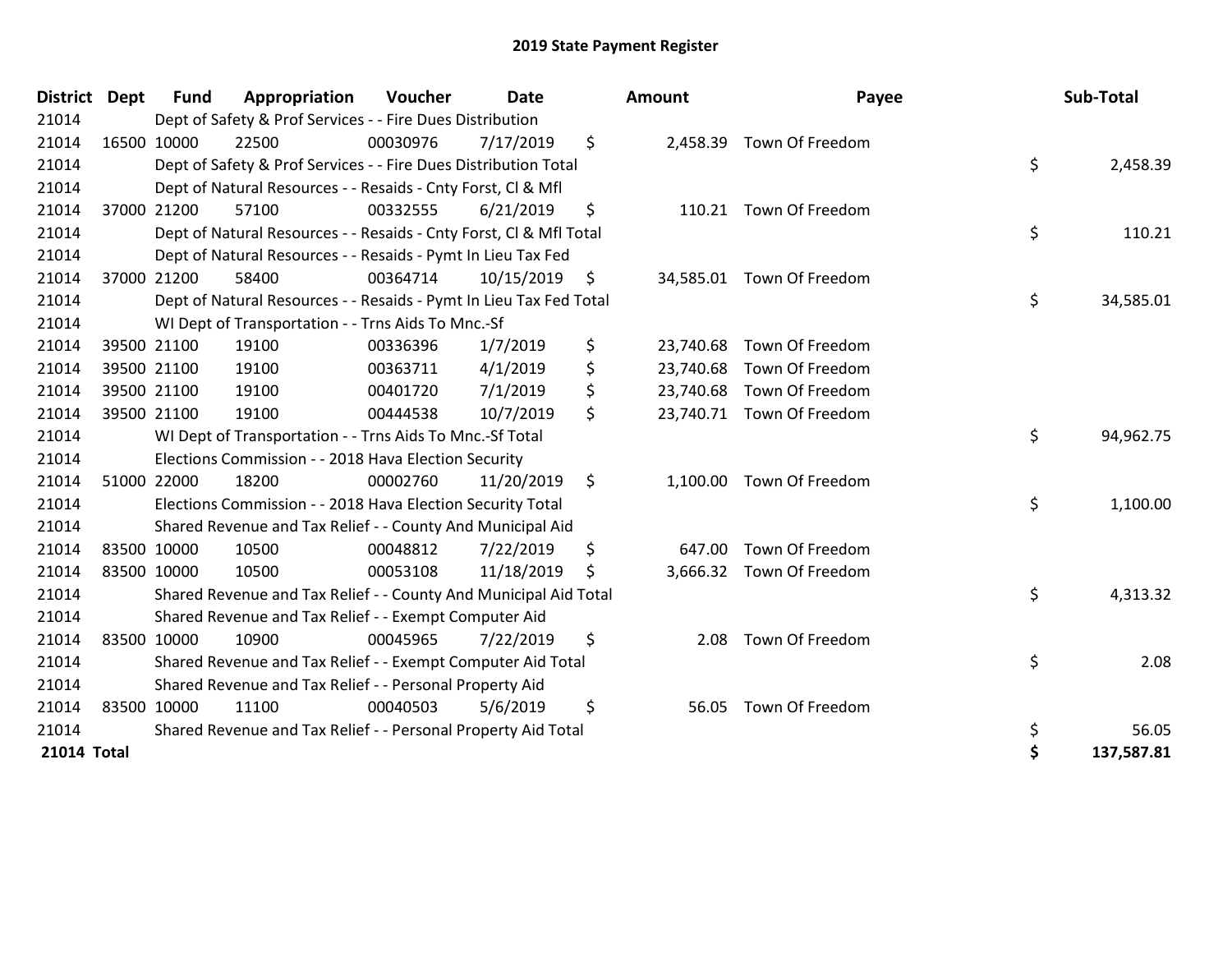| District Dept |             | <b>Fund</b> | Appropriation                                                      | Voucher  | <b>Date</b> | Amount     |                          | Payee | Sub-Total  |
|---------------|-------------|-------------|--------------------------------------------------------------------|----------|-------------|------------|--------------------------|-------|------------|
| 21016         |             |             | Dept of Safety & Prof Services - - Fire Dues Distribution          |          |             |            |                          |       |            |
| 21016         |             | 16500 10000 | 22500                                                              | 00030623 | 7/16/2019   | \$         | 4,153.15 Town of Hiles   |       |            |
| 21016         |             |             | Dept of Safety & Prof Services - - Fire Dues Distribution Total    |          |             |            |                          | \$    | 4,153.15   |
| 21016         |             |             | Dept of Natural Resources - - Aids In Lieu Of Taxes - Gener        |          |             |            |                          |       |            |
| 21016         |             | 37000 10000 | 50300                                                              | 00314887 | 4/19/2019   | \$         | 49.71 Town of Hiles      |       |            |
| 21016         |             |             | Dept of Natural Resources - - Aids In Lieu Of Taxes - Gener Total  |          |             |            |                          | \$    | 49.71      |
| 21016         |             |             | Dept of Natural Resources - - Resaids - Cnty Forst, Cl & Mfl       |          |             |            |                          |       |            |
| 21016         |             | 37000 21200 | 57100                                                              | 00332556 | 6/21/2019   | \$         | 588.36 Town of Hiles     |       |            |
| 21016         |             |             | Dept of Natural Resources - - Resaids - Cnty Forst, Cl & Mfl Total |          |             |            |                          | \$    | 588.36     |
| 21016         |             |             | Dept of Natural Resources - - Aids In Lieu Of Taxes - Sum S        |          |             |            |                          |       |            |
| 21016         |             | 37000 21200 | 57900                                                              | 00314888 | 4/19/2019   | \$<br>5.02 | Town of Hiles            |       |            |
| 21016         |             |             | Dept of Natural Resources - - Aids In Lieu Of Taxes - Sum S Total  |          |             |            |                          | \$    | 5.02       |
| 21016         |             |             | Dept of Natural Resources - - Resaids - Pymt In Lieu Tax Fed       |          |             |            |                          |       |            |
| 21016         |             | 37000 21200 | 58400                                                              | 00364715 | 10/23/2019  | \$         | 156,948.19 Town of Hiles |       |            |
| 21016         |             |             | Dept of Natural Resources - - Resaids - Pymt In Lieu Tax Fed Total |          |             |            |                          | \$    | 156,948.19 |
| 21016         |             |             | WI Dept of Transportation - - Trns Aids To Mnc.-Sf                 |          |             |            |                          |       |            |
| 21016         |             | 39500 21100 | 19100                                                              | 00336397 | 1/7/2019    | \$         | 60,471.56 Town of Hiles  |       |            |
| 21016         |             | 39500 21100 | 19100                                                              | 00363712 | 4/1/2019    | \$         | 60,471.56 Town of Hiles  |       |            |
| 21016         |             | 39500 21100 | 19100                                                              | 00401721 | 7/1/2019    | \$         | 60,471.56 Town of Hiles  |       |            |
| 21016         |             | 39500 21100 | 19100                                                              | 00444539 | 10/7/2019   | \$         | 60,471.57 Town of Hiles  |       |            |
| 21016         |             |             | WI Dept of Transportation - - Trns Aids To Mnc.-Sf Total           |          |             |            |                          | \$    | 241,886.25 |
| 21016         |             |             | Shared Revenue and Tax Relief - - County And Municipal Aid         |          |             |            |                          |       |            |
| 21016         |             | 83500 10000 | 10500                                                              | 00048813 | 7/22/2019   | \$         | 1,345.03 Town of Hiles   |       |            |
| 21016         | 83500 10000 |             | 10500                                                              | 00053109 | 11/18/2019  | \$         | 7,621.82 Town of Hiles   |       |            |
| 21016         |             |             | Shared Revenue and Tax Relief - - County And Municipal Aid Total   |          |             |            |                          | \$    | 8,966.85   |
| 21016         |             |             | Shared Revenue and Tax Relief - - Exempt Computer Aid              |          |             |            |                          |       |            |
| 21016         |             | 83500 10000 | 10900                                                              | 00045966 | 7/22/2019   | \$<br>1.03 | Town of Hiles            |       |            |
| 21016         |             |             | Shared Revenue and Tax Relief - - Exempt Computer Aid Total        |          |             |            |                          | \$    | 1.03       |
| 21016         |             |             | Shared Revenue and Tax Relief - - Personal Property Aid            |          |             |            |                          |       |            |
| 21016         | 83500 10000 |             | 11100                                                              | 00040504 | 5/6/2019    | \$         | 27.27 Town of Hiles      |       |            |
| 21016         |             |             | Shared Revenue and Tax Relief - - Personal Property Aid Total      |          |             |            |                          | \$    | 27.27      |
| 21016 Total   |             |             |                                                                    |          |             |            |                          | \$    | 412,625.83 |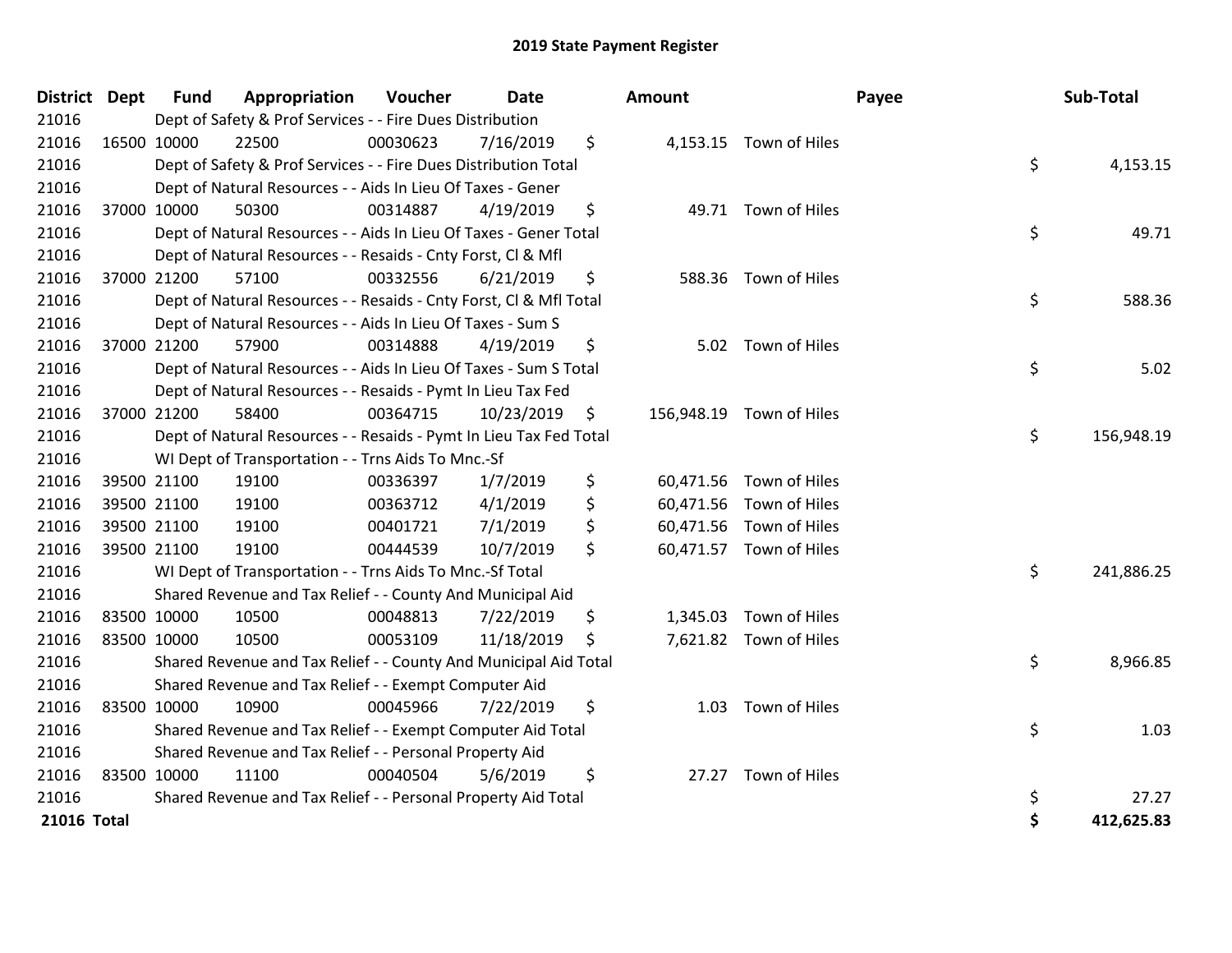| District Dept | <b>Fund</b> | Appropriation                                                      | Voucher  | <b>Date</b> | Amount |                         | Payee | Sub-Total  |
|---------------|-------------|--------------------------------------------------------------------|----------|-------------|--------|-------------------------|-------|------------|
| 21018         |             | Dept of Safety & Prof Services - - Fire Dues Distribution          |          |             |        |                         |       |            |
| 21018         | 16500 10000 | 22500                                                              | 00030669 | 7/17/2019   | \$     | 3,813.14 Town Of Laona  |       |            |
| 21018         |             | Dept of Safety & Prof Services - - Fire Dues Distribution Total    |          |             |        |                         | \$    | 3,813.14   |
| 21018         |             | Dept of Natural Resources - - Aids In Lieu Of Taxes - Gener        |          |             |        |                         |       |            |
| 21018         | 37000 10000 | 50300                                                              | 00296470 | 2/6/2019    | \$     | 2,334.12 Town Of Laona  |       |            |
| 21018         |             | Dept of Natural Resources - - Aids In Lieu Of Taxes - Gener Total  |          |             |        |                         | \$    | 2,334.12   |
| 21018         |             | Dept of Natural Resources - - Resaids - Cnty Forst, Cl & Mfl       |          |             |        |                         |       |            |
| 21018         | 37000 21200 | 57100                                                              | 00332557 | 6/21/2019   | \$     | 5,780.45 Town Of Laona  |       |            |
| 21018         |             | Dept of Natural Resources - - Resaids - Cnty Forst, Cl & Mfl Total |          |             |        |                         | \$    | 5,780.45   |
| 21018         |             | Dept of Natural Resources - - Aids In Lieu Of Taxes - Sum S        |          |             |        |                         |       |            |
| 21018         | 37000 21200 | 57900                                                              | 00314388 | 4/19/2019   | \$     | 12.32 Town Of Laona     |       |            |
| 21018         |             | Dept of Natural Resources - - Aids In Lieu Of Taxes - Sum S Total  |          |             |        |                         | \$    | 12.32      |
| 21018         |             | Dept of Natural Resources - - Resaids - Pymt In Lieu Tax Fed       |          |             |        |                         |       |            |
| 21018         | 37000 21200 | 58400                                                              | 00364716 | 10/15/2019  | \$     | 68,707.08 Town Of Laona |       |            |
| 21018         |             | Dept of Natural Resources - - Resaids - Pymt In Lieu Tax Fed Total |          |             |        |                         | \$    | 68,707.08  |
| 21018         |             | WI Dept of Transportation - - Trns Aids To Mnc.-Sf                 |          |             |        |                         |       |            |
| 21018         | 39500 21100 | 19100                                                              | 00336398 | 1/7/2019    | \$     | 38,946.67 Town Of Laona |       |            |
| 21018         | 39500 21100 | 19100                                                              | 00363713 | 4/1/2019    | \$     | 38,946.67 Town Of Laona |       |            |
| 21018         | 39500 21100 | 19100                                                              | 00401722 | 7/1/2019    | \$     | 38,946.67 Town Of Laona |       |            |
| 21018         | 39500 21100 | 19100                                                              | 00444540 | 10/7/2019   | \$     | 38,946.68 Town Of Laona |       |            |
| 21018         |             | WI Dept of Transportation - - Trns Aids To Mnc.-Sf Total           |          |             |        |                         | \$    | 155,786.69 |
| 21018         |             | WI Dept of Transportation - - Loc Rd Imp Prg St Fd                 |          |             |        |                         |       |            |
| 21018         | 39500 21100 | 27800                                                              | 00342399 | 1/15/2019   | \$     | 19,246.00 Town Of Laona |       |            |
| 21018         |             | WI Dept of Transportation - - Loc Rd Imp Prg St Fd Total           |          |             |        |                         | \$    | 19,246.00  |
| 21018         |             | Department of Justice - - Law Enforcement Train, Local             |          |             |        |                         |       |            |
| 21018         | 45500 10000 | 23100                                                              | 00073264 | 10/18/2019  | \$     | 160.00 Town Of Laona    |       |            |
| 21018         |             | Department of Justice - - Law Enforcement Train, Local Total       |          |             |        |                         | \$    | 160.00     |
| 21018         |             | Shared Revenue and Tax Relief - - County And Municipal Aid         |          |             |        |                         |       |            |
| 21018         | 83500 10000 | 10500                                                              | 00048814 | 7/22/2019   | \$     | 13,851.41 Town Of Laona |       |            |
| 21018         | 83500 10000 | 10500                                                              | 00053110 | 11/18/2019  | \$     | 78,491.34 Town Of Laona |       |            |
| 21018         |             | Shared Revenue and Tax Relief - - County And Municipal Aid Total   |          |             |        |                         | \$    | 92,342.75  |
| 21018         |             | Shared Revenue and Tax Relief - - Exempt Computer Aid              |          |             |        |                         |       |            |
| 21018         | 83500 10000 | 10900                                                              | 00045967 | 7/22/2019   | \$     | 798.15 Town Of Laona    |       |            |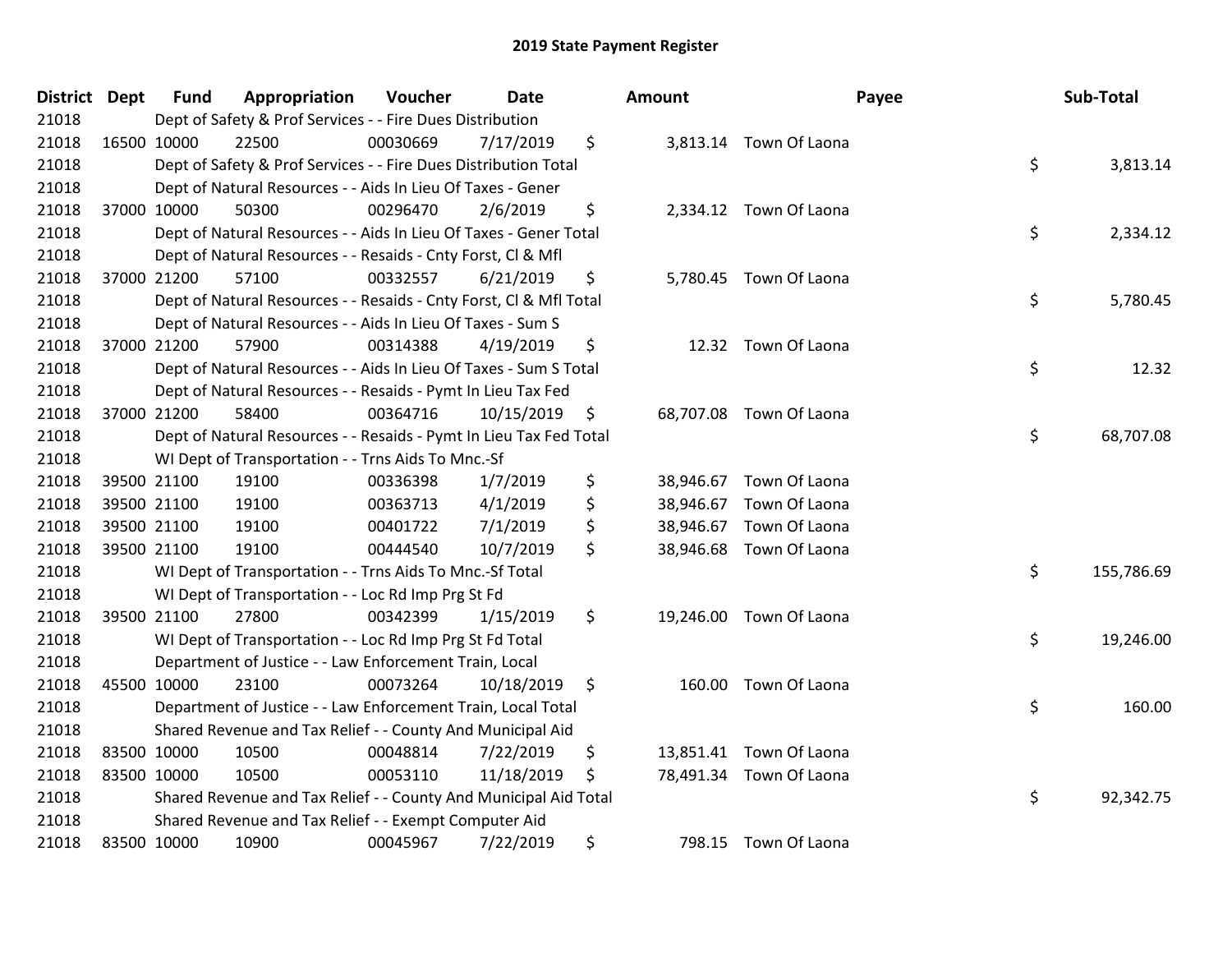| <b>District</b>    | Dept | Fund        | Appropriation                                                 | <b>Voucher</b> | Date       |   | Amount |                     | Payee | Sub-Total  |
|--------------------|------|-------------|---------------------------------------------------------------|----------------|------------|---|--------|---------------------|-------|------------|
| 21018              |      |             | Shared Revenue and Tax Relief - - Exempt Computer Aid Total   |                |            |   |        |                     |       | 798.15     |
| 21018              |      |             | Shared Revenue and Tax Relief - - Utility Aid                 |                |            |   |        |                     |       |            |
| 21018              |      | 83500 10000 | 11000                                                         | 00048814       | 7/22/2019  |   | 12.14  | Town Of Laona       |       |            |
| 21018              |      | 83500 10000 | 11000                                                         | 00053110       | 11/18/2019 | S |        | 66.36 Town Of Laona |       |            |
| 21018              |      |             | Shared Revenue and Tax Relief - - Utility Aid Total           |                |            |   |        |                     |       | 78.50      |
| 21018              |      |             | Shared Revenue and Tax Relief - - Personal Property Aid       |                |            |   |        |                     |       |            |
| 21018              |      | 83500 10000 | 11100                                                         | 00040505       | 5/6/2019   | Ś | 884.70 | Town Of Laona       |       |            |
| 21018              |      |             | Shared Revenue and Tax Relief - - Personal Property Aid Total |                |            |   |        |                     |       | 884.70     |
| <b>21018 Total</b> |      |             |                                                               |                |            |   |        |                     |       | 349,943.90 |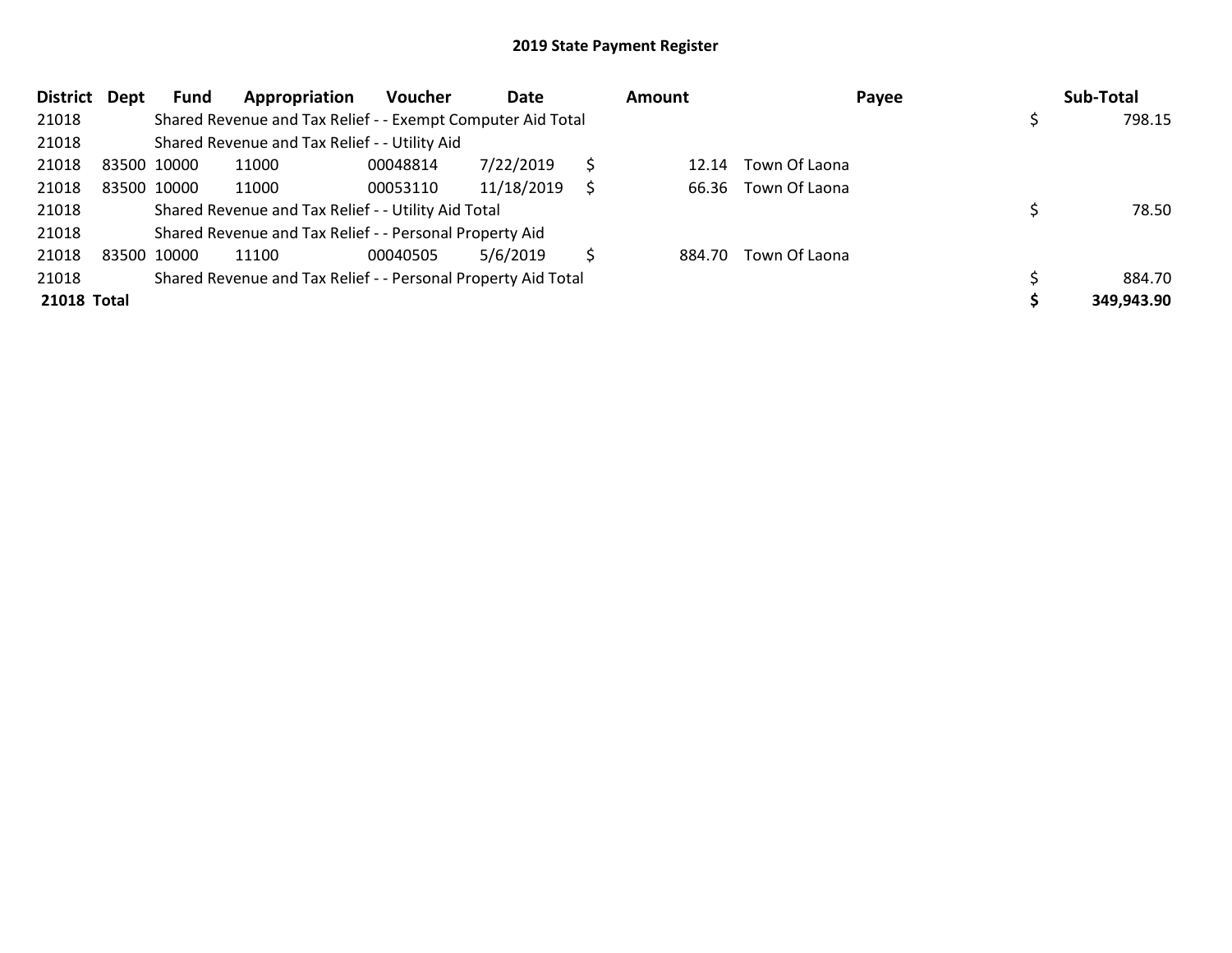| District Dept | <b>Fund</b> | Appropriation                                                      | Voucher  | <b>Date</b> |     | <b>Amount</b> | Payee                     | Sub-Total        |
|---------------|-------------|--------------------------------------------------------------------|----------|-------------|-----|---------------|---------------------------|------------------|
| 21020         |             | Dept of Safety & Prof Services - - Fire Dues Distribution          |          |             |     |               |                           |                  |
| 21020         | 16500 10000 | 22500                                                              | 00030513 | 7/16/2019   | \$  |               | 5,059.70 Lincoln, Town of |                  |
| 21020         |             | Dept of Safety & Prof Services - - Fire Dues Distribution Total    |          |             |     |               |                           | \$<br>5,059.70   |
| 21020         |             | Dept of Natural Resources - - Aids In Lieu Of Taxes - Gener        |          |             |     |               |                           |                  |
| 21020         | 37000 10000 | 50300                                                              | 00296502 | 2/6/2019    | \$  | 2,789.10      | Lincoln, Town of          |                  |
| 21020         | 37000 10000 | 50300                                                              | 00314929 | 4/19/2019   | \$  | 52.44         | Lincoln, Town of          |                  |
| 21020         |             | Dept of Natural Resources - - Aids In Lieu Of Taxes - Gener Total  |          |             |     |               |                           | \$<br>2,841.54   |
| 21020         |             | Dept of Natural Resources - - Resaids - Cnty Forst, Cl & Mfl       |          |             |     |               |                           |                  |
| 21020         | 37000 21200 | 57100                                                              | 00332558 | 6/21/2019   | \$  |               | 5,181.74 Lincoln, Town of |                  |
| 21020         |             | Dept of Natural Resources - - Resaids - Cnty Forst, Cl & Mfl Total |          |             |     |               |                           | \$<br>5,181.74   |
| 21020         |             | Dept of Natural Resources - - Aids In Lieu Of Taxes - Sum S        |          |             |     |               |                           |                  |
| 21020         | 37000 21200 | 57900                                                              | 00314928 | 4/19/2019   | \$  | 563.20        | Lincoln, Town of          |                  |
| 21020         | 37000 21200 | 57900                                                              | 00314930 | 4/19/2019   | \$  | 1.80          | Lincoln, Town of          |                  |
| 21020         |             | Dept of Natural Resources - - Aids In Lieu Of Taxes - Sum S Total  |          |             |     |               |                           | \$<br>565.00     |
| 21020         |             | WI Dept of Transportation - - Disastr Damag Aid Sf                 |          |             |     |               |                           |                  |
| 21020         | 39500 21100 | 17400                                                              | 00408791 | 7/2/2019    | \$  | 2,176.15      | Lincoln, Town of          |                  |
| 21020         |             | WI Dept of Transportation - - Disastr Damag Aid Sf Total           |          |             |     |               |                           | \$<br>2,176.15   |
| 21020         |             | WI Dept of Transportation - - Trns Aids To Mnc.-Sf                 |          |             |     |               |                           |                  |
| 21020         | 39500 21100 | 19100                                                              | 00336399 | 1/7/2019    | \$  | 47,182.75     | Lincoln, Town of          |                  |
| 21020         | 39500 21100 | 19100                                                              | 00363714 | 4/1/2019    | \$  | 47,182.75     | Lincoln, Town of          |                  |
| 21020         | 39500 21100 | 19100                                                              | 00401723 | 7/1/2019    | \$  | 47,182.75     | Lincoln, Town of          |                  |
| 21020         | 39500 21100 | 19100                                                              | 00444541 | 10/7/2019   | \$  | 47,182.75     | Lincoln, Town of          |                  |
| 21020         |             | WI Dept of Transportation - - Trns Aids To Mnc.-Sf Total           |          |             |     |               |                           | \$<br>188,731.00 |
| 21020         |             | Elections Commission - - General Program Ops, GPR                  |          |             |     |               |                           |                  |
| 21020         | 51000 10000 | 10100                                                              | 00001492 | 1/25/2019   | \$  | 275.50        | Lincoln, Town of          |                  |
| 21020         |             | Elections Commission - - General Program Ops, GPR Total            |          |             |     |               |                           | \$<br>275.50     |
| 21020         |             | Shared Revenue and Tax Relief - - County And Municipal Aid         |          |             |     |               |                           |                  |
| 21020         | 83500 10000 | 10500                                                              | 00048815 | 7/22/2019   | \$  | 2,610.47      | Lincoln, Town of          |                  |
| 21020         | 83500 10000 | 10500                                                              | 00053111 | 11/18/2019  | \$. | 14,792.68     | Lincoln, Town of          |                  |
| 21020         |             | Shared Revenue and Tax Relief - - County And Municipal Aid Total   |          |             |     |               |                           | \$<br>17,403.15  |
| 21020         |             | Shared Revenue and Tax Relief - - Exempt Computer Aid              |          |             |     |               |                           |                  |
| 21020         | 83500 10000 | 10900                                                              | 00045968 | 7/22/2019   | \$  | 11.43         | Lincoln, Town of          |                  |
| 21020         |             | Shared Revenue and Tax Relief - - Exempt Computer Aid Total        |          |             |     |               |                           | \$<br>11.43      |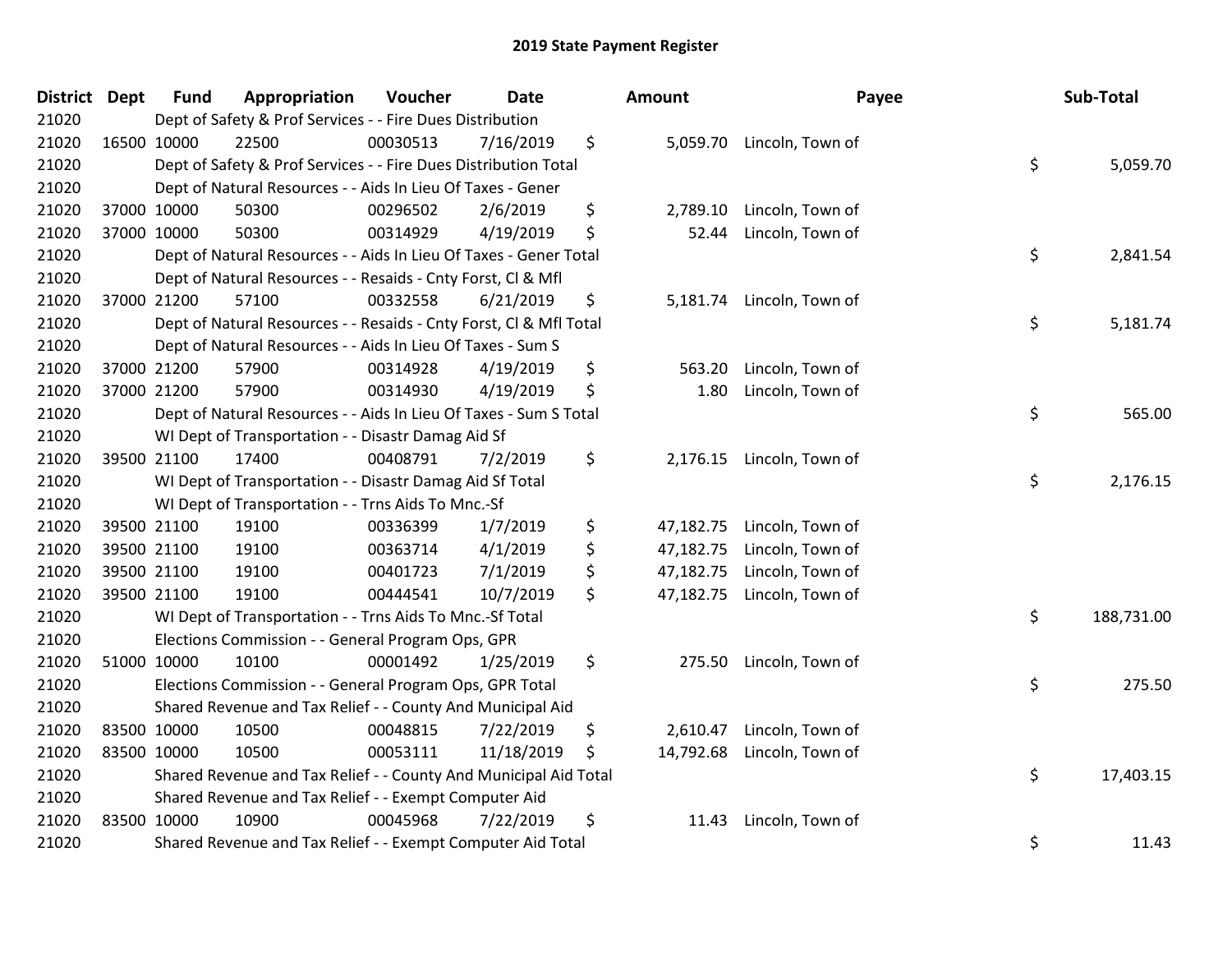| <b>District</b> | Dept | Fund        | Appropriation                                                 | <b>Voucher</b> | Date       | <b>Amount</b> |        | Payee            |  | Sub-Total  |  |
|-----------------|------|-------------|---------------------------------------------------------------|----------------|------------|---------------|--------|------------------|--|------------|--|
| 21020           |      |             | Shared Revenue and Tax Relief - - Utility Aid                 |                |            |               |        |                  |  |            |  |
| 21020           |      | 83500 10000 | 11000                                                         | 00048815       | 7/22/2019  |               | 139.24 | Lincoln, Town of |  |            |  |
| 21020           |      | 83500 10000 | 11000                                                         | 00053111       | 11/18/2019 |               | 843.87 | Lincoln, Town of |  |            |  |
| 21020           |      |             | Shared Revenue and Tax Relief - - Utility Aid Total           |                | 983.11     |               |        |                  |  |            |  |
| 21020           |      |             | Shared Revenue and Tax Relief - - Personal Property Aid       |                |            |               |        |                  |  |            |  |
| 21020           |      | 83500 10000 | 11100                                                         | 00040506       | 5/6/2019   |               | 94.62  | Lincoln, Town of |  |            |  |
| 21020           |      |             | Shared Revenue and Tax Relief - - Personal Property Aid Total |                |            |               |        |                  |  | 94.62      |  |
| 21020 Total     |      |             |                                                               |                |            |               |        |                  |  | 223,322.94 |  |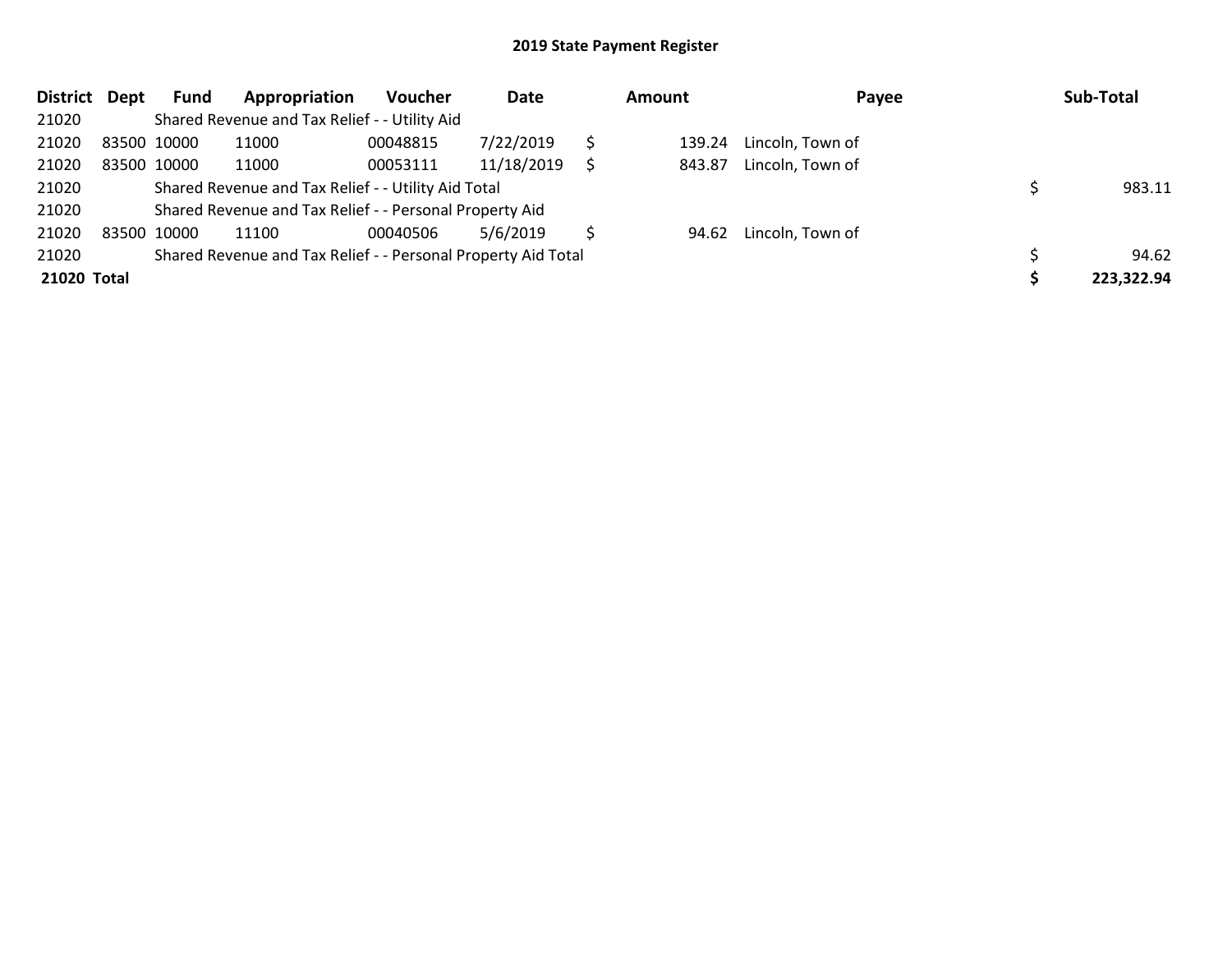| District Dept | <b>Fund</b> | Appropriation                                                      | Voucher  | <b>Date</b> |    | <b>Amount</b> | Payee                       |    | Sub-Total  |
|---------------|-------------|--------------------------------------------------------------------|----------|-------------|----|---------------|-----------------------------|----|------------|
| 21022         |             | Dept of Safety & Prof Services - - Fire Dues Distribution          |          |             |    |               |                             |    |            |
| 21022         | 16500 10000 | 22500                                                              | 00030425 | 7/16/2019   | \$ | 5,950.00      | <b>Town Of Nashville</b>    |    |            |
| 21022         |             | Dept of Safety & Prof Services - - Fire Dues Distribution Total    |          |             |    |               |                             | \$ | 5,950.00   |
| 21022         |             | Dept of Natural Resources - - Aids In Lieu Of Taxes - Gener        |          |             |    |               |                             |    |            |
| 21022         | 37000 10000 | 50300                                                              | 00299841 | 2/20/2019   | \$ | 1,021.14      | Town Of Nashville           |    |            |
| 21022         | 37000 10000 | 50300                                                              | 00313298 | 4/19/2019   | \$ | 81.04         | Town Of Nashville           |    |            |
| 21022         |             | Dept of Natural Resources - - Aids In Lieu Of Taxes - Gener Total  |          |             |    |               |                             | \$ | 1,102.18   |
| 21022         |             | Dept of Natural Resources - - Resaids - Cnty Forst, Cl & Mfl       |          |             |    |               |                             |    |            |
| 21022         | 37000 21200 | 57100                                                              | 00332559 | 6/21/2019   | \$ | 4,432.26      | Town Of Nashville           |    |            |
| 21022         |             | Dept of Natural Resources - - Resaids - Cnty Forst, Cl & Mfl Total |          |             |    |               |                             | \$ | 4,432.26   |
| 21022         |             | Dept of Natural Resources - - Aids In Lieu Of Taxes - Sum S        |          |             |    |               |                             |    |            |
| 21022         | 37000 21200 | 57900                                                              | 00313295 | 4/19/2019   | \$ | 2.60          | <b>Town Of Nashville</b>    |    |            |
| 21022         | 37000 21200 | 57900                                                              | 00313296 | 4/19/2019   | \$ | 24.22         | Town Of Nashville           |    |            |
| 21022         | 37000 21200 | 57900                                                              | 00313297 | 4/19/2019   | \$ | 233.68        | <b>Town Of Nashville</b>    |    |            |
| 21022         |             | Dept of Natural Resources - - Aids In Lieu Of Taxes - Sum S Total  |          |             |    |               |                             | \$ | 260.50     |
| 21022         |             | WI Dept of Transportation - - Trns Aids To Mnc.-Sf                 |          |             |    |               |                             |    |            |
| 21022         | 39500 21100 | 19100                                                              | 00336400 | 1/7/2019    | \$ | 41,502.90     | Town Of Nashville           |    |            |
| 21022         | 39500 21100 | 19100                                                              | 00363715 | 4/1/2019    | \$ | 41,502.90     | Town Of Nashville           |    |            |
| 21022         | 39500 21100 | 19100                                                              | 00401724 | 7/1/2019    | \$ | 41,502.90     | Town Of Nashville           |    |            |
| 21022         | 39500 21100 | 19100                                                              | 00444542 | 10/7/2019   | \$ |               | 41,502.91 Town Of Nashville |    |            |
| 21022         |             | WI Dept of Transportation - - Trns Aids To Mnc.-Sf Total           |          |             |    |               |                             | \$ | 166,011.61 |
| 21022         |             | Shared Revenue and Tax Relief - - County And Municipal Aid         |          |             |    |               |                             |    |            |
| 21022         | 83500 10000 | 10500                                                              | 00048816 | 7/22/2019   | \$ | 3,196.85      | Town Of Nashville           |    |            |
| 21022         | 83500 10000 | 10500                                                              | 00053112 | 11/18/2019  | \$ | 18,115.48     | Town Of Nashville           |    |            |
| 21022         |             | Shared Revenue and Tax Relief - - County And Municipal Aid Total   |          |             |    |               |                             | \$ | 21,312.33  |
| 21022         |             | Shared Revenue and Tax Relief - - Exempt Computer Aid              |          |             |    |               |                             |    |            |
| 21022         | 83500 10000 | 10900                                                              | 00045969 | 7/22/2019   | \$ | 5.19          | Town Of Nashville           |    |            |
| 21022         |             | Shared Revenue and Tax Relief - - Exempt Computer Aid Total        |          |             |    |               |                             | \$ | 5.19       |
| 21022         |             | Shared Revenue and Tax Relief - - Personal Property Aid            |          |             |    |               |                             |    |            |
| 21022         | 83500 10000 | 11100                                                              | 00040507 | 5/6/2019    | \$ |               | 36.34 Town Of Nashville     |    |            |
| 21022         |             | Shared Revenue and Tax Relief - - Personal Property Aid Total      |          |             |    |               |                             | \$ | 36.34      |
| 21022 Total   |             |                                                                    |          |             |    |               |                             | \$ | 199,110.41 |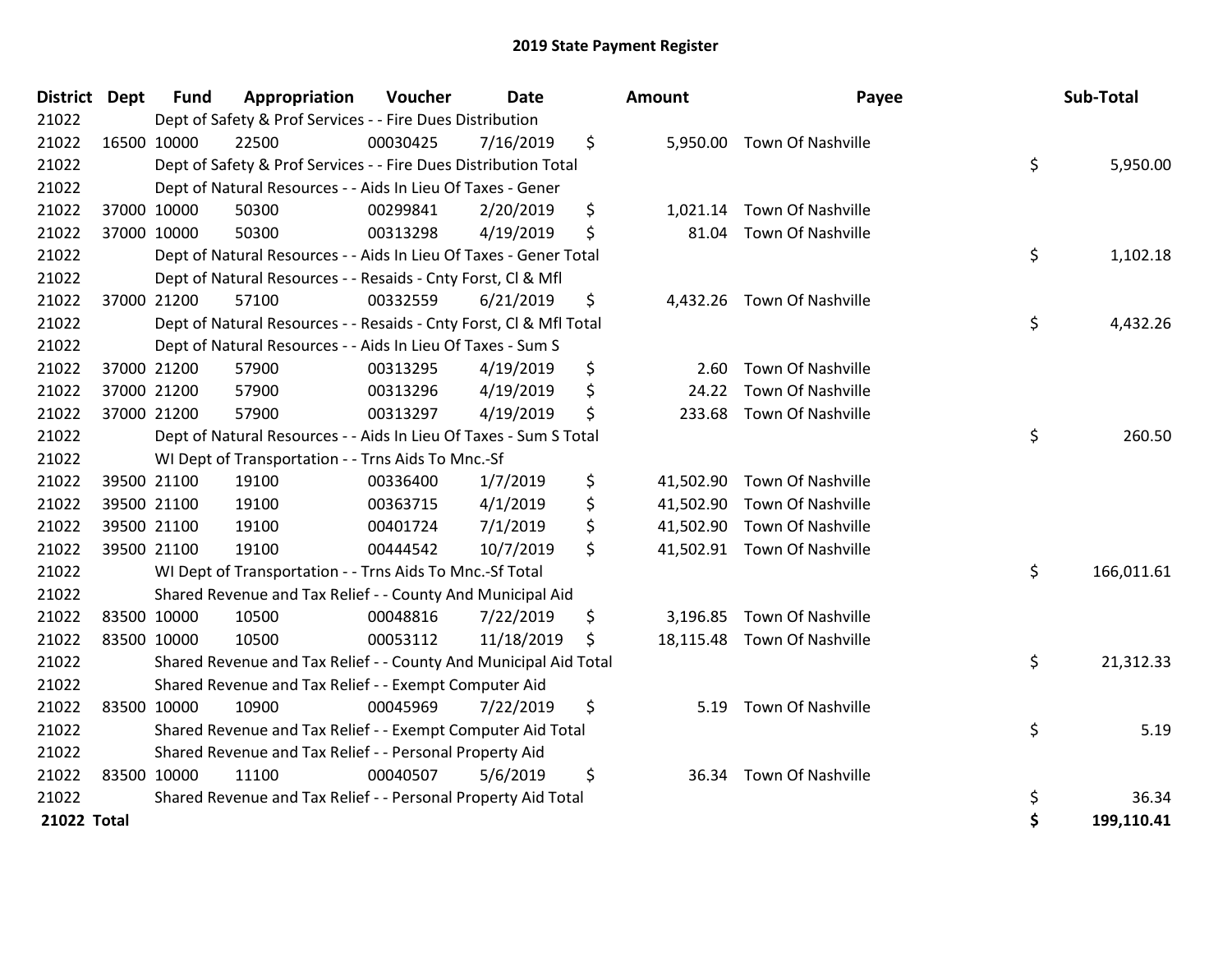| <b>District</b> | Dept  | <b>Fund</b> | Appropriation                                                      | Voucher  | <b>Date</b> | Amount    |           | Payee                       | Sub-Total |            |
|-----------------|-------|-------------|--------------------------------------------------------------------|----------|-------------|-----------|-----------|-----------------------------|-----------|------------|
| 21024           |       |             | Dept of Safety & Prof Services - - Fire Dues Distribution          |          |             |           |           |                             |           |            |
| 21024           |       | 16500 10000 | 22500                                                              | 00031628 | 7/18/2019   | \$        |           | 285.86 Town Of Popple River |           |            |
| 21024           |       |             | Dept of Safety & Prof Services - - Fire Dues Distribution Total    |          |             |           |           |                             | \$        | 285.86     |
| 21024           |       |             | Dept of Natural Resources - - Aids In Lieu Of Taxes - Gener        |          |             |           |           |                             |           |            |
| 21024           | 37000 | 10000       | 50300                                                              | 00296440 | 2/6/2019    | \$        | 580.98    | Town Of Popple River        |           |            |
| 21024           |       |             | Dept of Natural Resources - - Aids In Lieu Of Taxes - Gener Total  |          |             |           |           |                             | \$        | 580.98     |
| 21024           |       |             | Dept of Natural Resources - - Resaids - Cnty Forst, Cl & Mfl       |          |             |           |           |                             |           |            |
| 21024           |       | 37000 21200 | 57100                                                              | 00332560 | 6/21/2019   | \$        | 543.10    | Town Of Popple River        |           |            |
| 21024           |       |             | Dept of Natural Resources - - Resaids - Cnty Forst, Cl & Mfl Total |          | \$          | 543.10    |           |                             |           |            |
| 21024           |       |             | Dept of Natural Resources - - Resaids - Pymt In Lieu Tax Fed       |          |             |           |           |                             |           |            |
| 21024           |       | 37000 21200 | 58400                                                              | 00364717 | 10/15/2019  | \$        | 61,308.24 | Town Of Popple River        |           |            |
| 21024           |       |             | Dept of Natural Resources - - Resaids - Pymt In Lieu Tax Fed Total |          | \$          | 61,308.24 |           |                             |           |            |
| 21024           |       |             | WI Dept of Transportation - - Trns Aids To Mnc.-Sf                 |          |             |           |           |                             |           |            |
| 21024           |       | 39500 21100 | 19100                                                              | 00336401 | 1/7/2019    | \$        | 15,368.14 | Town Of Popple River        |           |            |
| 21024           |       | 39500 21100 | 19100                                                              | 00363716 | 4/1/2019    | \$        | 15,368.14 | Town Of Popple River        |           |            |
| 21024           |       | 39500 21100 | 19100                                                              | 00401725 | 7/1/2019    | \$        | 15,368.14 | Town Of Popple River        |           |            |
| 21024           |       | 39500 21100 | 19100                                                              | 00444543 | 10/7/2019   | \$        | 15,368.15 | Town Of Popple River        |           |            |
| 21024           |       |             | WI Dept of Transportation - - Trns Aids To Mnc.-Sf Total           |          |             |           |           |                             | \$        | 61,472.57  |
| 21024           |       |             | Elections Commission - - 2018 Hava Election Security               |          |             |           |           |                             |           |            |
| 21024           |       | 51000 22000 | 18200                                                              | 00002315 | 11/13/2019  | \$        | 1,200.00  | Town Of Popple River        |           |            |
| 21024           |       |             | Elections Commission - - 2018 Hava Election Security Total         |          |             |           |           |                             | \$        | 1,200.00   |
| 21024           |       |             | Shared Revenue and Tax Relief - - County And Municipal Aid         |          |             |           |           |                             |           |            |
| 21024           |       | 83500 10000 | 10500                                                              | 00048817 | 7/22/2019   | \$        | 90.90     | Town Of Popple River        |           |            |
| 21024           |       | 83500 10000 | 10500                                                              | 00053113 | 11/18/2019  | \$        | 515.07    | Town Of Popple River        |           |            |
| 21024           |       |             | Shared Revenue and Tax Relief - - County And Municipal Aid Total   |          |             |           |           |                             | \$        | 605.97     |
| 21024 Total     |       |             |                                                                    |          |             |           |           |                             | \$        | 125.996.72 |

| District Dept | Fund                                                       | Appropriation                                                      | Voucher  | <b>Date</b> |      | <b>Amount</b> | Payee                          |    | Sub-Total  |
|---------------|------------------------------------------------------------|--------------------------------------------------------------------|----------|-------------|------|---------------|--------------------------------|----|------------|
| 21024         |                                                            | Dept of Safety & Prof Services - - Fire Dues Distribution          |          |             |      |               |                                |    |            |
| 21024         | 16500 10000                                                | 22500                                                              | 00031628 | 7/18/2019   | \$   | 285.86        | Town Of Popple River           |    |            |
| 21024         |                                                            | Dept of Safety & Prof Services - - Fire Dues Distribution Total    |          |             |      |               |                                | \$ | 285.86     |
| 21024         |                                                            | Dept of Natural Resources - - Aids In Lieu Of Taxes - Gener        |          |             |      |               |                                |    |            |
| 21024         | 37000 10000                                                | 50300                                                              | 00296440 | 2/6/2019    | \$   | 580.98        | Town Of Popple River           |    |            |
| 21024         |                                                            | Dept of Natural Resources - - Aids In Lieu Of Taxes - Gener Total  |          |             |      |               |                                | \$ | 580.98     |
| 21024         |                                                            | Dept of Natural Resources - - Resaids - Cnty Forst, CI & Mfl       |          |             |      |               |                                |    |            |
| 21024         | 37000 21200                                                | 57100                                                              | 00332560 | 6/21/2019   | S    |               | 543.10 Town Of Popple River    |    |            |
| 21024         |                                                            | Dept of Natural Resources - - Resaids - Cnty Forst, CI & Mfl Total |          |             |      |               |                                | \$ | 543.10     |
| 21024         |                                                            | Dept of Natural Resources - - Resaids - Pymt In Lieu Tax Fed       |          |             |      |               |                                |    |            |
| 21024         | 37000 21200                                                | 58400                                                              | 00364717 | 10/15/2019  | - \$ |               | 61,308.24 Town Of Popple River |    |            |
| 21024         |                                                            | Dept of Natural Resources - - Resaids - Pymt In Lieu Tax Fed Total |          |             |      |               |                                | \$ | 61,308.24  |
| 21024         |                                                            | WI Dept of Transportation - - Trns Aids To Mnc.-Sf                 |          |             |      |               |                                |    |            |
| 21024         | 39500 21100                                                | 19100                                                              | 00336401 | 1/7/2019    | \$   | 15,368.14     | Town Of Popple River           |    |            |
| 21024         | 39500 21100                                                | 19100                                                              | 00363716 | 4/1/2019    | \$   |               | 15,368.14 Town Of Popple River |    |            |
| 21024         | 39500 21100                                                | 19100                                                              | 00401725 | 7/1/2019    | \$   |               | 15,368.14 Town Of Popple River |    |            |
| 21024         | 39500 21100                                                | 19100                                                              | 00444543 | 10/7/2019   | \$   | 15,368.15     | Town Of Popple River           |    |            |
| 21024         |                                                            | WI Dept of Transportation - - Trns Aids To Mnc.-Sf Total           |          |             |      |               |                                | \$ | 61,472.57  |
| 21024         |                                                            | Elections Commission - - 2018 Hava Election Security               |          |             |      |               |                                |    |            |
| 21024         | 51000 22000                                                | 18200                                                              | 00002315 | 11/13/2019  | \$   | 1,200.00      | Town Of Popple River           |    |            |
| 21024         |                                                            | Elections Commission - - 2018 Hava Election Security Total         |          |             |      |               |                                | \$ | 1,200.00   |
| 21024         | Shared Revenue and Tax Relief - - County And Municipal Aid |                                                                    |          |             |      |               |                                |    |            |
| 21024         | 83500 10000                                                | 10500                                                              | 00048817 | 7/22/2019   | \$   | 90.90         | Town Of Popple River           |    |            |
| 21024         | 83500 10000                                                | 10500                                                              | 00053113 | 11/18/2019  | \$   | 515.07        | Town Of Popple River           |    |            |
| 21024         |                                                            | Shared Revenue and Tax Relief - - County And Municipal Aid Total   |          |             |      |               |                                | \$ | 605.97     |
| 21024 Total   |                                                            |                                                                    |          |             |      |               |                                |    | 125,996.72 |
|               |                                                            |                                                                    |          |             |      |               |                                |    |            |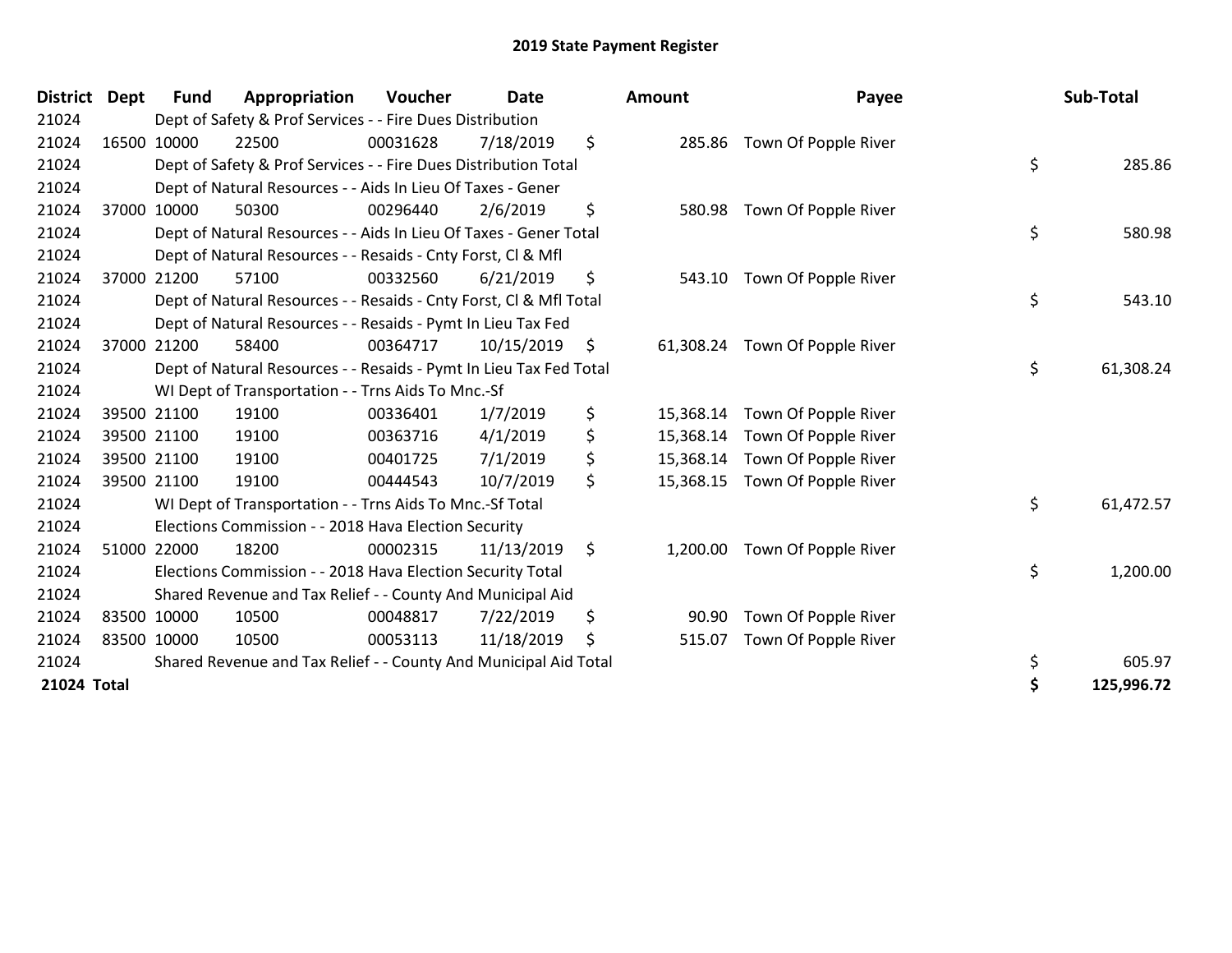| <b>District</b> | <b>Dept</b> | <b>Fund</b> | Appropriation                                                      | Voucher  | <b>Date</b> | Amount         |                        | Payee | Sub-Total |
|-----------------|-------------|-------------|--------------------------------------------------------------------|----------|-------------|----------------|------------------------|-------|-----------|
| 21026           |             |             | Dept of Safety & Prof Services - - Fire Dues Distribution          |          |             |                |                        |       |           |
| 21026           | 16500 10000 |             | 22500                                                              | 00031582 | 7/18/2019   | \$             | 522.92 Town Of Ross    |       |           |
| 21026           |             |             | Dept of Safety & Prof Services - - Fire Dues Distribution Total    |          |             |                |                        | \$    | 522.92    |
| 21026           |             |             | Dept of Natural Resources - - Aids In Lieu Of Taxes - Gener        |          |             |                |                        |       |           |
| 21026           |             | 37000 10000 | 50300                                                              | 00296457 | 2/6/2019    | \$             | 1,061.31 Town Of Ross  |       |           |
| 21026           |             |             | Dept of Natural Resources - - Aids In Lieu Of Taxes - Gener Total  |          |             |                |                        | \$    | 1,061.31  |
| 21026           |             |             | Dept of Natural Resources - - Resaids - Cnty Forst, CI & Mfl       |          |             |                |                        |       |           |
| 21026           |             | 37000 21200 | 57100                                                              | 00332561 | 6/21/2019   | \$             | 1,840.79 Town Of Ross  |       |           |
| 21026           |             |             | Dept of Natural Resources - - Resaids - Cnty Forst, Cl & Mfl Total |          |             |                |                        | \$    | 1,840.79  |
| 21026           |             |             | Dept of Natural Resources - - Resaids - Pymt In Lieu Tax Fed       |          |             |                |                        |       |           |
| 21026           |             | 37000 21200 | 58400                                                              | 00364718 | 10/15/2019  | \$             | 17,008.51 Town Of Ross |       |           |
| 21026           |             |             | Dept of Natural Resources - - Resaids - Pymt In Lieu Tax Fed Total |          |             |                |                        | \$    | 17,008.51 |
| 21026           |             |             | WI Dept of Transportation - - Trns Aids To Mnc.-Sf                 |          |             |                |                        |       |           |
| 21026           |             | 39500 21100 | 19100                                                              | 00336402 | 1/7/2019    | \$<br>9,818.79 | Town Of Ross           |       |           |
| 21026           |             | 39500 21100 | 19100                                                              | 00363717 | 4/1/2019    | \$             | 9,818.79 Town Of Ross  |       |           |
| 21026           |             | 39500 21100 | 19100                                                              | 00401726 | 7/1/2019    | \$             | 9,818.79 Town Of Ross  |       |           |
| 21026           |             | 39500 21100 | 19100                                                              | 00444544 | 10/7/2019   | \$             | 9,818.79 Town Of Ross  |       |           |
| 21026           |             |             | WI Dept of Transportation - - Trns Aids To Mnc.-Sf Total           |          |             |                |                        | \$    | 39,275.16 |
| 21026           |             |             | Shared Revenue and Tax Relief - - County And Municipal Aid         |          |             |                |                        |       |           |
| 21026           | 83500 10000 |             | 10500                                                              | 00048818 | 7/22/2019   | \$             | 3,508.46 Town Of Ross  |       |           |
| 21026           | 83500 10000 |             | 10500                                                              | 00053114 | 11/18/2019  | \$             | 20,173.81 Town Of Ross |       |           |
| 21026           |             |             | Shared Revenue and Tax Relief - - County And Municipal Aid Total   |          |             |                |                        | \$    | 23,682.27 |
| 21026           |             |             | Shared Revenue and Tax Relief - - Exempt Computer Aid              |          |             |                |                        |       |           |
| 21026           | 83500 10000 |             | 10900                                                              | 00045970 | 7/22/2019   | \$             | 28.06 Town Of Ross     |       |           |
| 21026           |             |             | Shared Revenue and Tax Relief - - Exempt Computer Aid Total        |          |             |                |                        | \$    | 28.06     |
| 21026           |             |             | Shared Revenue and Tax Relief - - Personal Property Aid            |          |             |                |                        |       |           |
| 21026           | 83500 10000 |             | 11100                                                              | 00040508 | 5/6/2019    | \$<br>0.82     | Town Of Ross           |       |           |
| 21026           |             |             | Shared Revenue and Tax Relief - - Personal Property Aid Total      |          |             |                |                        | \$    | 0.82      |
| 21026 Total     |             |             |                                                                    |          |             |                |                        | \$    | 83,419.84 |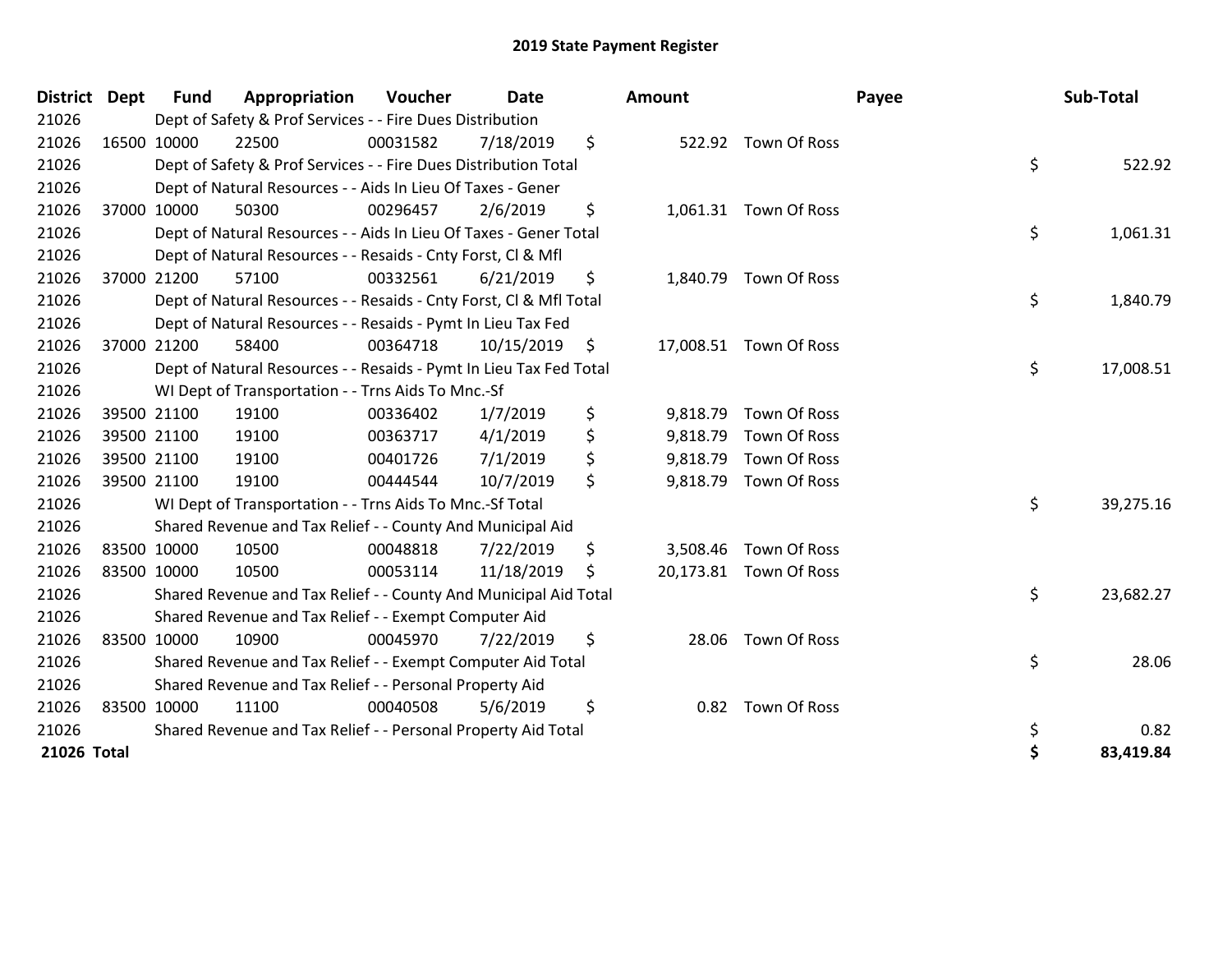| <b>District Dept</b> |             | <b>Fund</b> | Appropriation                                                      | Voucher  | <b>Date</b> |    | <b>Amount</b> | Payee                     |    | Sub-Total  |
|----------------------|-------------|-------------|--------------------------------------------------------------------|----------|-------------|----|---------------|---------------------------|----|------------|
| 21028                |             |             | Dept of Safety & Prof Services - - Fire Dues Distribution          |          |             |    |               |                           |    |            |
| 21028                |             | 16500 10000 | 22500                                                              | 00030855 | 7/17/2019   | \$ |               | 2,873.48 Town Of Wabeno   |    |            |
| 21028                |             |             | Dept of Safety & Prof Services - - Fire Dues Distribution Total    |          |             |    |               |                           | \$ | 2,873.48   |
| 21028                |             |             | Dept of Natural Resources - - Aids In Lieu Of Taxes - Gener        |          |             |    |               |                           |    |            |
| 21028                |             | 37000 10000 | 50300                                                              | 00296483 | 2/6/2019    | \$ |               | 1,575.03 Town Of Wabeno   |    |            |
| 21028                |             |             | Dept of Natural Resources - - Aids In Lieu Of Taxes - Gener Total  |          |             |    |               |                           | \$ | 1,575.03   |
| 21028                |             |             | Dept of Natural Resources - - Resaids - Cnty Forst, Cl & Mfl       |          |             |    |               |                           |    |            |
| 21028                |             | 37000 21200 | 57100                                                              | 00332562 | 6/21/2019   | \$ | 1,198.09      | Town Of Wabeno            |    |            |
| 21028                |             |             | Dept of Natural Resources - - Resaids - Cnty Forst, CI & Mfl Total |          |             |    |               |                           | \$ | 1,198.09   |
| 21028                |             |             | Dept of Natural Resources - - Resaids - Pymt In Lieu Tax Fed       |          |             |    |               |                           |    |            |
| 21028                |             | 37000 21200 | 58400                                                              | 00364719 | 10/15/2019  | \$ |               | 119,368.97 Town Of Wabeno |    |            |
| 21028                |             |             | Dept of Natural Resources - - Resaids - Pymt In Lieu Tax Fed Total |          |             |    |               |                           | \$ | 119,368.97 |
| 21028                |             |             | WI Dept of Transportation - - Trns Aids To Mnc.-Sf                 |          |             |    |               |                           |    |            |
| 21028                |             | 39500 21100 | 19100                                                              | 00336403 | 1/7/2019    | \$ |               | 43,497.71 Town Of Wabeno  |    |            |
| 21028                |             | 39500 21100 | 19100                                                              | 00363718 | 4/1/2019    | \$ |               | 43,497.71 Town Of Wabeno  |    |            |
| 21028                |             | 39500 21100 | 19100                                                              | 00401727 | 7/1/2019    | \$ |               | 43,497.71 Town Of Wabeno  |    |            |
| 21028                |             | 39500 21100 | 19100                                                              | 00444545 | 10/7/2019   | \$ |               | 43,497.74 Town Of Wabeno  |    |            |
| 21028                |             |             | WI Dept of Transportation - - Trns Aids To Mnc.-Sf Total           |          |             |    |               |                           | \$ | 173,990.87 |
| 21028                |             |             | Shared Revenue and Tax Relief - - County And Municipal Aid         |          |             |    |               |                           |    |            |
| 21028                |             | 83500 10000 | 10500                                                              | 00048819 | 7/22/2019   | \$ |               | 14,020.68 Town Of Wabeno  |    |            |
| 21028                |             | 83500 10000 | 10500                                                              | 00053115 | 11/18/2019  | \$ |               | 79,450.54 Town Of Wabeno  |    |            |
| 21028                |             |             | Shared Revenue and Tax Relief - - County And Municipal Aid Total   |          |             |    |               |                           | \$ | 93,471.22  |
| 21028                |             |             | Shared Revenue and Tax Relief - - Exempt Computer Aid              |          |             |    |               |                           |    |            |
| 21028                |             | 83500 10000 | 10900                                                              | 00045971 | 7/22/2019   | \$ |               | 67.56 Town Of Wabeno      |    |            |
| 21028                |             |             | Shared Revenue and Tax Relief - - Exempt Computer Aid Total        |          |             |    |               |                           | \$ | 67.56      |
| 21028                |             |             | Shared Revenue and Tax Relief - - Utility Aid                      |          |             |    |               |                           |    |            |
| 21028                | 83500 10000 |             | 11000                                                              | 00048819 | 7/22/2019   | \$ | 512.78        | Town Of Wabeno            |    |            |
| 21028                | 83500 10000 |             | 11000                                                              | 00053115 | 11/18/2019  | \$ |               | 2,772.32 Town Of Wabeno   |    |            |
| 21028                |             |             | Shared Revenue and Tax Relief - - Utility Aid Total                |          |             |    |               |                           | \$ | 3,285.10   |
| 21028                |             |             | Shared Revenue and Tax Relief - - Personal Property Aid            |          |             |    |               |                           |    |            |
| 21028                |             | 83500 10000 | 11100                                                              | 00040509 | 5/6/2019    | \$ | 139.95        | Town Of Wabeno            |    |            |
| 21028                |             |             | Shared Revenue and Tax Relief - - Personal Property Aid Total      |          |             |    |               |                           | \$ | 139.95     |
| 21028 Total          |             |             |                                                                    |          |             |    |               |                           | \$ | 395,970.27 |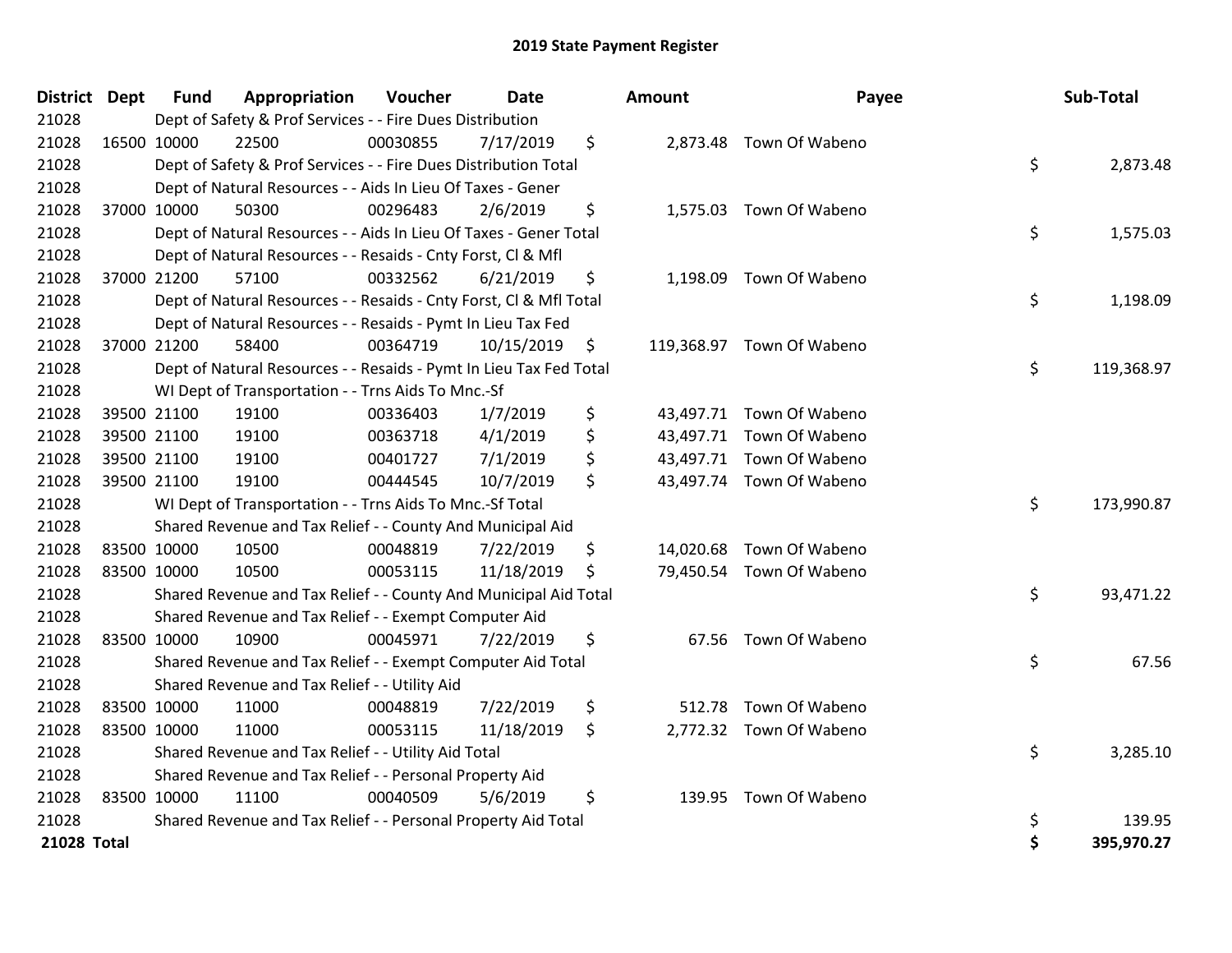| <b>District Dept</b> | <b>Fund</b> | Appropriation                                                      | Voucher  | <b>Date</b> |                      | <b>Amount</b> |                          | Payee | Sub-Total |
|----------------------|-------------|--------------------------------------------------------------------|----------|-------------|----------------------|---------------|--------------------------|-------|-----------|
| 21211                |             | Dept of Safety & Prof Services - - Fire Dues Distribution          |          |             |                      |               |                          |       |           |
| 21211                | 16500 10000 | 22500                                                              | 00030633 | 7/16/2019   | \$                   |               | 4,054.61 City Of Crandon |       |           |
| 21211                |             | Dept of Safety & Prof Services - - Fire Dues Distribution Total    |          |             |                      |               |                          | \$    | 4,054.61  |
| 21211                |             | Dept of Natural Resources - - Aids In Lieu Of Taxes - Gener        |          |             |                      |               |                          |       |           |
| 21211                | 37000 10000 | 50300                                                              | 00296464 | 2/6/2019    | \$                   | 350.68        | City Of Crandon          |       |           |
| 21211                |             | Dept of Natural Resources - - Aids In Lieu Of Taxes - Gener Total  |          |             |                      |               |                          | \$    | 350.68    |
| 21211                |             | Dept of Natural Resources - - Gen Program Ops-State Funds          |          |             |                      |               |                          |       |           |
| 21211                | 37000 21200 | 16100                                                              | 00367006 | 10/24/2019  | $\ddot{\phantom{1}}$ | 18.88         | City Of Crandon          |       |           |
| 21211                |             | Dept of Natural Resources - - Gen Program Ops-State Funds Total    |          |             |                      |               |                          | \$    | 18.88     |
| 21211                |             | Dept of Natural Resources - - General Program Operations --        |          |             |                      |               |                          |       |           |
| 21211                | 37000 21200 | 25400                                                              | 00290390 | 1/15/2019   | \$                   | 81.36         | City Of Crandon          |       |           |
| 21211                | 37000 21200 | 25400                                                              | 00310554 | 4/12/2019   | \$                   | 84.27         | City Of Crandon          |       |           |
| 21211                | 37000 21200 | 25400                                                              | 00340340 | 7/12/2019   | \$                   | 120.47        | City Of Crandon          |       |           |
| 21211                | 37000 21200 | 25400                                                              | 00367006 | 10/24/2019  | \$                   | 75.52         | City Of Crandon          |       |           |
| 21211                |             | Dept of Natural Resources - - General Program Operations -- Total  | \$       | 361.62      |                      |               |                          |       |           |
| 21211                |             | Dept of Natural Resources - - GPO--State Funds                     |          |             |                      |               |                          |       |           |
| 21211                | 37000 21200 | 36100                                                              | 00290390 | 1/15/2019   | \$                   | 20.34         | City Of Crandon          |       |           |
| 21211                | 37000 21200 | 36100                                                              | 00310554 | 4/12/2019   | \$                   | 21.07         | City Of Crandon          |       |           |
| 21211                | 37000 21200 | 36100                                                              | 00367006 | 10/24/2019  | \$                   | 18.88         | City Of Crandon          |       |           |
| 21211                |             | Dept of Natural Resources - - GPO--State Funds Total               |          |             |                      |               |                          | \$    | 60.29     |
| 21211                |             | Dept of Natural Resources - - Resaids - Cnty Forst, Cl & Mfl       |          |             |                      |               |                          |       |           |
| 21211                | 37000 21200 | 57100                                                              | 00332563 | 6/21/2019   | \$                   | 77.29         | City Of Crandon          |       |           |
| 21211                |             | Dept of Natural Resources - - Resaids - Cnty Forst, CI & Mfl Total |          |             |                      |               |                          | \$    | 77.29     |
| 21211                |             | WI Dept of Transportation - - Trns Aids To Mnc.-Sf                 |          |             |                      |               |                          |       |           |
| 21211                | 39500 21100 | 19100                                                              | 00336404 | 1/7/2019    | \$                   | 23,555.59     | City Of Crandon          |       |           |
| 21211                | 39500 21100 | 19100                                                              | 00363719 | 4/1/2019    | \$                   | 23,555.59     | City Of Crandon          |       |           |
| 21211                | 39500 21100 | 19100                                                              | 00401728 | 7/1/2019    | \$                   | 23,555.59     | City Of Crandon          |       |           |
| 21211                | 39500 21100 | 19100                                                              | 00444546 | 10/7/2019   | \$                   | 23,555.62     | City Of Crandon          |       |           |
| 21211                |             | WI Dept of Transportation - - Trns Aids To Mnc.-Sf Total           |          |             |                      |               |                          | \$    | 94,222.39 |
| 21211                |             | Department of Justice - - Law Enforcement Train, Local             |          |             |                      |               |                          |       |           |
| 21211                | 45500 10000 | 23100                                                              | 00072511 | 10/9/2019   | \$                   | 960.00        | City Of Crandon          |       |           |
| 21211                |             | Department of Justice - - Law Enforcement Train, Local Total       |          |             |                      |               |                          | \$    | 960.00    |
| 21211                |             | Department of Administration - - Federal Aid, Local Assistance     |          |             |                      |               |                          |       |           |